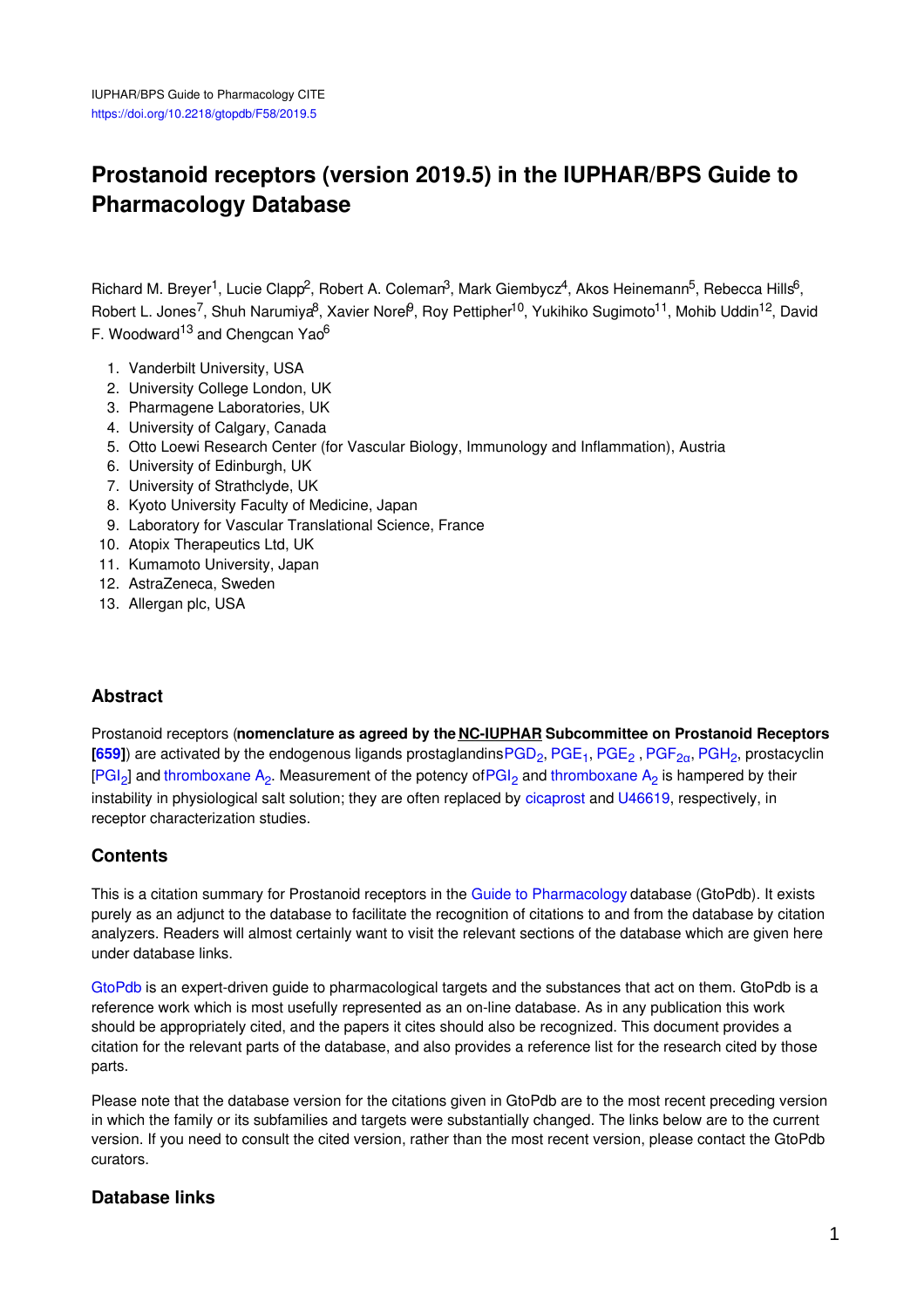[Prostanoid](http://www.guidetopharmacology.org/GRAC/FamilyDisplayForward?familyId=58) receptors <http://www.guidetopharmacology.org/GRAC/FamilyDisplayForward?familyId=58> [Introduction](http://www.guidetopharmacology.org/GRAC/FamilyIntroductionForward?familyId=58) to Prostanoid receptors <http://www.guidetopharmacology.org/GRAC/FamilyIntroductionForward?familyId=58> **Receptors** DP<sub>1</sub> [receptor](http://www.guidetopharmacology.org/GRAC/ObjectDisplayForward?objectId=338) <http://www.guidetopharmacology.org/GRAC/ObjectDisplayForward?objectId=338> DP<sub>2</sub> [receptor](http://www.guidetopharmacology.org/GRAC/ObjectDisplayForward?objectId=339) <http://www.guidetopharmacology.org/GRAC/ObjectDisplayForward?objectId=339> EP<sub>1</sub> [receptor](http://www.guidetopharmacology.org/GRAC/ObjectDisplayForward?objectId=340) <http://www.guidetopharmacology.org/GRAC/ObjectDisplayForward?objectId=340> EP<sub>2</sub> [receptor](http://www.guidetopharmacology.org/GRAC/ObjectDisplayForward?objectId=341) <http://www.guidetopharmacology.org/GRAC/ObjectDisplayForward?objectId=341> EP<sub>3</sub> [receptor](http://www.guidetopharmacology.org/GRAC/ObjectDisplayForward?objectId=342) <http://www.guidetopharmacology.org/GRAC/ObjectDisplayForward?objectId=342> EP<sup>4</sup> [receptor](http://www.guidetopharmacology.org/GRAC/ObjectDisplayForward?objectId=343) <http://www.guidetopharmacology.org/GRAC/ObjectDisplayForward?objectId=343> FP [receptor](http://www.guidetopharmacology.org/GRAC/ObjectDisplayForward?objectId=344) <http://www.guidetopharmacology.org/GRAC/ObjectDisplayForward?objectId=344> IP [receptor](http://www.guidetopharmacology.org/GRAC/ObjectDisplayForward?objectId=345) <http://www.guidetopharmacology.org/GRAC/ObjectDisplayForward?objectId=345> TP [receptor](http://www.guidetopharmacology.org/GRAC/ObjectDisplayForward?objectId=346) <http://www.guidetopharmacology.org/GRAC/ObjectDisplayForward?objectId=346>

## **References**

- 1. Abe H, Takeshita T, Nagata K, Arita T, Endo Y, Fujita T, Takayama H, Kubo M and Sugamura K. (1999) Molecular cloning, chromosome mapping and characterization of the mouse CRTH2 gene, a putative member of the leukocyte chemoattractant receptor family. *Gene* **227**: 71-7 [\[PMID:9931443\]](http://www.ncbi.nlm.nih.gov/pubmed/9931443?dopt=AbstractPlus)
- 2. Abe T, Takeuchi K, Takahashi N, Tsutsumi E, Taniyama Y and Abe K. (1995) Rat kidney thromboxane receptor: molecular cloning, signal transduction, and intrarenal expression localization. *J. Clin. Invest.* **96**: 657-64 [\[PMID:7635958\]](http://www.ncbi.nlm.nih.gov/pubmed/7635958?dopt=AbstractPlus)
- 3. Abramovitz M, Adam M, Boie Y, Carrière M, Denis D, Godbout C, Lamontagne S, Rochette C, Sawyer N and Tremblay NM *et al.*. (2000) The utilization of recombinant prostanoid receptors to determine the affinities and selectivities of prostaglandins and related analogs. *Biochim. Biophys. Acta* **1483**: 285-93 [\[PMID:10634944\]](http://www.ncbi.nlm.nih.gov/pubmed/10634944?dopt=AbstractPlus)
- 4. Abramovitz M, Boie Y, Nguyen T, Rushmore TH, Bayne MA, Metters KM, Slipetz DM and Grygorczyk R. (1994) Cloning and expression of a cDNA for the human prostanoid FP receptor. *J. Biol. Chem.* **269**: 2632- 6 [\[PMID:8300593\]](http://www.ncbi.nlm.nih.gov/pubmed/8300593?dopt=AbstractPlus)
- 5. Adam M, Boie Y, Rushmore TH, Müller G, Bastien L, McKee KT, Metters KM and Abramovitz M. (1994) Cloning and expression of three isoforms of the human EP3 prostanoid receptor. *FEBS Lett* **338**: 170-174 [\[PMID:8307176\]](http://www.ncbi.nlm.nih.gov/pubmed/8307176?dopt=AbstractPlus)
- 6. Adams JL, Smothers J, Srinivasan R and Hoos A. (2015) Big opportunities for small molecules in immunooncology. *Nat Rev Drug Discov* **14**: 603-22 [\[PMID:26228631\]](http://www.ncbi.nlm.nih.gov/pubmed/26228631?dopt=AbstractPlus)
- 7. af Forselles KJ, Root J, Clarke T, Davey D, Aughton K, Dack K and Pullen N. (2011) In vitro and in vivo characterization of PF-04418948, a novel, potent and selective prostaglandin EP<sub>2</sub> receptor antagonist. *Br. J. Pharmacol.* **164**: 1847-56 [\[PMID:21595651\]](http://www.ncbi.nlm.nih.gov/pubmed/21595651?dopt=AbstractPlus)
- 8. Ahmad AS, Maruyama T, Narumiya S and Doré S. (2013) PGE2 EP1 receptor deletion attenuates 6- OHDA-induced Parkinsonism in mice: old switch, new target. *Neurotox Res* **23**: 260-6 [\[PMID:23385625\]](http://www.ncbi.nlm.nih.gov/pubmed/23385625?dopt=AbstractPlus)
- 9. Aihara E, Nomura Y, Sasaki Y, Ise F, Kita K and Takeuchi K. (2007) Involvement of prostaglandin E receptor EP3 subtype in duodenal bicarbonate secretion in rats. *Life Sci.* **80**: 2446-53 [\[PMID:17512019\]](http://www.ncbi.nlm.nih.gov/pubmed/17512019?dopt=AbstractPlus)
- 10. Akhter MP, Cullen DM, Gong G and Recker RR. (2001) Bone biomechanical properties in prostaglandin EP1 and EP2 knockout mice. *Bone* **29**: 121-5 [\[PMID:11502472\]](http://www.ncbi.nlm.nih.gov/pubmed/11502472?dopt=AbstractPlus)
- 11. Akhter MP, Cullen DM and Pan LC. (2006) Bone biomechanical properties in EP4 knockout mice Calcif. *Tissue Int.* **78**: 357-62 [\[PMID:16830205\]](http://www.ncbi.nlm.nih.gov/pubmed/16830205?dopt=AbstractPlus)
- 12. Allen IC, Hartney JM, Coffman TM, Penn RB, Wess J and Koller BH. (2006) Thromboxane A2 induces airway constriction through an M3 muscarinic acetylcholine receptor-dependent mechanism. *Am. J.*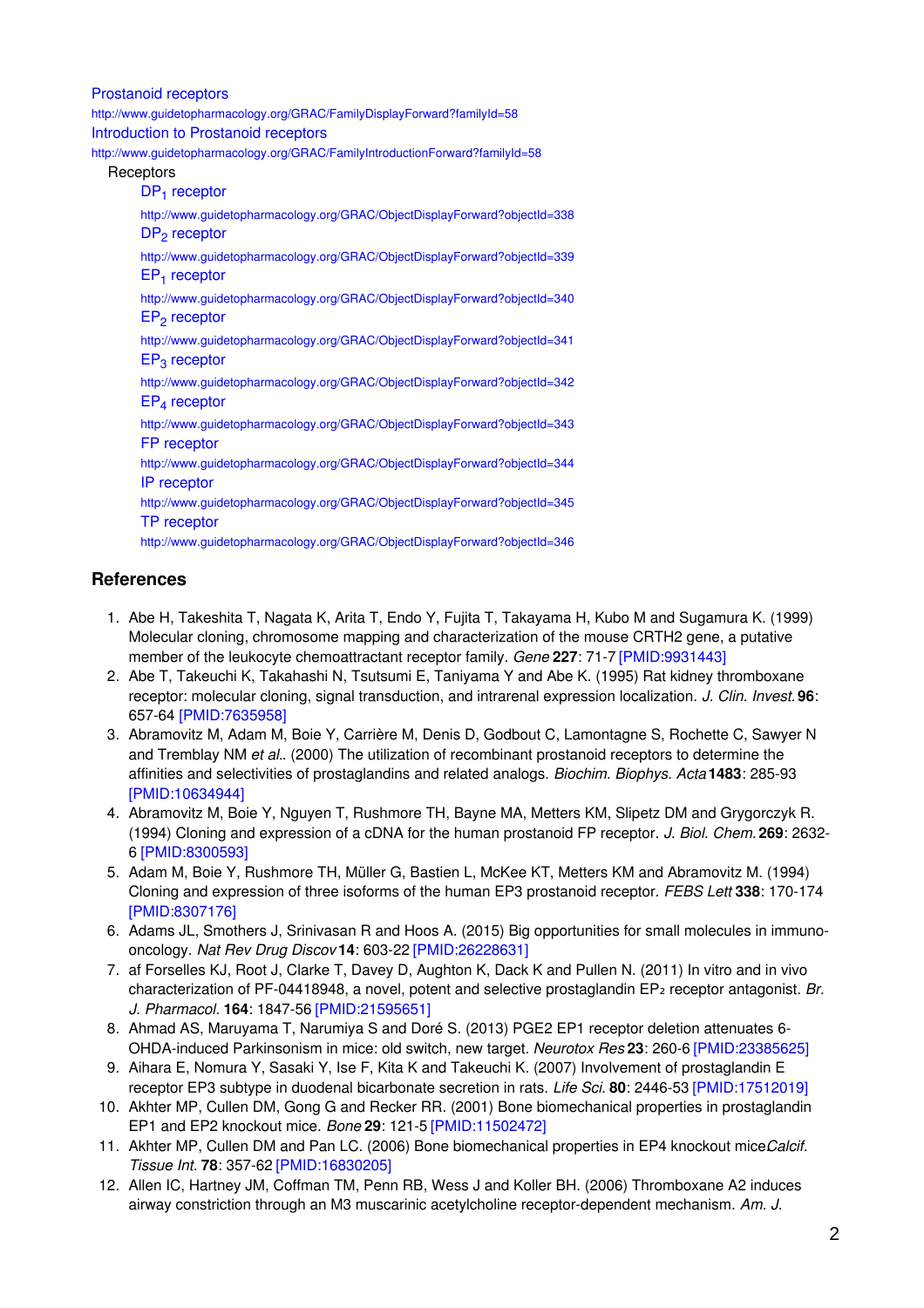*Physiol. Lung Cell Mol. Physiol.* **290**: L526-33 [\[PMID:16243899\]](http://www.ncbi.nlm.nih.gov/pubmed/16243899?dopt=AbstractPlus)

- 13. Alvarez R, Eglen RM, Chang LF, Bruno JJ, Artis DR, Kluge AF and Whiting RL. (1991) Stimulation of prostaglandin D<sub>2</sub> receptors on human platelets by analogs of prostacyclin. Prostaglandins 42: 105-119 [\[PMID:1775633\]](http://www.ncbi.nlm.nih.gov/pubmed/1775633?dopt=AbstractPlus)
- 14. Alvarez R, Taylor A, Fazzari JJ and Jacobs JR. (1981) Regulation of cyclic AMP metabolism in human platelets. Sequential activation of adenylate cyclase and cyclic AMP phosphodiesterase by prostaglandins. *Mol. Pharmacol.* **20**: 302-9 [\[PMID:6272089\]](http://www.ncbi.nlm.nih.gov/pubmed/6272089?dopt=AbstractPlus)
- 15. Amano H, Hayashi I, Endo H, Kitasato H, Yamashina S, Maruyama T, Kobayashi M, Satoh K, Narita M and Sugimoto Y *et al.*. (2003) Host prostaglandin E(2)-EP3 signaling regulates tumor-associated angiogenesis and tumor growth. *J. Exp. Med.* **197**: 221-32 [\[PMID:12538661\]](http://www.ncbi.nlm.nih.gov/pubmed/12538661?dopt=AbstractPlus)
- 16. An S, Yang J, So SW, Zeng L and Goetzl EJ. (1994) Isoforms of the EP3 subtype of human prostaglandin E2 receptor transduce both intracellular calcium and cAMP signals. *Biochemistry* **33**: 14496-502 [\[PMID:7981210\]](http://www.ncbi.nlm.nih.gov/pubmed/7981210?dopt=AbstractPlus)
- 17. An S, Yang J, Xia M and Goetzl EJ. (1993) Cloning and expression of the EP2 subtype of human receptors for prostaglandin E2. *Biochem. Biophys. Res. Commun.* **197**: 263-70 [\[PMID:8250933\]](http://www.ncbi.nlm.nih.gov/pubmed/8250933?dopt=AbstractPlus)
- 18. Ando T, Ichijo T, Katafuchi T and Hori T. (1995) Intracerebroventricular injection of prostaglandin E2 increases splenic sympathetic nerve activity in rats. *Am. J. Physiol.* **269**: R662-8 [\[PMID:7573569\]](http://www.ncbi.nlm.nih.gov/pubmed/7573569?dopt=AbstractPlus)
- 19. Andoh T, Nishikawa Y, Yamaguchi-Miyamoto T, Nojima H, Narumiya S and Kuraishi Y. (2007) Thromboxane A2 induces itch-associated responses through TP receptors in the skin in mice. *J. Invest. Dermatol.* **127**: 2042-7 [\[PMID:17429442\]](http://www.ncbi.nlm.nih.gov/pubmed/17429442?dopt=AbstractPlus)
- 20. Anthony TL, Lindsey JD, Aihara M and Weinreb RN. (2001) Detection of prostaglandin EP(1), EP(2), and FP receptor subtypes in human sclera. *Invest. Ophthalmol. Vis. Sci.* **42**: 3182-6 [\[PMID:11726620\]](http://www.ncbi.nlm.nih.gov/pubmed/11726620?dopt=AbstractPlus)
- 21. Aoyama T, Liang B, Okamoto T, Matsusaki T, Nishijo K, Ishibe T, Yasura K, Nagayama S, Nakayama T and Nakamura T *et al.*. (2005) PGE2 signal through EP2 promotes the growth of articular chondrocytes.*J. Bone Miner. Res.* **20**: 377-89 [\[PMID:15746982\]](http://www.ncbi.nlm.nih.gov/pubmed/15746982?dopt=AbstractPlus)
- 22. Araki H, Ukawa H, Sugawa Y, Yagi K, Suzuki K and Takeuchi K. (2000) The roles of prostaglandin E receptor subtypes in the cytoprotective action of prostaglandin E2 in rat stomach. *Aliment. Pharmacol. Ther.* **14 Suppl 1**: 116-24 [\[PMID:10807413\]](http://www.ncbi.nlm.nih.gov/pubmed/10807413?dopt=AbstractPlus)
- 23. Arehart E, Stitham J, Asselbergs FW, Douville K, MacKenzie T, Fetalvero KM, Gleim S, Kasza Z, Rao Y and Martel L *et al.*. (2008) Acceleration of cardiovascular disease by a dysfunctional prostacyclin receptor mutation: potential implications for cyclooxygenase-2 inhibition. *Circ. Res.* **102**: 986-93 [\[PMID:18323528\]](http://www.ncbi.nlm.nih.gov/pubmed/18323528?dopt=AbstractPlus)
- 24. Arima M and Fukuda T. (2011) Prostaglandin D<sub>2</sub> and T(H)2 inflammation in the pathogenesis of bronchial asthma. *Korean J. Intern. Med.* **26**: 8-18 [\[PMID:21437156\]](http://www.ncbi.nlm.nih.gov/pubmed/21437156?dopt=AbstractPlus)
- 25. Arimura A, Yasui K, Kishino J, Asanuma F, Hasegawa H, Kakudo S, Ohtani M and Arita H. (2001) Prevention of allergic inflammation by a novel prostaglandin receptor antagonist, S-5751. *J. Pharmacol. Exp. Ther.* **298**: 411-9 [\[PMID:11454901\]](http://www.ncbi.nlm.nih.gov/pubmed/11454901?dopt=AbstractPlus)
- 26. Ariumi H, Takano Y, Masumi A, Takahashi S, Hirabara Y, Honda K, Saito R and Kamiya HO. (2002) Roles of the central prostaglandin EP3 receptors in cardiovascular regulation in rats. *Neurosci. Lett.* **324**: 61-4 [\[PMID:11983295\]](http://www.ncbi.nlm.nih.gov/pubmed/11983295?dopt=AbstractPlus)
- 27. Armstrong RA, Humphrey PP and Lumley P. (1993) Characteristics of the binding of [3H]-GR32191 to the thromboxane (TP-) receptor of human platelets. *Br. J. Pharmacol.* **110**: 539-47 [\[PMID:8242228\]](http://www.ncbi.nlm.nih.gov/pubmed/8242228?dopt=AbstractPlus)
- 28. Armstrong RA, Jones RL, MacDermot J and Wilson NH. (1986) Prostaglandin endoperoxide analogues which are both thromboxane receptor antagonists and prostacyclin mimetics. *Br. J. Pharmacol.* **87**: 543-51 [\[PMID:3026540\]](http://www.ncbi.nlm.nih.gov/pubmed/3026540?dopt=AbstractPlus)
- 29. Armstrong RA, Lawrence RA, Jones RL, Wilson NH and Collier A. (1989) Functional and ligand binding studies suggest heterogeneity of platelet prostacyclin receptors. *Br. J. Pharmacol.* **97**: 657-668 [\[PMID:2474350\]](http://www.ncbi.nlm.nih.gov/pubmed/2474350?dopt=AbstractPlus)
- 30. Aronoff DM, Canetti C and Peters-Golden M. (2004) Prostaglandin E2 inhibits alveolar macrophage phagocytosis through an E-prostanoid 2 receptor-mediated increase in intracellular cyclic AMP. *J. Immunol.* **173**: 559-65 [\[PMID:15210817\]](http://www.ncbi.nlm.nih.gov/pubmed/15210817?dopt=AbstractPlus)
- 31. Aronoff DM, Lewis C, Serezani CH, Eaton KA, Goel D, Phipps JC, Peters-Golden M and Mancuso P. (2009) E-prostanoid 3 receptor deletion improves pulmonary host defense and protects mice from death in severe Streptococcus pneumoniae infection. *J. Immunol.* **183**: 2642-9 [\[PMID:19635910\]](http://www.ncbi.nlm.nih.gov/pubmed/19635910?dopt=AbstractPlus)
- 32. Arulkumaran S, Kandola MK, Hoffman B, Hanyaloglu AC, Johnson MR and Bennett PR. (2012) The roles of prostaglandin EP 1 and 3 receptors in the control of human myometrial contractility. *J. Clin. Endocrinol. Metab.* **97**: 489-98 [\[PMID:22162473\]](http://www.ncbi.nlm.nih.gov/pubmed/22162473?dopt=AbstractPlus)
- 33. Asaki T, Hamamoto T, Sugiyama Y, Kuwano K and Kuwabara K. (2007) Structure-activity studies on diphenylpyrazine derivatives: a novel class of prostacyclin receptor agonists. *Bioorg. Med. Chem.* **15**: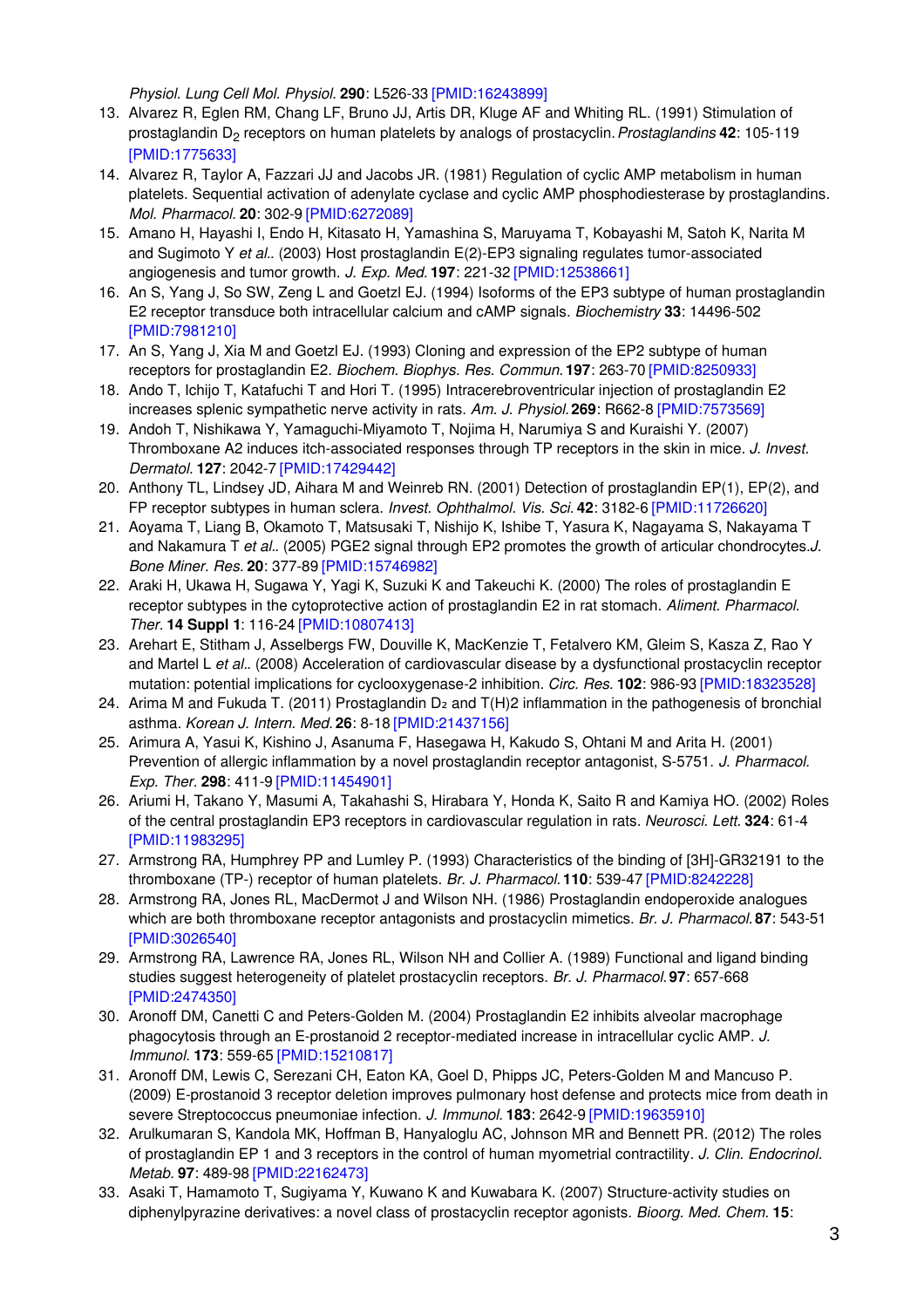6692-704 [\[PMID:17764960\]](http://www.ncbi.nlm.nih.gov/pubmed/17764960?dopt=AbstractPlus)

- 34. Asbóth G, Phaneuf S, Europe-Finner GN, Toth M and Bernal AL. (1996) Prostaglandin E2 activates phospholipase C and elevates intracellular calcium in cultured myometrial cells: involvement of EP1 and EP3 receptor subtypes. *Endocrinology* **137**: 2572-2579 [\[PMID:8641211\]](http://www.ncbi.nlm.nih.gov/pubmed/8641211?dopt=AbstractPlus)
- 35. Asbóth G, Phaneuf S and López Bernal AL. (1997) Prostaglandin E receptors in myometrial cells.*Acta Physiol Hung* **85**: 39-50 [\[PMID:9530435\]](http://www.ncbi.nlm.nih.gov/pubmed/9530435?dopt=AbstractPlus)
- 36. Ashton AW, Mukherjee S, Nagajyothi FN, Huang H, Braunstein VL, Desruisseaux MS, Factor SM, Lopez L, Berman JW and Wittner M *et al.*. (2007) Thromboxane A2 is a key regulator of pathogenesis during Trypanosoma cruzi infection. *J. Exp. Med.* **204**: 929-40 [\[PMID:17420269\]](http://www.ncbi.nlm.nih.gov/pubmed/17420269?dopt=AbstractPlus)
- 37. Aso H, Ito S, Mori A, Suganuma N, Morioka M, Takahara N, Kondo M and Hasegawa Y. (2013) Differential regulation of airway smooth muscle cell migration by e-prostanoid receptor subtypes. *Am. J. Respir. Cell Mol. Biol.* **48**: 322-9 [\[PMID:23221043\]](http://www.ncbi.nlm.nih.gov/pubmed/23221043?dopt=AbstractPlus)
- 38. Attur M, Al-Mussawir HE, Patel J, Kitay A, Dave M, Palmer G, Pillinger MH and Abramson SB. (2008) Prostaglandin E2 exerts catabolic effects in osteoarthritis cartilage: evidence for signaling via the EP4 receptor. *J. Immunol.* **181**: 5082-8 [\[PMID:18802112\]](http://www.ncbi.nlm.nih.gov/pubmed/18802112?dopt=AbstractPlus)
- 39. Audoly LP, Ruan X, Wagner VA, Goulet JL, Tilley SL, Koller BH, Coffman TM and Arendshorst WJ. (2001) Role of EP(2) and EP(3) PGE(2) receptors in control of murine renal hemodynamics. *Am. J. Physiol. Heart Circ. Physiol.* **280**: H327-33 [\[PMID:11123248\]](http://www.ncbi.nlm.nih.gov/pubmed/11123248?dopt=AbstractPlus)
- 40. Audoly LP, Tilley SL, Goulet J, Key M, Nguyen M, Stock JL, McNeish JD, Koller BH and Coffman TM. (1999) Identification of specific EP receptors responsible for the hemodynamic effects of PGE2. *Am. J. Physiol.* **277**: H924-30 [\[PMID:10484412\]](http://www.ncbi.nlm.nih.gov/pubmed/10484412?dopt=AbstractPlus)
- 41. Ayabe S, Murata T, Maruyama T, Hori M and Ozaki H. (2009) Prostaglandin E2 induces contraction of liver myofibroblasts by activating EP3 and FP prostanoid receptors. *Br. J. Pharmacol.* **156**: 835-45 [\[PMID:19239477\]](http://www.ncbi.nlm.nih.gov/pubmed/19239477?dopt=AbstractPlus)
- 42. Ayer LM, Wilson SM, Traves SL, Proud D and Giembycz MA. (2008) 4,5-Dihydro-1H-imidazol-2-yl)-[4-(4 isopropoxy-benzyl)-phenyl]-amine (RO1138452) is a selective, pseudo-irreversible orthosteric antagonist at the prostacyclin (IP)-receptor expressed by human airway epithelial cells: IP-receptor-mediated inhibition of CXCL9 and CXCL10 release. *J. Pharmacol. Exp. Ther.***324**: 815-26 [\[PMID:17962517\]](http://www.ncbi.nlm.nih.gov/pubmed/17962517?dopt=AbstractPlus)
- 43. Baba H, Kohno T, Moore KA and Woolf CJ. (2001) Direct activation of rat spinal dorsal horn neurons by prostaglandin E2. *J. Neurosci.* **21**: 1750-6 [\[PMID:11222664\]](http://www.ncbi.nlm.nih.gov/pubmed/11222664?dopt=AbstractPlus)
- 44. Badzynska B and Sadowski J. (2008) Opposed effects of prostaglandin E2 on perfusion of rat renal cortex and medulla: interactions with the renin-angiotensin system. *Exp. Physiol.* **93**: 1292-302 [\[PMID:18586855\]](http://www.ncbi.nlm.nih.gov/pubmed/18586855?dopt=AbstractPlus)
- 45. Bastien L, Sawyer N, Grygorczyk R, Metters KM and Adam M. (1994) Cloning, functional expression, and characterization of the human prostaglandin E2 receptor EP2 subtype. *J. Biol. Chem.* **269**: 11873-7 [\[PMID:8163486\]](http://www.ncbi.nlm.nih.gov/pubmed/8163486?dopt=AbstractPlus)
- 46. Bateman ED, O'Brien C, Rugman P, Luke S, Ivanov S and Uddin M. (2018) Efficacy and safety of the CRTh2 antagonist AZD1981 as add-on therapy to inhaled corticosteroids and long-acting  $\beta_2$ -agonists in patients with atopic asthma. *Drug Des Devel Ther* **12**: 1093-1106 [\[PMID:29765200\]](http://www.ncbi.nlm.nih.gov/pubmed/29765200?dopt=AbstractPlus)
- 47. Baxter GS, Clayton JK, Coleman RA, Marshall K, Sangha R and Senior J. (1995) Characterization of the prostanoid receptors mediating constriction and relaxation of human isolated uterine artery. *Br. J. Pharmacol.* **116**: 1692-6 [\[PMID:8564239\]](http://www.ncbi.nlm.nih.gov/pubmed/8564239?dopt=AbstractPlus)
- 48. Bayston T, Ramessur S, Reise J, Jones KG and Powell JT. (2003) Prostaglandin E2 receptors in abdominal aortic aneurysm and human aortic smooth muscle cells. *J. Vasc. Surg.* **38**: 354-9 [\[PMID:12891120\]](http://www.ncbi.nlm.nih.gov/pubmed/12891120?dopt=AbstractPlus)
- 49. Belley A and Chadee K. (1999) Prostaglandin E(2) stimulates rat and human colonic mucin exocytosis via the EP(4) receptor. *Gastroenterology* **117**: 1352-62 [\[PMID:10579976\]](http://www.ncbi.nlm.nih.gov/pubmed/10579976?dopt=AbstractPlus)
- 50. Belley M, Gallant M, Roy B, Houde K, Lachance N, Labelle M, Trimble LA, Chauret N, Li C and Sawyer N *et al.*. (2005) Structure-activity relationship studies on ortho-substituted cinnamic acids, a new class of selective EP(3) antagonists. *Bioorg. Med. Chem. Lett.* **15**: 527-30 [\[PMID:15664806\]](http://www.ncbi.nlm.nih.gov/pubmed/15664806?dopt=AbstractPlus)
- 51. Benyahia C, Boukais K, Gomez I, Silverstein A, Clapp L, Fabre A, Danel C, Leséche G, Longrois D and Norel X. (2013) A comparative study of PGI2 mimetics used clinically on the vasorelaxation of human pulmonary arteries and veins, role of the DP-receptor. *Prostaglandins Other Lipid Mediat.* **107**: 48-55 [\[PMID:23850788\]](http://www.ncbi.nlm.nih.gov/pubmed/23850788?dopt=AbstractPlus)
- 52. Benyahia C, Gomez I, Kanyinda L, Boukais K, Danel C, Leséche G, Longrois D and Norel X. (2012) PGE(2) receptor (EP(4)) agonists: potent dilators of human bronchi and future asthma therapy? *Pulm Pharmacol Ther* **25**: 115-8 [\[PMID:22244823\]](http://www.ncbi.nlm.nih.gov/pubmed/22244823?dopt=AbstractPlus)
- 53. Betz R, Lagercrantz J, Kedra D, Dumanski JP and Nordenskjöld A. (1999) Genomic structure, 5' flanking sequences, and precise localization in 1P31.1 of the human prostaglandin F receptor gene. *Biochem.*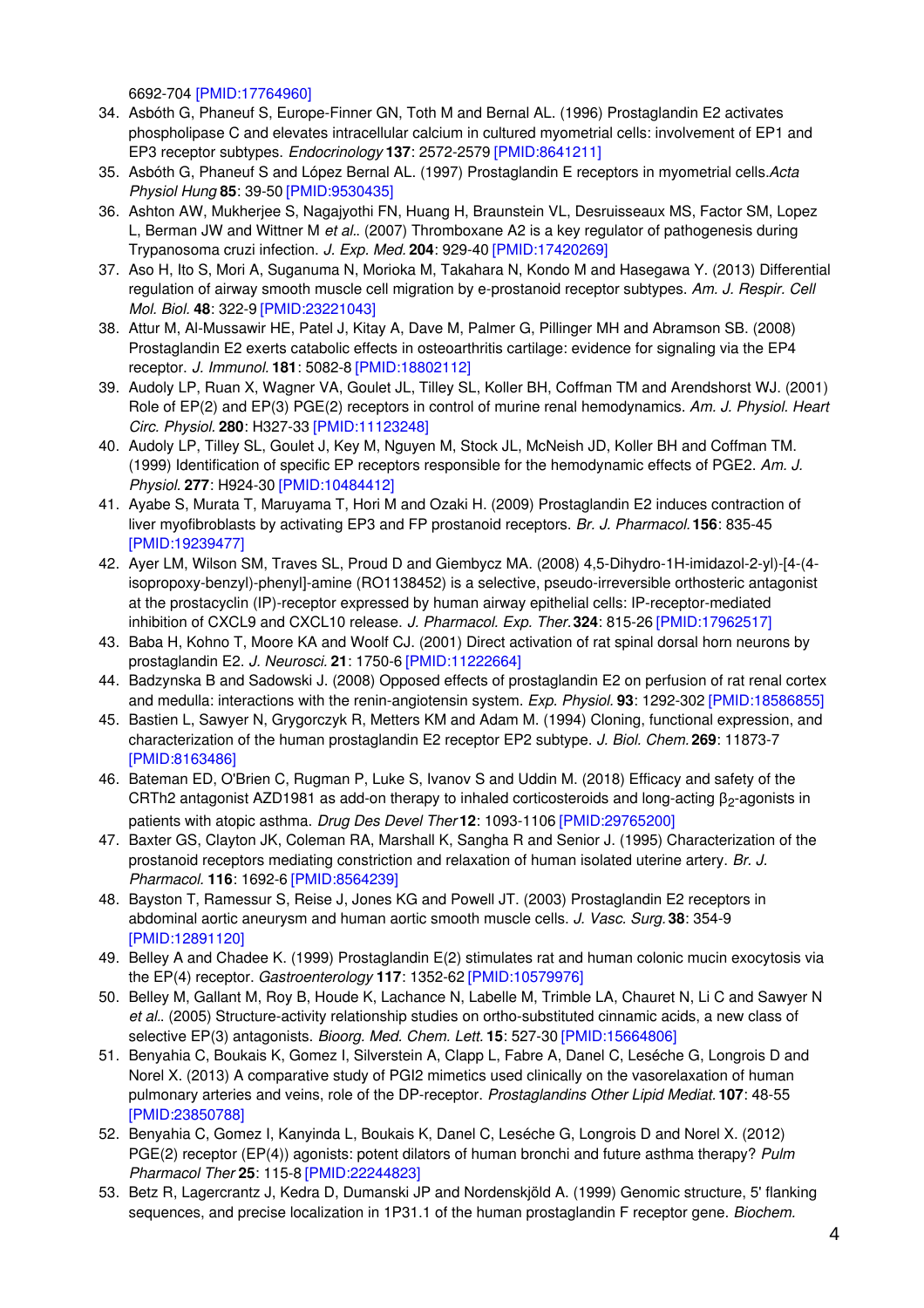*Biophys. Res. Commun.* **254**: 413-6 [\[PMID:9918852\]](http://www.ncbi.nlm.nih.gov/pubmed/9918852?dopt=AbstractPlus)

- 54. Bexis S, McCormick PA and Docherty JR. (2008) Vascular actions of the prostacyclin receptor antagonist BAY 73-1449 in the portal hypertensive rat. *Eur. J. Pharmacol.* **590**: 322-6 [\[PMID:18603238\]](http://www.ncbi.nlm.nih.gov/pubmed/18603238?dopt=AbstractPlus)
- 55. Bhattacherjee P, Mukhopadhyay P, Tilley SL, Koller BH, Geoghgan T and Paterson CA. (2002) Bloodaqueous barrier in prostaglandin EP2 receptor knockout mice. *Ocul. Immunol. Inflamm.* **10**: 187-96 [\[PMID:12789594\]](http://www.ncbi.nlm.nih.gov/pubmed/12789594?dopt=AbstractPlus)
- 56. Bilson HA, Mitchell DL and Ashby B. (2004) Human prostaglandin EP3 receptor isoforms show different agonist-induced internalization patterns. *FEBS Lett.* **572**: 271-5 [\[PMID:15304361\]](http://www.ncbi.nlm.nih.gov/pubmed/15304361?dopt=AbstractPlus)
- 57. Birrell MA, Maher SA, Buckley J, Dale N, Bonvini S, Raemdonck K, Pullen N, Giembycz MA and Belvisi MG. (2013) Selectivity profiling of the novel EP2 receptor antagonist, PF-04418948, in functional bioassay systems: atypical affinity at the guinea pig EP2 receptor. *Br. J. Pharmacol.* **168**: 129-38 [\[PMID:22747912\]](http://www.ncbi.nlm.nih.gov/pubmed/22747912?dopt=AbstractPlus)
- 58. Biswas S, Bhattacherjee P, Paterson CA, Maruyama T and Narumiya S. (2007) Modulation of ocular inflammatory responses by EP1 receptors in mice. *Exp. Eye Res.* **84**: 39-43 [\[PMID:17052707\]](http://www.ncbi.nlm.nih.gov/pubmed/17052707?dopt=AbstractPlus)
- 59. Biswas S, Bhattacherjee P, Paterson CA, Tilley SL and Koller BH. (2006) Ocular inflammatory responses in the EP2 and EP4 receptor knockout mice. *Ocul. Immunol. Inflamm.* **14**: 157-63 [\[PMID:16766399\]](http://www.ncbi.nlm.nih.gov/pubmed/16766399?dopt=AbstractPlus)
- 60. Bley KR, Bhattacharya A, Daniels DV, Gever J, Jahangir A, O'Yang C, Smith S, Srinivasan D, Ford AP and Jett MF. (2006) RO1138452 and RO3244794: characterization of structurally distinct, potent and selective IP (prostacyclin) receptor antagonists. *Br. J. Pharmacol.* **147**: 335-45 [\[PMID:16331286\]](http://www.ncbi.nlm.nih.gov/pubmed/16331286?dopt=AbstractPlus)
- 61. Blouin M, Han Y, Burch J, Farand J, Mellon C, Gaudreault M, Wrona M, Lévesque JF, Denis D and Mathieu MC *et al.*. (2010) The discovery of 4-{1-[({2,5-dimethyl-4-[4-(trifluoromethyl)benzyl]-3thienyl}carbonyl)amino]cyclopropyl}benzoic acid (MK-2894), a potent and selective prostaglandin E2 subtype 4 receptor antagonist. *J. Med. Chem.* **53**: 2227-38 [\[PMID:20163116\]](http://www.ncbi.nlm.nih.gov/pubmed/20163116?dopt=AbstractPlus)
- 62. Boie Y, Rushmore TH, Darmon-Goodwin A, Grygorczyk R, Slipetz DM, Metters KM and Abramovitz M. (1994) Cloning and expression of a cDNA for the human prostanoid IP receptor. *J. Biol. Chem.* **269**: 12173-8 [\[PMID:7512962\]](http://www.ncbi.nlm.nih.gov/pubmed/7512962?dopt=AbstractPlus)
- 63. Boie Y, Sawyer N, Slipetz DM, Metters KM and Abramovitz M. (1995) Molecular cloning and characterization of the human prostanoid DP receptor. *J. Biol. Chem.* **270**: 18910-6 [\[PMID:7642548\]](http://www.ncbi.nlm.nih.gov/pubmed/7642548?dopt=AbstractPlus)
- 64. Boie Y, Stocco R, Sawyer N, Slipetz DM, Ungrin MD, Neuschäfer-Rube F, Püschel GP, Metters KM and Abramovitz M. (1997) Molecular cloning and characterization of the four rat prostaglandin E2 prostanoid receptor subtypes. *Eur. J. Pharmacol.* **340**: 227-41 [\[PMID:9537820\]](http://www.ncbi.nlm.nih.gov/pubmed/9537820?dopt=AbstractPlus)
- 65. Bondesen BA, Jones KA, Glasgow WC and Pavlath GK. (2007) Inhibition of myoblast migration by prostacyclin is associated with enhanced cell fusion. *FASEB J.* **21**: 3338-45 [\[PMID:17488951\]](http://www.ncbi.nlm.nih.gov/pubmed/17488951?dopt=AbstractPlus)
- 66. Breyer MD and Breyer RM. (2001) G protein-coupled prostanoid receptors and the kidney.*Annu. Rev. Physiol.* **63**: 579-605 [\[PMID:11181968\]](http://www.ncbi.nlm.nih.gov/pubmed/11181968?dopt=AbstractPlus)
- 67. Breyer MD, Davis L, Jacobson HR and Breyer RM. (1996) Differential localization of prostaglandin E receptor subtypes in human kidney. *Am. J. Physiol.* **270**: F912-8 [\[PMID:8928854\]](http://www.ncbi.nlm.nih.gov/pubmed/8928854?dopt=AbstractPlus)
- 68. Brittan JE, King CD and Stearns BA. (2011) DP2 ANTAGONIST AND USES THEREOF Patent number: WO2011085033.
- 69. Brouxhon S, Konger RL, VanBuskirk J, Sheu TJ, Ryan J, Erdle B, Almudevar A, Breyer RM, Scott G and Pentland AP. (2007) Deletion of prostaglandin E2 EP2 receptor protects against ultraviolet-induced carcinogenesis, but increases tumor aggressiveness. *J. Invest. Dermatol.* **127**: 439-46 [\[PMID:16977324\]](http://www.ncbi.nlm.nih.gov/pubmed/16977324?dopt=AbstractPlus)
- 70. Buckley J, Birrell MA, Maher SA, Nials AT, Clarke DL and Belvisi MG. (2011) EP4 receptor as a new target for bronchodilator therapy. *Thorax* **66**: 1029-35 [\[PMID:21606476\]](http://www.ncbi.nlm.nih.gov/pubmed/21606476?dopt=AbstractPlus)
- 71. Burgess LE, Clark CT, Cook A, Corrette CP, Delise RK, Doherty GA, Hunt KW and Romoff T. (2009) 6 substituted phenoxychroman carboxylic acid derivatives Patent number: WO2009158426A1.
- 72. Båtshake B, Nilsson C and Sundelin J. (1999) Structure and expression of the murine thromboxane A2 receptor gene. *Biochem. Biophys. Res. Commun.* **256**: 391-7 [\[PMID:10079195\]](http://www.ncbi.nlm.nih.gov/pubmed/10079195?dopt=AbstractPlus)
- 73. Båtshake B, Nilsson C and Sundelin J. (1995) Molecular characterization of the mouse prostanoid EP1 receptor gene. *Eur. J. Biochem.* **231**: 809-14 [\[PMID:7649181\]](http://www.ncbi.nlm.nih.gov/pubmed/7649181?dopt=AbstractPlus)
- 74. Böhm E, Sturm GJ, Weiglhofer I, Sandig H, Shichijo M, McNamee A, Pease JE, Kollroser M, Peskar BA and Heinemann A. (2004) 11-Dehydro-thromboxane B2, a stable thromboxane metabolite, is a full agonist of chemoattractant receptor-homologous molecule expressed on TH2 cells (CRTH2) in human eosinophils and basophils. *J. Biol. Chem.* **279**: 7663-70 [\[PMID:14668348\]](http://www.ncbi.nlm.nih.gov/pubmed/14668348?dopt=AbstractPlus)
- 75. Caggiano AO and Kraig RP. (1999) Prostaglandin E receptor subtypes in cultured rat microglia and their role in reducing lipopolysaccharide-induced interleukin-1beta production. *J. Neurochem.* **72**: 565-75 [\[PMID:9930728\]](http://www.ncbi.nlm.nih.gov/pubmed/9930728?dopt=AbstractPlus)
- 76. Cameron KO, Lefker BA, Ke HZ, Li M, Zawistoski MP, Tjoa CM, Wright AS, DeNinno SL, Paralkar VM and Owen TA *et al.*. (2009) Discovery of CP-533536: an EP2 receptor selective prostaglandin E2 (PGE2)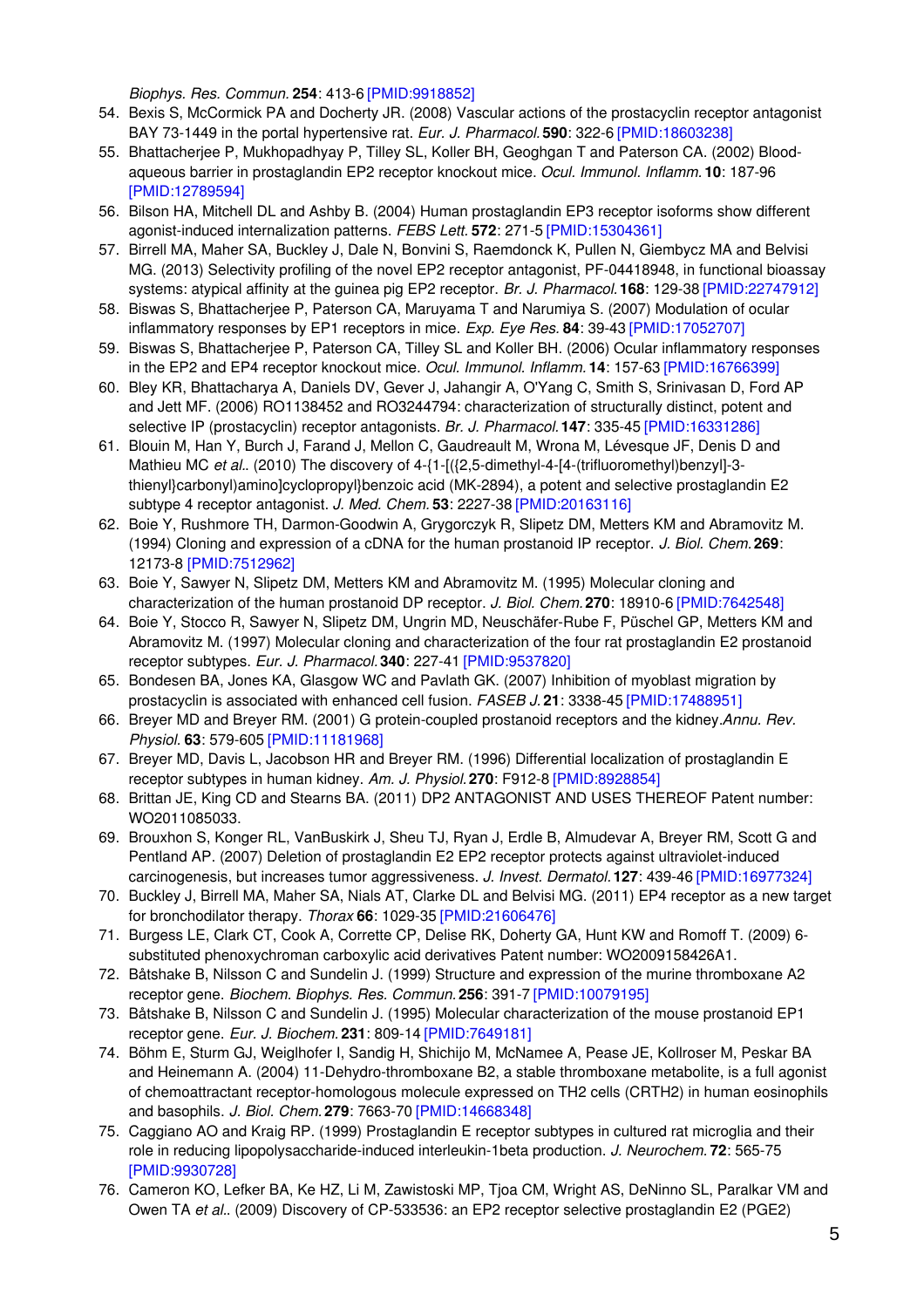agonist that induces local bone formation. *Bioorg. Med. Chem. Lett.* **19**: 2075-8 [\[PMID:19250823\]](http://www.ncbi.nlm.nih.gov/pubmed/19250823?dopt=AbstractPlus)

- 77. Candelario-Jalil E, Slawik H, Ridelis I, Waschbisch A, Akundi RS, Hüll M and Fiebich BL. (2005) Regional distribution of the prostaglandin E2 receptor EP1 in the rat brain: accumulation in Purkinje cells of the cerebellum. *J. Mol. Neurosci.* **27**: 303-10 [\[PMID:16280600\]](http://www.ncbi.nlm.nih.gov/pubmed/16280600?dopt=AbstractPlus)
- 78. Cao J, Shayibuzhati M, Tajima T, Kitazawa T and Taneike T. (2002) In vitro pharmacological characterization of the prostanoid receptor population in the non-pregnant porcine myometrium. *Eur. J. Pharmacol.* **442**: 115-23 [\[PMID:12020689\]](http://www.ncbi.nlm.nih.gov/pubmed/12020689?dopt=AbstractPlus)
- 79. Cao RY, St Amand T, Li X, Yoon SH, Wang CP, Song H, Maruyama T, Brown PM, Zelt DT and Funk CD. (2012) Prostaglandin receptor EP4 in abdominal aortic aneurysms. *Am. J. Pathol.* **181**: 313-21 [\[PMID:22595380\]](http://www.ncbi.nlm.nih.gov/pubmed/22595380?dopt=AbstractPlus)
- 80. Carrasco MP, Asbóth G, Phaneuf S and López Bernal A. (1997) Activation of the prostaglandin FP receptor in human granulosa cells. *J. Reprod. Fertil.* **111**: 309-17 [\[PMID:9462300\]](http://www.ncbi.nlm.nih.gov/pubmed/9462300?dopt=AbstractPlus)
- 81. Caselli G, Bonazzi A, Lanza M, Ferrari F, Maggioni D, Ferioli C, Giambelli R, Comi E, Zerbi S and Perrella M et al.. (2018) Pharmacological characterisation of CR6086, a potent prostaglandin Execeptor 4 antagonist, as a new potential disease-modifying anti-rheumatic drug. *Arthritis Res. Ther.* **20**: 39 [\[PMID:29490676\]](http://www.ncbi.nlm.nih.gov/pubmed/29490676?dopt=AbstractPlus)
- 82. Chan CL, Jones RL and Lau HY. (2000) Characterization of prostanoid receptors mediating inhibition of histamine release from anti-IgE-activated rat peritoneal mast cells. *Br. J. Pharmacol.* **129**: 589-97 [\[PMID:10711359\]](http://www.ncbi.nlm.nih.gov/pubmed/10711359?dopt=AbstractPlus)
- 83. Chan EC, Dusting GJ, Guo N, Peshavariya HM, Taylor CJ, Dilley R, Narumiya S and Jiang F. (2010) Prostacyclin receptor suppresses cardiac fibrosis: role of CREB phosphorylation. *J. Mol. Cell. Cardiol.***49**: 176-85 [\[PMID:20403362\]](http://www.ncbi.nlm.nih.gov/pubmed/20403362?dopt=AbstractPlus)
- 84. Chang CS, Negishi M, Nakano T, Morizawa Y, Matsumura Y and Ichikawa A. (1997) 7,7- Difluoroprostacyclin derivative, AFP-07, a highly selective and potent agonist for the prostacyclin receptor. *Prostaglandins* **53**: 83-90 [\[PMID:9112287\]](http://www.ncbi.nlm.nih.gov/pubmed/9112287?dopt=AbstractPlus)
- 85. Chen Q, Muramoto K, Masaaki N, Ding Y, Yang H, Mackey M, Li W, Inoue Y, Ackermann K and Shirota H *et al.*. (2010) A novel antagonist of the prostaglandin E(2) EP(4) receptor inhibits Th1 differentiation and Th17 expansion and is orally active in arthritis models. *Br. J. Pharmacol.* **160**: 292-310 [\[PMID:20423341\]](http://www.ncbi.nlm.nih.gov/pubmed/20423341?dopt=AbstractPlus)
- 86. Cheng K, Wu TJ, Wu KK, Sturino C, Metters K, Gottesdiener K, Wright SD, Wang Z, O'Neill G, Lai E and Waters MG. (2006) Antagonism of the prostaglandin D2 receptor 1 suppresses nicotinic acid-induced vasodilation in mice and humans. *Proc Natl Acad Sci U S A***103**: 6682-6687 [\[PMID:16617107\]](http://www.ncbi.nlm.nih.gov/pubmed/16617107?dopt=AbstractPlus)
- 87. Cheng Y, Austin SC, Rocca B, Koller BH, Coffman TM, Grosser T, Lawson JA and FitzGerald GA. (2002) Role of prostacyclin in the cardiovascular response to thromboxane A2. *Science* **296**: 539-41 [\[PMID:11964481\]](http://www.ncbi.nlm.nih.gov/pubmed/11964481?dopt=AbstractPlus)
- 88. Chevalier E, Stock J, Fisher T, Dupont M, Fric M, Fargeau H, Leport M, Soler S, Fabien S and Pruniaux MP *et al.*. (2005) Cutting edge: chemoattractant receptor-homologous molecule expressed on Th2 cells plays a restricting role on IL-5 production and eosinophil recruitment. *J. Immunol.* **175**: 2056-60 [\[PMID:16081770\]](http://www.ncbi.nlm.nih.gov/pubmed/16081770?dopt=AbstractPlus)
- 89. Chow KB, Wong YH and Wise H. (2001) Prostacyclin receptor-independent inhibition of phospholipase C activity by non-prostanoid prostacyclin mimetics. *Br. J. Pharmacol.* **134**: 1375-84 [\[PMID:11724742\]](http://www.ncbi.nlm.nih.gov/pubmed/11724742?dopt=AbstractPlus)
- 90. Cimetière B, Dubuffet T, Muller O, Descombes JJ, Simonet S, Laubie M, Verbeuren TJ and Lavielle G. (1998) Synthesis and biological evaluation of new tetrahydronaphthalene derivatives as thromboxane receptor antagonists. *Bioorg. Med. Chem. Lett.* **8**: 1375-80 [\[PMID:9871769\]](http://www.ncbi.nlm.nih.gov/pubmed/9871769?dopt=AbstractPlus)
- 91. Cipollone F, Fazia ML, Iezzi A, Cuccurullo C, De Cesare D, Ucchino S, Spigonardo F, Marchetti A, Buttitta F and Paloscia L *et al.*. (2005) Association between prostaglandin E receptor subtype EP4 overexpression and unstable phenotype in atherosclerotic plaques in human. *Arterioscler. Thromb. Vasc. Biol.* **25**: 1925-31 [\[PMID:16020747\]](http://www.ncbi.nlm.nih.gov/pubmed/16020747?dopt=AbstractPlus)
- 92. Cirillo R, Tos EG, Page P, Missotten M, Quattropani A, Scheer A, Schwarz MK and Chollet A. (2007) Arrest of preterm labor in rat and mouse by an oral and selective nonprostanoid antagonist of the prostaglandin F2alpha receptor (FP). *Am. J. Obstet. Gynecol.* **197**: 54.e1-9 [\[PMID:17618756\]](http://www.ncbi.nlm.nih.gov/pubmed/17618756?dopt=AbstractPlus)
- 93. Clapp LH and Gurung R. (2015) The mechanistic basis of prostacyclin and its stable analogues in pulmonary arterial hypertension: Role of membrane versus nuclear receptors. *Prostaglandins Other Lipid Mediat.* **120**: 56-71 [\[PMID:25917921\]](http://www.ncbi.nlm.nih.gov/pubmed/25917921?dopt=AbstractPlus)
- 94. Clark P, Rowland SE, Denis D, Mathieu MC, Stocco R, Poirier H, Burch J, Han Y, Audoly L and Therien AG *et al.*. (2008) MF498 [N-{[4-(5,9-Diethoxy-6-oxo-6,8-dihydro-7H-pyrrolo[3,4-g]quinolin-7-yl)-3 methylbenzyl]sulfonyl}-2-(2-methoxyphenyl)acetamide], a selective E prostanoid receptor 4 antagonist, relieves joint inflammation and pain in rodent models of rheumatoid and osteoarthritis. *J. Pharmacol. Exp. Ther.* **325**: 425-34 [\[PMID:18287210\]](http://www.ncbi.nlm.nih.gov/pubmed/18287210?dopt=AbstractPlus)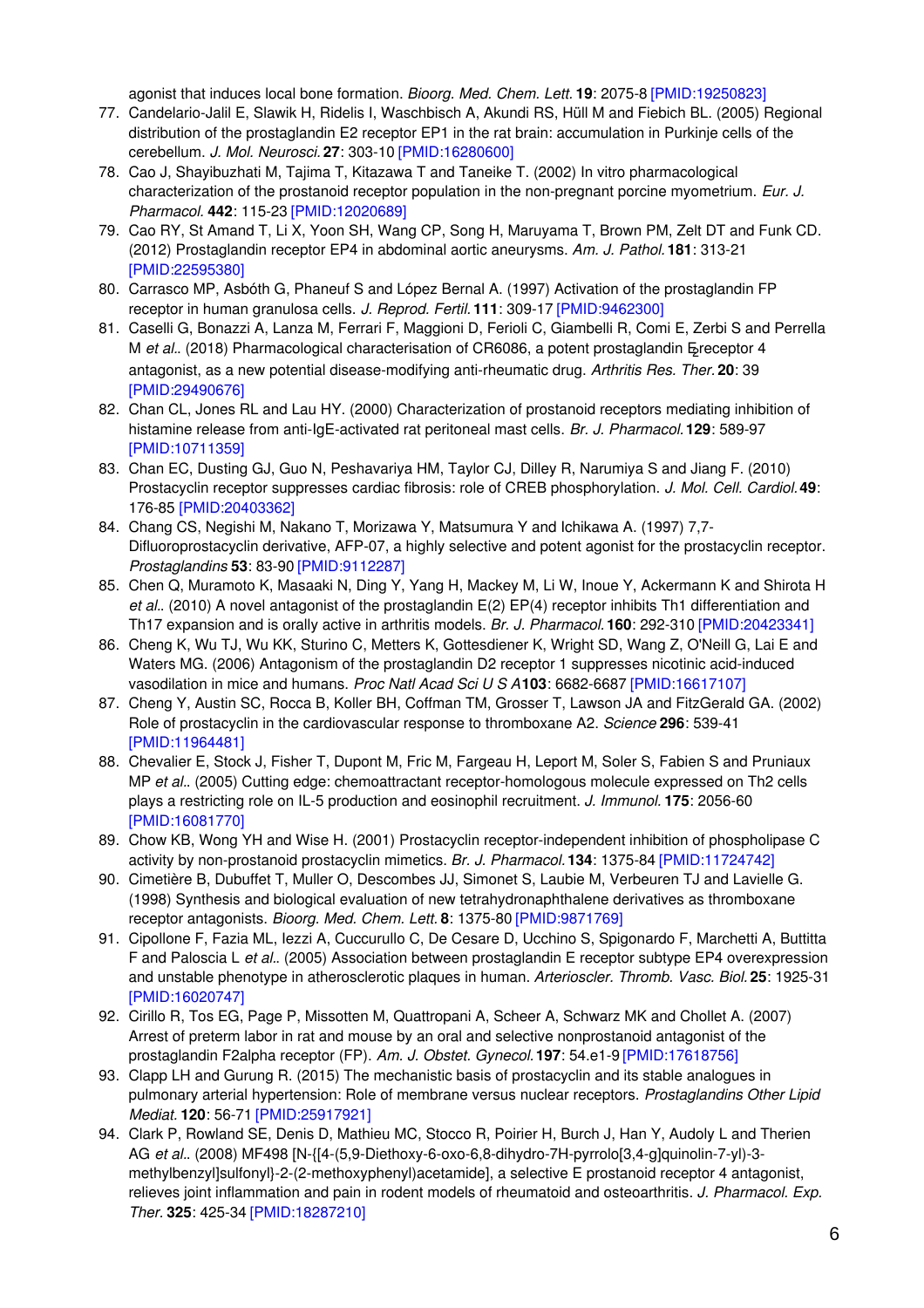- 95. Clarke DL, Belvisi MG, Catley MC, Yacoub MH, Newton R and Giembycz MA. (2004) Identification in human airways smooth muscle cells of the prostanoid receptor and signalling pathway through which PGE2 inhibits the release of GM-CSF. *Br. J. Pharmacol.* **141**: 1141-50 [\[PMID:15023863\]](http://www.ncbi.nlm.nih.gov/pubmed/15023863?dopt=AbstractPlus)
- 96. Clarke DL, Belvisi MG, Smith SJ, Hardaker E, Yacoub MH, Meja KK, Newton R, Slater DM and Giembycz MA. (2005) Prostanoid receptor expression by human airway smooth muscle cells and regulation of the secretion of granulocyte colony-stimulating factor. *Am. J. Physiol. Lung Cell Mol. Physiol.***288**: L238-50 [\[PMID:15640521\]](http://www.ncbi.nlm.nih.gov/pubmed/15640521?dopt=AbstractPlus)
- 97. Clarke DL, Giembycz MA, Patel HJ and Belvisi MG. (2004) E-ring 8-isoprostanes inhibit ACh release from parasympathetic nerves innervating guinea-pig trachea through agonism of prostanoid receptors of the EP3-subtype. *Br. J. Pharmacol.* **141**: 600-9 [\[PMID:14744812\]](http://www.ncbi.nlm.nih.gov/pubmed/14744812?dopt=AbstractPlus)
- 98. Coleman RA, Kennedy I, Humphrey PPA, Bunce K and Lumley P. (1990) Prostanoids and their receptors. *In Comprehensive Medicinal Chemistry* Edited by Hansch C, Sammes PG, Taylor JB: Pergamon Press: 643-714 [ISBN: 0080370616]
- 99. Coleman RA, Kennedy I and Sheldrick RL. (1987) New evidence with selective agonists and antagonists for the subclassification of PGE2-sensitive (EP) receptors. *Adv. Prostaglandin Thromboxane Leukot. Res.* **17A**: 467-70 [\[PMID:2889338\]](http://www.ncbi.nlm.nih.gov/pubmed/2889338?dopt=AbstractPlus)
- 100. Coleman RA and Sheldrick RL. (1989) Prostanoid-induced contraction of human bronchial smooth muscle is mediated by TP-receptors. *Br J Pharmacol* **96**: 688-692 [\[PMID:2720298\]](http://www.ncbi.nlm.nih.gov/pubmed/2720298?dopt=AbstractPlus)
- 101. Coleman RA, Smith WL and Narumiya S. (1994) International Union of Pharmacology classification of prostanoid receptors: properties, distribution, and structure of the receptors and their subtypes. *Pharmacol. Rev.* **46**: 205-29 [\[PMID:7938166\]](http://www.ncbi.nlm.nih.gov/pubmed/7938166?dopt=AbstractPlus)
- 102. Coleman RA, Woodrooffe AJ, Clark KL, Toris CB, Fan S, Wang JW and Woodward DF. (2019) The affinity, intrinsic activity and selectivity of a structurally novel  $\textsf{EP}_2$  receptor agonist at human prostanoid receptors. *Br. J. Pharmacol.* **176**: 687-698 [\[PMID:30341781\]](http://www.ncbi.nlm.nih.gov/pubmed/30341781?dopt=AbstractPlus)
- 103. Cooper B and Ahern D. (1979) Characterization of the platelet prostaglandin D2 receptor. Loss of prostaglandin D2 receptors in platelets of patients with myeloproliferative disorders. *J. Clin. Invest.* **64**: 586- 90 [\[PMID:222813\]](http://www.ncbi.nlm.nih.gov/pubmed/222813?dopt=AbstractPlus)
- 104. Crosignani S, Jorand-Lebrun C, Campbell G, Pretre A, Grippi-Vallotton, T, Quattropani, A, Bouscary-Desforges G, Bombrun A, Missotten, M and Humbert Y *et al.*. (2011) Discovery of a Novel Series of CRTH2 (DP2) Receptor Antagonists Devoid of Carboxylic Acids. *ACS Med Chem Lett* **2**: 938-942
- 105. Crowston JG, Lindsey JD, Aihara M and Weinreb RN. (2004) Effect of latanoprost on intraocular pressure in mice lacking the prostaglandin FP receptor. *Invest. Ophthalmol. Vis. Sci.* **45**: 3555-9 [\[PMID:15452062\]](http://www.ncbi.nlm.nih.gov/pubmed/15452062?dopt=AbstractPlus)
- 106. Crowston JG, Lindsey JD, Morris CA, Wheeler L, Medeiros FA and Weinreb RN. (2005) Effect of bimatoprost on intraocular pressure in prostaglandin FP receptor knockout mice. *Invest. Ophthalmol. Vis. Sci.* **46**: 4571-7 [\[PMID:16303950\]](http://www.ncbi.nlm.nih.gov/pubmed/16303950?dopt=AbstractPlus)
- 107. Croy BA, Chantakru S, Narumiya S, Ichikawa A and Sugimoto Y. (2000) Prolonged gestation does not extend survival of uterine natural killer lymphocytes in mice deleted in the receptor for prostaglandin F2alpha. *J. Reprod. Immunol.* **46**: 125-9 [\[PMID:10706943\]](http://www.ncbi.nlm.nih.gov/pubmed/10706943?dopt=AbstractPlus)
- 108. Cyphert JM, Allen IC, Church RJ, Latour AM, Snouwaert JN, Coffman TM and Koller BH. (2012) Allergic inflammation induces a persistent mechanistic switch in thromboxane-mediated airway constriction in the mouse. *Am. J. Physiol. Lung Cell Mol. Physiol.***302**: L140-51 [\[PMID:21984570\]](http://www.ncbi.nlm.nih.gov/pubmed/21984570?dopt=AbstractPlus)
- 109. Davis TL and Sharif NA. (2000) Pharmacological characterization of [(3)H]-prostaglandin E(2) binding to the cloned human EP(4) prostanoid receptor. *Br J Pharmacol* **130**: 1919-1926 [\[PMID:10952683\]](http://www.ncbi.nlm.nih.gov/pubmed/10952683?dopt=AbstractPlus)
- 110. Diamond JM, Akimova T, Kazi A, Shah RJ, Cantu E, Feng R, Levine MH, Kawut SM, Meyer NJ and Lee JC *et al.*. (2014) Genetic variation in the prostaglandin E2 pathway is associated with primary graft dysfunction. *Am. J. Respir. Crit. Care Med.***189**: 567-75 [\[PMID:24467603\]](http://www.ncbi.nlm.nih.gov/pubmed/24467603?dopt=AbstractPlus)
- 111. Ding M, Kinoshita Y, Kishi K, Nakata H, Hassan S, Kawanami C, Sugimoto Y, Katsuyama M, Negishi M and Narumiya S *et al.*. (1997) Distribution of prostaglandin E receptors in the rat gastrointestinal tract. *Prostaglandins* **53**: 199-216 [\[PMID:9206801\]](http://www.ncbi.nlm.nih.gov/pubmed/9206801?dopt=AbstractPlus)
- 112. Dong YJ, Jones RL and Wilson NH. (1986) Prostaglandin E receptor subtypes in smooth muscle: agonist activities of stable prostacyclin analogues. *Br. J. Pharmacol.* **87**: 97-107 [\[PMID:2420404\]](http://www.ncbi.nlm.nih.gov/pubmed/2420404?dopt=AbstractPlus)
- 113. Downey JD, Sanders CR and Breyer RM. (2011) Evidence for the presence of a critical disulfide bond in the mouse EP3γ receptor. *Prostaglandins Other Lipid Mediat.* **94**: 53-8 [\[PMID:21236356\]](http://www.ncbi.nlm.nih.gov/pubmed/21236356?dopt=AbstractPlus)
- 114. Duffin R, O'Connor RA, Crittenden S, Forster T, Yu C, Zheng X, Smyth D, Robb CT, Rossi F and Skouras C *et al.*. (2016) Prostaglandin E₂ constrains systemic inflammation through an innate lymphoid cell-IL-22 axis. *Science* **351**: 1333-8 [\[PMID:26989254\]](http://www.ncbi.nlm.nih.gov/pubmed/26989254?dopt=AbstractPlus)
- 115. El-Nefiawy N, Abdel-Hakim K, Kanayama N and Terao T. (2005) Role of prostaglandin E2 receptor subtypes in ovarian follicle growth in the rat in vivo. Correlation with interleukin-8 and neutrophils. *Histol.*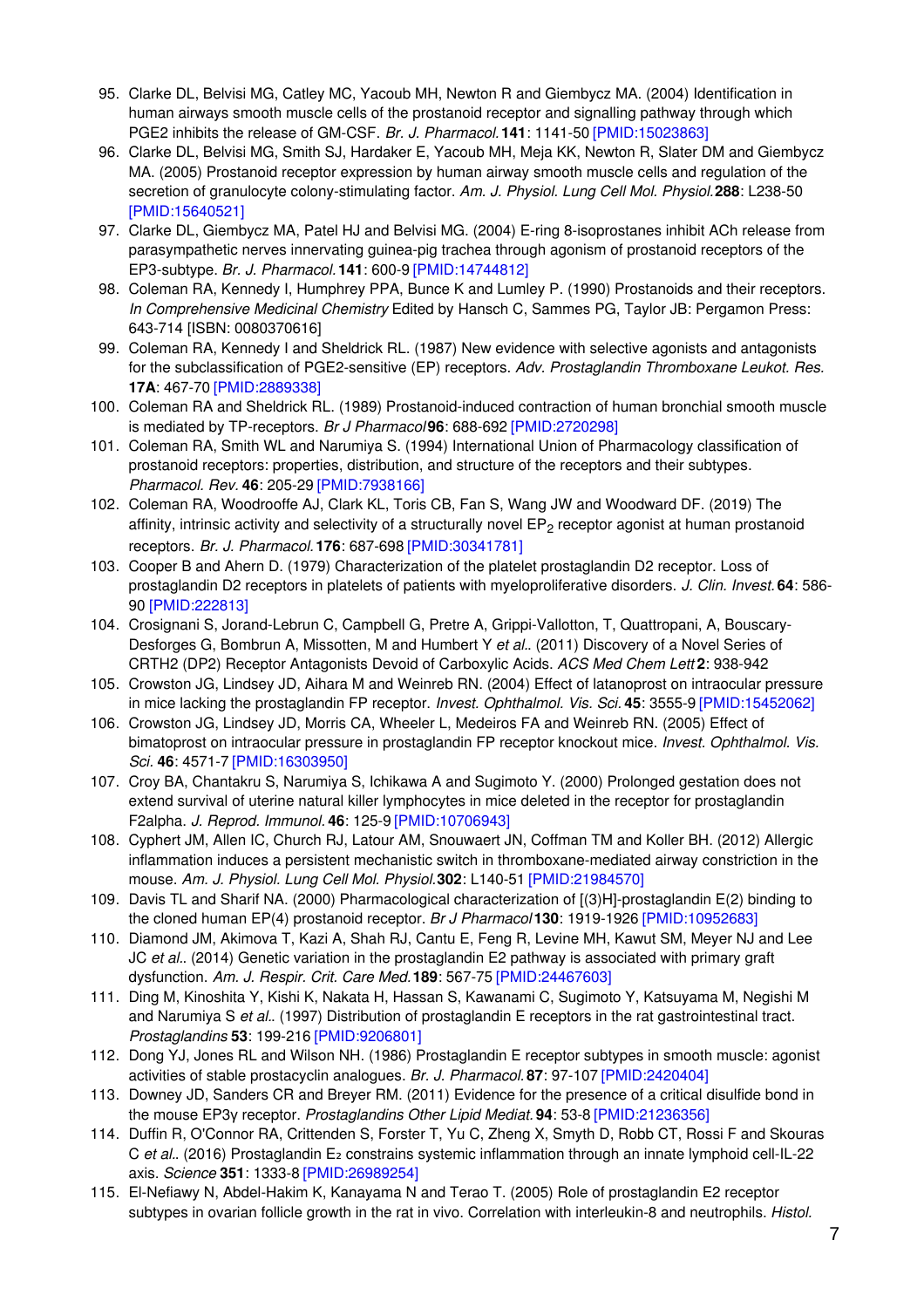*Histopathol.* **20**: 825-31 [\[PMID:15944932\]](http://www.ncbi.nlm.nih.gov/pubmed/15944932?dopt=AbstractPlus)

- 116. Esaki Y, Li Y, Sakata D, Yao C, Segi-Nishida E, Matsuoka T, Fukuda K and Narumiya S. (2010) Dual roles of PGE2-EP4 signaling in mouse experimental autoimmune encephalomyelitis. *Proc. Natl. Acad. Sci. U.S.A.* **107**: 12233-8 [\[PMID:20566843\]](http://www.ncbi.nlm.nih.gov/pubmed/20566843?dopt=AbstractPlus)
- 117. Exner HJ and Schlicker E. (1995) Prostanoid receptors of the EP3 subtype mediate the inhibitory effect of prostaglandin E2 on noradrenaline release in the mouse brain cortex. *Naunyn Schmiedebergs Arch. Pharmacol.* **351**: 46-52 [\[PMID:7715741\]](http://www.ncbi.nlm.nih.gov/pubmed/7715741?dopt=AbstractPlus)
- 118. Fabre JE, Nguyen M, Athirakul K, Coggins K, McNeish JD, Austin S, Parise LK, FitzGerald GA, Coffman TM and Koller BH. (2001) Activation of the murine EP3 receptor for PGE2 inhibits cAMP production and promotes platelet aggregation. *J. Clin. Invest.* **107**: 603-10 [\[PMID:11238561\]](http://www.ncbi.nlm.nih.gov/pubmed/11238561?dopt=AbstractPlus)
- 119. Facemire CS, Nguyen M, Jania L, Beierwaltes WH, Kim HS, Koller BH and Coffman TM. (2011) A major role for the EP4 receptor in regulation of renin. *Am. J. Physiol. Renal Physiol.***301**: F1035-41 [\[PMID:21835766\]](http://www.ncbi.nlm.nih.gov/pubmed/21835766?dopt=AbstractPlus)
- 120. Falcetti E, Hall SM, Phillips PG, Patel J, Morrell NW, Haworth SG and Clapp LH. (2010) Smooth muscle proliferation and role of the prostacyclin (IP) receptor in idiopathic pulmonary arterial hypertension. *Am. J. Respir. Crit. Care Med.* **182**: 1161-70 [\[PMID:20622039\]](http://www.ncbi.nlm.nih.gov/pubmed/20622039?dopt=AbstractPlus)
- 121. Feng C, Beller EM, Bagga S and Boyce JA. (2006) Human mast cells express multiple EP receptors for prostaglandin E2 that differentially modulate activation responses. *Blood* **107**: 3243-50 [\[PMID:16357326\]](http://www.ncbi.nlm.nih.gov/pubmed/16357326?dopt=AbstractPlus)
- 122. Fennekohl A, Sugimoto Y, Segi E, Maruyama T, Ichikawa A and Püschel GP. (2002) Contribution of the two Gs-coupled PGE2-receptors EP2-receptor and EP4-receptor to the inhibition by PGE2 of the LPSinduced TNFalpha-formation in Kupffer cells from EP2-or EP4-receptor-deficient mice. Pivotal role for the EP4-receptor in wild type Kupffer cells. *J. Hepatol.* **36**: 328-34 [\[PMID:11867175\]](http://www.ncbi.nlm.nih.gov/pubmed/11867175?dopt=AbstractPlus)
- 123. Feoktistov I, Breyer RM and Biaggioni I. (1997) Prostanoid receptor with a novel pharmacological profile in human erythroleukemia cells. *Biochem. Pharmacol.* **54**: 917-26 [\[PMID:9354592\]](http://www.ncbi.nlm.nih.gov/pubmed/9354592?dopt=AbstractPlus)
- 124. Fernandes B and Crankshaw D. (1995) Functional characterization of the prostanoid DP receptor in human myometrium. *Eur. J. Pharmacol.* **283**: 73-81 [\[PMID:7498323\]](http://www.ncbi.nlm.nih.gov/pubmed/7498323?dopt=AbstractPlus)
- 125. Fleming EF, Athirakul K, Oliverio MI, Key M, Goulet J, Koller BH and Coffman TM. (1998) Urinary concentrating function in mice lacking EP3 receptors for prostaglandin E2. *Am. J. Physiol.* **275**: F955-61 [\[PMID:9843913\]](http://www.ncbi.nlm.nih.gov/pubmed/9843913?dopt=AbstractPlus)
- 126. Foord SM, Marks B, Stolz M, Bufflier E, Fraser NJ and Lee MG. (1996) The structure of the prostaglandin EP4 receptor gene and related pseudogenes. *Genomics* **35**: 182-8 [\[PMID:8661119\]](http://www.ncbi.nlm.nih.gov/pubmed/8661119?dopt=AbstractPlus)
- 127. Fortner CN, Breyer RM and Paul RJ. (2001) EP2 receptors mediate airway relaxation to substance P, ATP, and PGE2. *Am. J. Physiol. Lung Cell Mol. Physiol.***281**: L469-74 [\[PMID:11435222\]](http://www.ncbi.nlm.nih.gov/pubmed/11435222?dopt=AbstractPlus)
- 128. Foudi N, Gomez I, Benyahia C, Longrois D and Norel X. (2012) Prostaglandin E2 receptor subtypes in human blood and vascular cells. *Eur. J. Pharmacol.* **695**: 1-6 [\[PMID:22964467\]](http://www.ncbi.nlm.nih.gov/pubmed/22964467?dopt=AbstractPlus)
- 129. Foudi N, Kotelevets L, Gomez I, Louedec L, Longrois D, Chastre E and Norel X. (2011) Differential reactivity of human mammary artery and saphenous vein to prostaglandin E(2) : implication for cardiovascular grafts. *Br. J. Pharmacol.* **163**: 826-34 [\[PMID:21323896\]](http://www.ncbi.nlm.nih.gov/pubmed/21323896?dopt=AbstractPlus)
- 130. Foudi N, Kotelevets L, Louedec L, Leséche G, Henin D, Chastre E and Norel X. (2008) Vasorelaxation induced by prostaglandin E2 in human pulmonary vein: role of the EP4 receptor subtype. *Br. J. Pharmacol.* **154**: 1631-9 [\[PMID:18516068\]](http://www.ncbi.nlm.nih.gov/pubmed/18516068?dopt=AbstractPlus)
- 131. Fox SC, May JA, Johnson A, Hermann D, Strieter D, Hartman D and Heptinstall S. (2013) Effects on platelet function of an EP3 receptor antagonist used alone and in combination with a P2Y12 antagonist both in-vitro and ex-vivo in human volunteers. *Platelets* **24**: 392-400 [\[PMID:22866894\]](http://www.ncbi.nlm.nih.gov/pubmed/22866894?dopt=AbstractPlus)
- 132. Francois H, Athirakul K, Howell D, Dash R, Mao L, Kim HS, Rockman HA, Fitzgerald GA, Koller BH and Coffman TM. (2005) Prostacyclin protects against elevated blood pressure and cardiac fibrosis. *Cell Metab.* **2**: 201-7 [\[PMID:16154102\]](http://www.ncbi.nlm.nih.gov/pubmed/16154102?dopt=AbstractPlus)
- 133. Francois H, Makhanova N, Ruiz P, Ellison J, Mao L, Rockman HA and Coffman TM. (2008) A role for the thromboxane receptor in L-NAME hypertension. *Am. J. Physiol. Renal Physiol.***295**: F1096-102 [\[PMID:18684890\]](http://www.ncbi.nlm.nih.gov/pubmed/18684890?dopt=AbstractPlus)
- 134. Fretz H, Valdenaire A, Pothier J, Hilpert K, Gnerre C, Peter O, Leroy X and Riederer MA. (2013) Identification of 2-(2-(1-naphthoyl)-8-fluoro-3,4-dihydro-1H-pyrido[4,3-b]indol-5(2H)-yl)acetic acid (setipiprant/ACT-129968), a potent, selective, and orally bioavailable chemoattractant receptorhomologous molecule expressed on Th2 cells (CRTH2) antagonist. *J. Med. Chem.* **56**: 4899-911 [\[PMID:23721423\]](http://www.ncbi.nlm.nih.gov/pubmed/23721423?dopt=AbstractPlus)
- 135. Friel AM, O'Reilly MW, Sexton DJ and Morrison JJ. (2005) Specific PGF(2alpha) receptor (FP) antagonism and human uterine contractility in vitro. *BJOG* **112**: 1034-1042 [\[PMID:16045514\]](http://www.ncbi.nlm.nih.gov/pubmed/16045514?dopt=AbstractPlus)
- 136. Fujino H, Salvi S and Regan JW. (2005) Differential regulation of phosphorylation of the cAMP response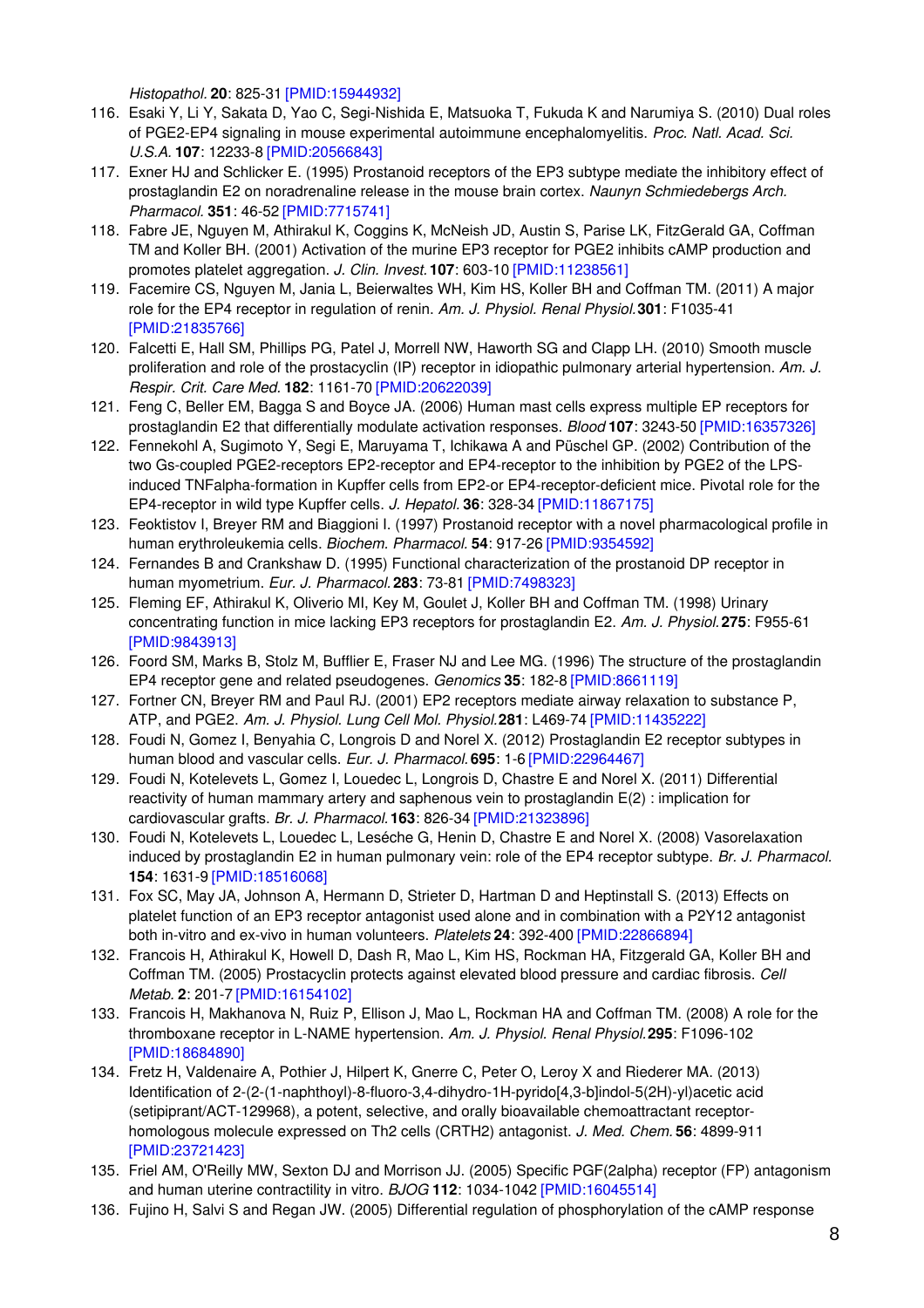element-binding protein after activation of EP2 and EP4 prostanoid receptors by prostaglandin E2. *Mol. Pharmacol.* **68**: 251-9 [\[PMID:15855407\]](http://www.ncbi.nlm.nih.gov/pubmed/15855407?dopt=AbstractPlus)

- 137. Fujino H, Srinivasan D, Pierce KL and Regan JW. (2000) Differential regulation of prostaglandin F(2alpha) receptor isoforms by protein kinase C. *Mol. Pharmacol.* **57**: 353-8 [\[PMID:10648645\]](http://www.ncbi.nlm.nih.gov/pubmed/10648645?dopt=AbstractPlus)
- 138. Fujino H, West KA and Regan JW. (2002) Phosphorylation of glycogen synthase kinase-3 and stimulation of T-cell factor signaling following activation of EP2 and EP4 prostanoid receptors by prostaglandin E2. *J. Biol. Chem.* **277**: 2614-9 [\[PMID:11706038\]](http://www.ncbi.nlm.nih.gov/pubmed/11706038?dopt=AbstractPlus)
- 139. Fujino H, Xu W and Regan JW. (2003) Prostaglandin E2 induced functional expression of early growth response factor-1 by EP4, but not EP2, prostanoid receptors via the phosphatidylinositol 3-kinase and extracellular signal-regulated kinases. *J. Biol. Chem.* **278**: 12151-6 [\[PMID:12566441\]](http://www.ncbi.nlm.nih.gov/pubmed/12566441?dopt=AbstractPlus)
- 140. Fukunaga M, Makita N, Roberts 2nd LJ, Morrow JD, Takahashi K and Badr KF. (1993) Evidence for the existence of F2-isoprostane receptors on rat vascular smooth muscle cells. *Am. J. Physiol.* **264**: C1619-24 [\[PMID:8333509\]](http://www.ncbi.nlm.nih.gov/pubmed/8333509?dopt=AbstractPlus)
- 141. Fullerton DA, Agrafojo J and McIntyre Jr RC. (1996) Pulmonary vascular smooth muscle relaxation by cAMP-mediated pathways. *J. Surg. Res.* **61**: 444-8 [\[PMID:8656622\]](http://www.ncbi.nlm.nih.gov/pubmed/8656622?dopt=AbstractPlus)
- 142. Funk CD, Furci L, FitzGerald GA, Grygorczyk R, Rochette C, Bayne MA, Abramovitz M, Adam M and Metters KM. (1993) Cloning and expression of a cDNA for the human prostaglandin E receptor EP1 subtype. *J. Biol. Chem.* **268**: 26767-72 [\[PMID:8253813\]](http://www.ncbi.nlm.nih.gov/pubmed/8253813?dopt=AbstractPlus)
- 143. Furuyashiki T and Narumiya S. (2009) Roles of prostaglandin E receptors in stress responses.*Curr Opin Pharmacol* **9**: 31-8 [\[PMID:19157987\]](http://www.ncbi.nlm.nih.gov/pubmed/19157987?dopt=AbstractPlus)
- 144. Gallant M, Belley M, Carrière MC, Chateauneuf A, Denis D, Lachance N, Lamontagne S, Metters KM, Sawyer N and Slipetz D *et al.*. (2003) Structure-activity relationship of triaryl propionic acid analogues on the human EP3 prostanoid receptor. *Bioorg. Med. Chem. Lett.* **13**: 3813-6 [\[PMID:14552786\]](http://www.ncbi.nlm.nih.gov/pubmed/14552786?dopt=AbstractPlus)
- 145. Gallant M, Carrière MC, Chateauneuf A, Denis D, Gareau Y, Godbout C, Greig G, Juteau H, Lachance N and Lacombe P *et al.*. (2002) Structure-activity relationship of biaryl acylsulfonamide analogues on the human EP(3) prostanoid receptor. *Bioorg. Med. Chem. Lett.* **12**: 2583-6 [\[PMID:12182865\]](http://www.ncbi.nlm.nih.gov/pubmed/12182865?dopt=AbstractPlus)
- 146. Gallant MA, Slipetz D, Hamelin E, Rochdi MD, Talbot S, de Brum-Fernandes AJ and Parent JL. (2007) Differential regulation of the signaling and trafficking of the two prostaglandin D2 receptors, prostanoid DP receptor and CRTH2. *Eur. J. Pharmacol.* **557**: 115-23 [\[PMID:17207480\]](http://www.ncbi.nlm.nih.gov/pubmed/17207480?dopt=AbstractPlus)
- 147. Ganesh T, Jiang J and Dingledine R. (2014) Development of second generation EP2 antagonists with high selectivity. *Eur J Med Chem* **82**: 521-35 [\[PMID:24937185\]](http://www.ncbi.nlm.nih.gov/pubmed/24937185?dopt=AbstractPlus)
- 148. Ganesh T, Jiang J, Shashidharamurthy R and Dingledine R. (2013) Discovery and characterization of carbamothioylacrylamides as EP2 selective antagonists. *ACS Med Chem Lett* **4**: 616-621 [\[PMID:23914286\]](http://www.ncbi.nlm.nih.gov/pubmed/23914286?dopt=AbstractPlus)
- 149. Gannon AM and Kinsella BT. (2008) Regulation of the human thromboxane A2 receptor gene by Sp1, Egr1, NF-E2, GATA-1, and Ets-1 in megakaryocytes. *J. Lipid Res.* **49**: 2590-604 [\[PMID:18698092\]](http://www.ncbi.nlm.nih.gov/pubmed/18698092?dopt=AbstractPlus)
- 150. Gazi L, Gyles S, Rose J, Lees S, Allan C, Xue L, Jassal R, Speight G, Gamble V and Pettipher R. (2005) Delta12-prostaglandin D2 is a potent and selective CRTH2 receptor agonist and causes activation of human eosinophils and Th2 lymphocytes. *Prostaglandins Other Lipid Mediat.* **75**: 153-67 [\[PMID:15789622\]](http://www.ncbi.nlm.nih.gov/pubmed/15789622?dopt=AbstractPlus)
- 151. Gervais FG, Cruz RP, Chateauneuf A, Gale S, Sawyer N, Nantel F, Metters KM and O'neill GP. (2001) Selective modulation of chemokinesis, degranulation, and apoptosis in eosinophils through the PGD2 receptors CRTH2 and DP. *J. Allergy Clin. Immunol.* **108**: 982-8 [\[PMID:11742277\]](http://www.ncbi.nlm.nih.gov/pubmed/11742277?dopt=AbstractPlus)
- 152. Gervais FG, Morello JP, Beaulieu C, Sawyer N, Denis D, Greig G, Malebranche AD and O'Neill GP. (2005) Identification of a potent and selective synthetic agonist at the CRTH2 receptor. *Mol. Pharmacol.* **67**: 1834- 9 [\[PMID:15755909\]](http://www.ncbi.nlm.nih.gov/pubmed/15755909?dopt=AbstractPlus)
- 153. Giblin GM, Bit RA, Brown SH, Chaignot HM, Chowdhury A, Chessell IP, Clayton NM, Coleman T, Hall A and Hammond B et al.. (2007) The discovery of 6-[2-(5-chloro-2-{ $[(2,4-difluoropheny])$ methyl]oxy}phenyl)-1-cyclopenten-1-yl]-2-pyridinecarboxylic acid, GW848687X, a potent and selective prostaglandin EP1 receptor antagonist for the treatment of inflammatory pain. *Bioorg. Med. Chem. Lett.* **17**: 385-9 [\[PMID:17084082\]](http://www.ncbi.nlm.nih.gov/pubmed/17084082?dopt=AbstractPlus)
- 154. Giles H, Leff P, Bolofo ML, Kelly MG and Robertson AD. (1989) The classification of prostaglandin DPreceptors in platelets and vasculature using BW A868C, a novel, selective, and potent competitive antagonist. *Br. J. Pharmacol.* **96**: 291-300 [\[PMID:2924081\]](http://www.ncbi.nlm.nih.gov/pubmed/2924081?dopt=AbstractPlus)
- 155. Gomez I, Foudi N, Longrois D and Norel X. (2013) The role of prostaglandin E2 in human vascular inflammation. *Prostaglandins Leukot. Essent. Fatty Acids***89**: 55-63 [\[PMID:23756023\]](http://www.ncbi.nlm.nih.gov/pubmed/23756023?dopt=AbstractPlus)
- 156. Gray T, Nettesheim P, Loftin C, Koo JS, Bonner J, Peddada S and Langenbach R. (2004) Interleukin-1beta-induced mucin production in human airway epithelium is mediated by cyclooxygenase-2, prostaglandin E2 receptors, and cyclic AMP-protein kinase A signaling. *Mol. Pharmacol.* **66**: 337-46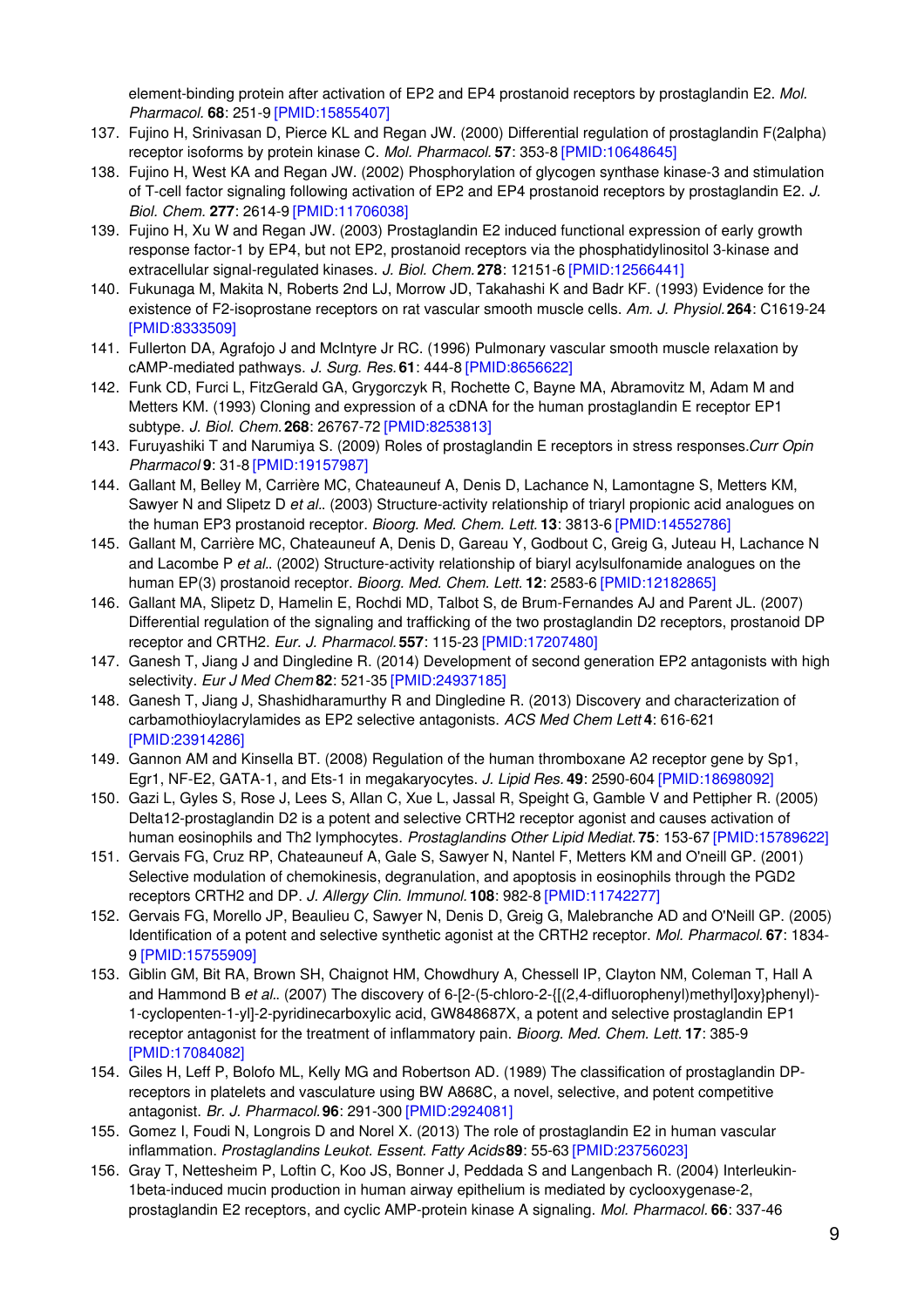[\[PMID:15266025\]](http://www.ncbi.nlm.nih.gov/pubmed/15266025?dopt=AbstractPlus)

- 157. Gresele P, Arnout J, Deckmyn H, Huybrechts E, Pieters G and Vermylen J. (1987) Role of proaggregatory and antiaggregatory prostaglandins in hemostasis. Studies with combined thromboxane synthase inhibition and thromboxane receptor antagonism. *J. Clin. Invest.* **80**: 1435-45 [\[PMID:2960694\]](http://www.ncbi.nlm.nih.gov/pubmed/2960694?dopt=AbstractPlus)
- 158. Griffin BW, Klimko P, Crider JY and Sharif NA. (1999) AL-8810: a novel prostaglandin F2 alpha analog with selective antagonist effects at the prostaglandin F2 alpha (FP) receptor. *J. Pharmacol. Exp. Ther.***290**: 1278-84 [\[PMID:10454504\]](http://www.ncbi.nlm.nih.gov/pubmed/10454504?dopt=AbstractPlus)
- 159. Grisaru-Granovsky S, Altarescu G, Finci S, Weintraub A, Tevet A, Samueloff A and Schimmel MS. (2010) Prostanoid DP receptor (PTGDR) variants in mothers with post-coital associated preterm births: preliminary observations. *J Perinatol* **30**: 33-7 [\[PMID:19710676\]](http://www.ncbi.nlm.nih.gov/pubmed/19710676?dopt=AbstractPlus)
- 160. Gross S, Tilly P, Hentsch D, Vonesch JL and Fabre JE. (2007) Vascular wall-produced prostaglandin E2 exacerbates arterial thrombosis and atherothrombosis through platelet EP3 receptors. *J. Exp. Med.* **204**: 311-20 [\[PMID:17242161\]](http://www.ncbi.nlm.nih.gov/pubmed/17242161?dopt=AbstractPlus)
- 161. Grosser T, Yu Y and Fitzgerald GA. (2010) Emotion recollected in tranquility: lessons learned from the COX-2 saga. *Annu. Rev. Med.* **61**: 17-33 [\[PMID:20059330\]](http://www.ncbi.nlm.nih.gov/pubmed/20059330?dopt=AbstractPlus)
- 162. Grygorczyk R, Abramovitz M, Boie Y, Bastien L and Adam M. (1995) Detection of adenylate cyclasecoupled receptors in Xenopus oocytes by coexpression with cystic fibrosis transmembrane conductance regulator. *Anal Biochem* **227**: 27-31 [\[PMID:7545356\]](http://www.ncbi.nlm.nih.gov/pubmed/7545356?dopt=AbstractPlus)
- 163. Guan Y, Zhang Y, Wu J, Qi Z, Yang G, Dou D, Gao Y, Chen L, Zhang X and Davis L&t al. (2007) Antihypertensive effects of selective prostaglandin E2 receptor subtype 1 targeting. *J. Clin. Invest.* **117**: 2496-505 [\[PMID:17710229\]](http://www.ncbi.nlm.nih.gov/pubmed/17710229?dopt=AbstractPlus)
- 164. Guo M, Pascual RM, Wang S, Fontana MF, Valancius CA, Panettieri Jr RA, Tilley SL and Penn RB. (2005) Cytokines regulate beta-2-adrenergic receptor responsiveness in airway smooth muscle via multiple PKAand EP2 receptor-dependent mechanisms. *Biochemistry* **44**: 13771-82 [\[PMID:16229467\]](http://www.ncbi.nlm.nih.gov/pubmed/16229467?dopt=AbstractPlus)
- 165. Géhin M, Strasser DS, Zisowsky J, Farine H, Groenen PM, Dingemanse J and Sidharta PN. (2015) A novel CRTH2 antagonist: Single- and multiple-dose tolerability, pharmacokinetics, and pharmacodynamics of ACT-453859 in healthy subjects. *J Clin Pharmacol* **55**: 787-97 [\[PMID:25655470\]](http://www.ncbi.nlm.nih.gov/pubmed/25655470?dopt=AbstractPlus)
- 166. Göggel R, Hoffman S, Nüsing R, Narumiya S and Uhlig S. (2002) Platelet-activating factor-induced pulmonary edema is partly mediated by prostaglandin E(2), E-prostanoid 3-receptors, and potassium channels. *Am. J. Respir. Crit. Care Med.***166**: 657-62 [\[PMID:12204861\]](http://www.ncbi.nlm.nih.gov/pubmed/12204861?dopt=AbstractPlus)
- 167. Günther J, Schulte K, Wenzel D, Malinowska B and Schlicker E. (2010) Prostaglandins of the E series inhibit monoamine release via EP3 receptors: proof with the competitive EP3 receptor antagonist L-826,266. *Naunyn Schmiedebergs Arch. Pharmacol.* **381**: 21-31 [\[PMID:20012265\]](http://www.ncbi.nlm.nih.gov/pubmed/20012265?dopt=AbstractPlus)
- 168. Hallinan EA, Stapelfeld A, and Reichman M. (1994) 8-chlorodibenz[b,f][1,4]oxazepine-10(11H)-carboxylic acid,2-[3-[2-(furanylmethyl)thio]-1-oxopropyl]hydrazide (SC-51322): A potent PGE2 antagonist and analgesic. *Bioorg Med Chem Lett* **4**: 509-514
- 169. Halushka PV, Kochel PJ and Mais DE. (1987) Binding of thromboxane A2/prostaglandin H2 agonists to human platelets. *Br. J. Pharmacol.* **91**: 223-7 [\[PMID:3594077\]](http://www.ncbi.nlm.nih.gov/pubmed/3594077?dopt=AbstractPlus)
- 170. Hamaguchi K, Yamamoto N, Nakagawa T, Furuyashiki T, Narumiya S and Ito J. (2012) Role of PGE-type receptor 4 in auditory function and noise-induced hearing loss in mice. *Neuropharmacology* **62**: 1841-7 [\[PMID:22198478\]](http://www.ncbi.nlm.nih.gov/pubmed/22198478?dopt=AbstractPlus)
- 171. Hamanaka N, Takahashi K, Nagao Y, Torisu K, Tokumoto H and Kondo K. (1995) Molecular design of novel PGI<sup>2</sup> agonists without PG skeleton. *Biorg Med Chem Lett* **5**: 1065-1070
- 172. Hanada R, Leibbrandt A, Hanada T, Kitaoka S, Furuyashiki T, Fujihara H, Trichereau J, Paolino M, Qadri F and Plehm R *et al.*. (2009) Central control of fever and female body temperature by RANKL/RANK. *Nature* **462**: 505-9 [\[PMID:19940926\]](http://www.ncbi.nlm.nih.gov/pubmed/19940926?dopt=AbstractPlus)
- 173. Hara A, Yuhki K, Fujino T, Yamada T, Takayama K, Kuriyama S, Takahata O, Karibe H, Okada Y and Xiao CY *et al.*. (2005) Augmented cardiac hypertrophy in response to pressure overload in mice lacking the prostaglandin I2 receptor. *Circulation* **112**: 84-92 [\[PMID:15983244\]](http://www.ncbi.nlm.nih.gov/pubmed/15983244?dopt=AbstractPlus)
- 174. Hashimoto K, Graham BS, Geraci MW, FitzGerald GA, Egan K, Zhou W, Goleniewska K, O'Neal JF, Morrow JD and Durbin RK *et al.*. (2004) Signaling through the prostaglandin I2 receptor IP protects against respiratory syncytial virus-induced illness. *J. Virol.* **78**: 10303-9 [\[PMID:15367596\]](http://www.ncbi.nlm.nih.gov/pubmed/15367596?dopt=AbstractPlus)
- 175. Hata AN, Lybrand TP and Breyer RM. (2005) Identification of determinants of ligand binding affinity and selectivity in the prostaglandin D2 receptor CRTH2. *J Biol Chem* **280**: 32442-32451 [\[PMID:16030019\]](http://www.ncbi.nlm.nih.gov/pubmed/16030019?dopt=AbstractPlus)
- 176. Hata AN, Zent R, Breyer MD and Breyer RM. (2003) Expression and molecular pharmacology of the mouse CRTH2 receptor. *J. Pharmacol. Exp. Ther.***306**: 463-70 [\[PMID:12721327\]](http://www.ncbi.nlm.nih.gov/pubmed/12721327?dopt=AbstractPlus)
- 177. Hattori K, Tanaka A, Okitsu O, Tabuchi S, Taniguchi K, Nishio M, Koyama S, Higaki M, Seki J and Sakane K. (2005) Discovery of diphenylcarbamate derivatives as highly potent and selective IP receptor agonists: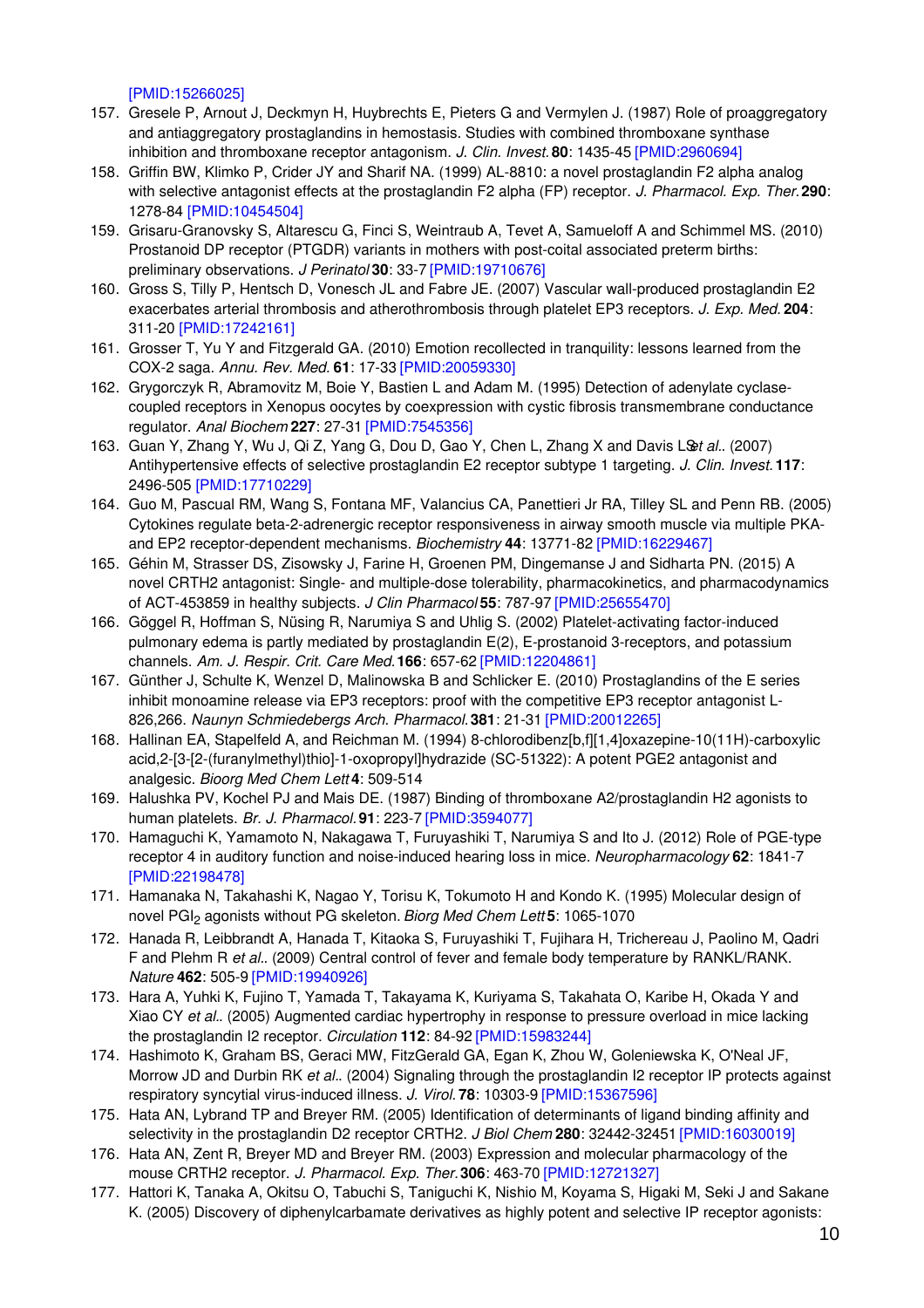orally active prostacyclin mimetics. Part 3. *Bioorg. Med. Chem. Lett.* **15**: 3091-5 [\[PMID:15914004\]](http://www.ncbi.nlm.nih.gov/pubmed/15914004?dopt=AbstractPlus)

- 178. Hattori R, Shimizu S, Majima Y and Shimizu T. (2008) EP4 agonist inhibits lipopolysaccharide-induced mucus secretion in airway epithelial cells. *Ann. Otol. Rhinol. Laryngol.* **117**: 51-8 [\[PMID:18254372\]](http://www.ncbi.nlm.nih.gov/pubmed/18254372?dopt=AbstractPlus)
- 179. Hattori R, Shimizu S, Majima Y and Shimizu T. (2009) Prostaglandin E2 receptor EP2, EP3, and EP4 agonists inhibit antigen-induced mucus hypersecretion in the nasal epithelium of sensitized rats. *Ann. Otol. Rhinol. Laryngol.* **118**: 536-41 [\[PMID:19708495\]](http://www.ncbi.nlm.nih.gov/pubmed/19708495?dopt=AbstractPlus)
- 180. Haye-Legrand I, Bourdillat B, Labat C, Cerrina J, Norel X, Benveniste J and Brink C. (1987) Relaxation of isolated human pulmonary muscle preparations with prostacyclin (PGI2) and its analogs. *Prostaglandins* **33**: 845-54 [\[PMID:2445003\]](http://www.ncbi.nlm.nih.gov/pubmed/2445003?dopt=AbstractPlus)
- 181. Hedberg A, Hall SE, Ogletree ML, Harris DN and Liu EC. (1988) Characterization of [5,6-3H]SQ 29,548 as a high affinity radioligand, binding to thromboxane A2/prostaglandin H2-receptors in human platelets. *J. Pharmacol. Exp. Ther.* **245**: 786-92 [\[PMID:2968449\]](http://www.ncbi.nlm.nih.gov/pubmed/2968449?dopt=AbstractPlus)
- 182. Heptinstall S, Espinosa DI, Manolopoulos P, Glenn JR, White AE, Johnson A, Dovlatova N, Fox SC, May JA and Hermann D *et al.*. (2008) DG-041 inhibits the EP3 prostanoid receptor--a new target for inhibition of platelet function in atherothrombotic disease. *Platelets* **19**: 605-13 [\[PMID:19012178\]](http://www.ncbi.nlm.nih.gov/pubmed/19012178?dopt=AbstractPlus)
- 183. Hervé M, Angeli V, Pinzar E, Wintjens R, Faveeuw C, Narumiya S, Capron A, Urade Y, Capron M, Riveau G and Trottein F. (2003) Pivotal roles of the parasite PGD2 synthase and of the host D prostanoid receptor 1 in schistosome immune evasion. *Eur J Immunol* **33**: 2764-2772 [\[PMID:14515260\]](http://www.ncbi.nlm.nih.gov/pubmed/14515260?dopt=AbstractPlus)
- 184. Hirai H, Tanaka K, Takano S, Ichimasa M, Nakamura M and Nagata K. (2002) Cutting edge: agonistic effect of indomethacin on a prostaglandin D2 receptor, CRTH2. *J. Immunol.* **168**: 981-5 [\[PMID:11801628\]](http://www.ncbi.nlm.nih.gov/pubmed/11801628?dopt=AbstractPlus)
- 185. Hirai H, Tanaka K, Yoshie O, Ogawa K, Kenmotsu K, Takamori Y, Ichimasa M, Sugamura K, Nakamura M and Takano S *et al.*. (2001) Prostaglandin D2 selectively induces chemotaxis in T helper type 2 cells, eosinophils, and basophils via seven-transmembrane receptor CRTH2. *J. Exp. Med.* **193**: 255-61 [\[PMID:11208866\]](http://www.ncbi.nlm.nih.gov/pubmed/11208866?dopt=AbstractPlus)
- 186. Hirata M, Hayashi Y, Ushikubi F, Yokota Y, Kageyama R, Nakanishi S and Narumiya S. (1991) Cloning and expression of cDNA for a human thromboxane A2 receptor. *Nature* **349**: 617-20 [\[PMID:1825698\]](http://www.ncbi.nlm.nih.gov/pubmed/1825698?dopt=AbstractPlus)
- 187. Hirata M, Kakizuka A, Aizawa M, Ushikubi F and Narumiya S. (1994) Molecular characterization of a mouse prostaglandin D receptor and functional expression of the cloned gene. *Proc. Natl. Acad. Sci. U.S.A.* **91**: 11192-6 [\[PMID:7972033\]](http://www.ncbi.nlm.nih.gov/pubmed/7972033?dopt=AbstractPlus)
- 188. Hirata T, Kakizuka A, Ushikubi F, Fuse I, Okuma M and Narumiya S. (1994) Arg60 to Leu mutation of the human thromboxane A2 receptor in a dominantly inherited bleeding disorder. *J. Clin. Invest.* **94**: 1662-7 [\[PMID:7929844\]](http://www.ncbi.nlm.nih.gov/pubmed/7929844?dopt=AbstractPlus)
- 189. Hirata T and Narumiya S. (2011) Prostanoid receptors.*Chem. Rev.* **111**: 6209-30 [\[PMID:21819041\]](http://www.ncbi.nlm.nih.gov/pubmed/21819041?dopt=AbstractPlus)
- 190. Hirata T, Ushikubi F, Kakizuka A, Okuma M and Narumiya S. (1996) Two thromboxane A2 receptor isoforms in human platelets. Opposite coupling to adenylyl cyclase with different sensitivity to Arg60 to Leu mutation. *J. Clin. Invest.* **97**: 949-56 [\[PMID:8613548\]](http://www.ncbi.nlm.nih.gov/pubmed/8613548?dopt=AbstractPlus)
- 191. Hishikari K, Suzuki J, Ogawa M, Isobe K, Takahashi T, Onishi M, Takayama K and Isobe M. (2009) Pharmacological activation of the prostaglandin E2 receptor EP4 improves cardiac function after myocardial ischaemia/reperfusion injury. *Cardiovasc. Res.* **81**: 123-32 [\[PMID:18805784\]](http://www.ncbi.nlm.nih.gov/pubmed/18805784?dopt=AbstractPlus)
- 192. Hizaki H, Segi E, Sugimoto Y, Hirose M, Saji T, Ushikubi F, Matsuoka T, Noda Y, Tanaka T and Yoshida N *et al.*. (1999) Abortive expansion of the cumulus and impaired fertility in mice lacking the prostaglandin E receptor subtype EP(2). *Proc. Natl. Acad. Sci. U.S.A.* **96**: 10501-6 [\[PMID:10468638\]](http://www.ncbi.nlm.nih.gov/pubmed/10468638?dopt=AbstractPlus)
- 193. Hohjoh H, Inazumi T, Tsuchiya S and Sugimoto Y. (2014) Prostanoid receptors and acute inflammation in skin. *Biochimie* **107 Pt A**: 78-81 [\[PMID:25179301\]](http://www.ncbi.nlm.nih.gov/pubmed/25179301?dopt=AbstractPlus)
- 194. Honda A, Sugimoto Y, Namba T, Watabe A, Irie A, Negishi M, Narumiya S and Ichikawa A. (1993) Cloning and expression of a cDNA for mouse prostaglandin E receptor EP2 subtype. *J. Biol. Chem.* **268**: 7759-62 [\[PMID:8385118\]](http://www.ncbi.nlm.nih.gov/pubmed/8385118?dopt=AbstractPlus)
- 195. Honda T, Matsuoka T, Ueta M, Kabashima K, Miyachi Y and Narumiya S. (2009) Prostaglandin E(2)-EP(3) signaling suppresses skin inflammation in murine contact hypersensitivity. *J. Allergy Clin. Immunol.* **124**: 809-18.e2 [\[PMID:19541354\]](http://www.ncbi.nlm.nih.gov/pubmed/19541354?dopt=AbstractPlus)
- 196. Honda T, Segi-Nishida E, Miyachi Y and Narumiya S. (2006) Prostacyclin-IP signaling and prostaglandin E2-EP2/EP4 signaling both mediate joint inflammation in mouse collagen-induced arthritis. *J. Exp. Med.* **203**: 325-35 [\[PMID:16446378\]](http://www.ncbi.nlm.nih.gov/pubmed/16446378?dopt=AbstractPlus)
- 197. Hoshikawa Y, Voelkel NF, Gesell TL, Moore MD, Morris KG, Alger LA, Narumiya S and Geraci MW. (2001) Prostacyclin receptor-dependent modulation of pulmonary vascular remodeling. *Am. J. Respir. Crit. Care Med.* **164**: 314-8 [\[PMID:11463607\]](http://www.ncbi.nlm.nih.gov/pubmed/11463607?dopt=AbstractPlus)
- 198. Hosoi M, Oka T and Hori T. (1997) Prostaglandin E receptor EP3 subtype is involved in thermal hyperalgesia through its actions in the preoptic hypothalamus and the diagonal band of Broca in rats. *Pain*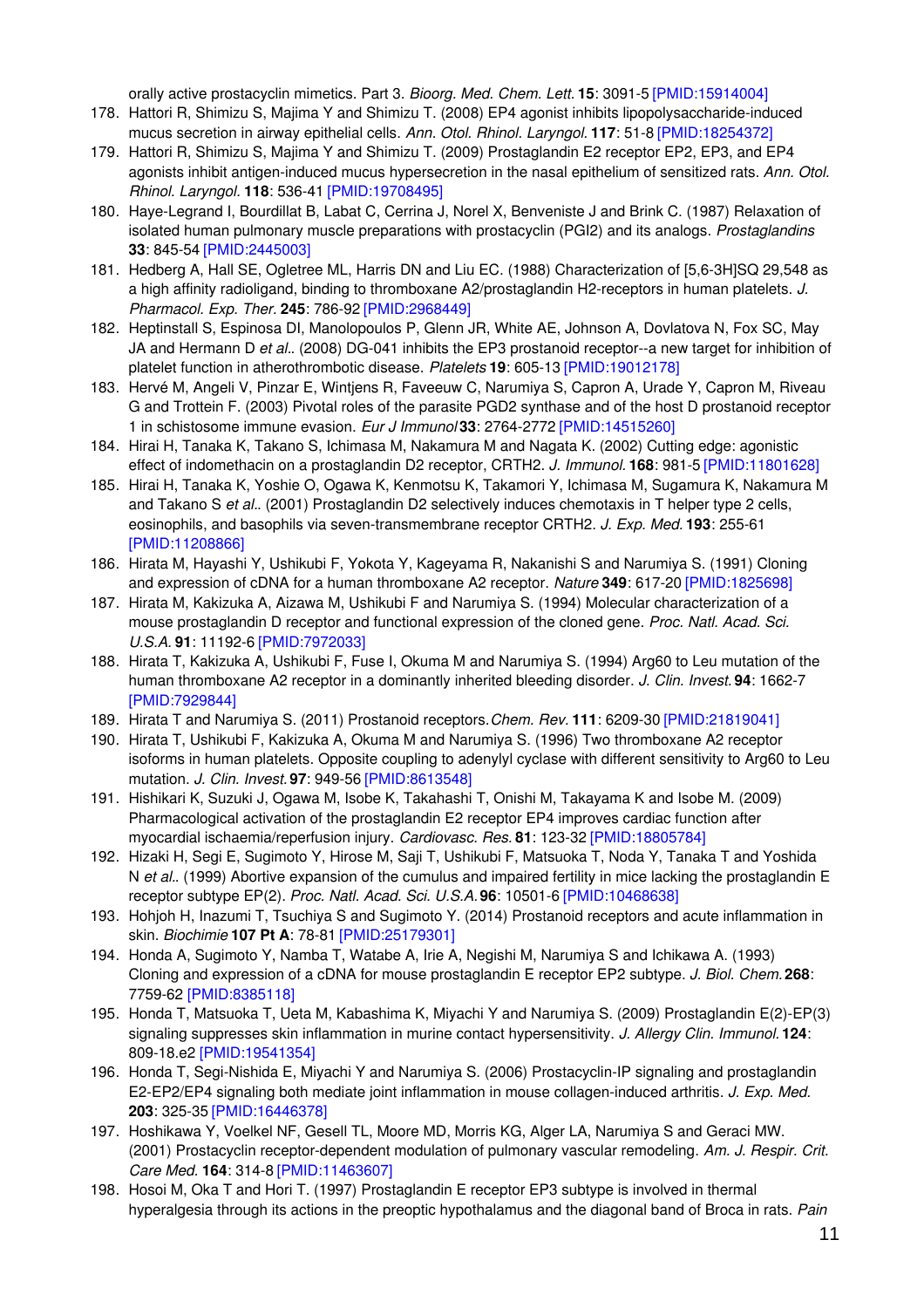**71**: 303-311 [\[PMID:9231874\]](http://www.ncbi.nlm.nih.gov/pubmed/9231874?dopt=AbstractPlus)

- 199. Hristovska AM, Rasmussen LE, Hansen PB, Nielsen SS, Nüsing RM, Narumiya S, Vanhoutte P, Skøtt O and Jensen BL. (2007) Prostaglandin E2 induces vascular relaxation by E-prostanoid 4 receptor-mediated activation of endothelial nitric oxide synthase. *Hypertension* **50**: 525-30 [\[PMID:17635857\]](http://www.ncbi.nlm.nih.gov/pubmed/17635857?dopt=AbstractPlus)
- 200. Hung GH, Jones RL, Lam FF, Chan KM, Hidaka H, Suzuki M and Sasaki Y. (2006) Investigation of the pronounced synergism between prostaglandin E2 and other constrictor agents on rat femoral artery. *Prostaglandins Leukot. Essent. Fatty Acids***74**: 401-15 [\[PMID:16737803\]](http://www.ncbi.nlm.nih.gov/pubmed/16737803?dopt=AbstractPlus)
- 201. Hébert RL, O'Connor T, Neville C, Burns KD, Laneuville O and Peterson LN. (1998) Prostanoid signaling, localization, and expression of IP receptors in rat thick ascending limb cells. *Am. J. Physiol.* **275**: F904-14 [\[PMID:9843907\]](http://www.ncbi.nlm.nih.gov/pubmed/9843907?dopt=AbstractPlus)
- 202. Ibrahim NM, Young LG and Fröhlich O. (2001) Epididymal specificity and androgen regulation of rat EP2. *Biol. Reprod.* **65**: 575-80 [\[PMID:11466228\]](http://www.ncbi.nlm.nih.gov/pubmed/11466228?dopt=AbstractPlus)
- 203. Ibrahim S, McCartney A, Markosyan N and Smyth EM. (2013) Heterodimerization with the prostacyclin receptor triggers thromboxane receptor relocation to lipid rafts. *Arterioscler. Thromb. Vasc. Biol.* **33**: 60-6 [\[PMID:23162015\]](http://www.ncbi.nlm.nih.gov/pubmed/23162015?dopt=AbstractPlus)
- 204. Ichikawa A, Negishi M and Hasegawa H. (1997) Three isoforms of the prostaglandin E receptor EP3 subtype different in agonist-independent constitutive Gi activity and agonist-dependent Gs activity. *Adv. Exp. Med. Biol.* **433**: 239-42 [\[PMID:9561144\]](http://www.ncbi.nlm.nih.gov/pubmed/9561144?dopt=AbstractPlus)
- 205. Ichikawa A, Sugimoto Y and Tanaka S. (2010) Molecular biology of histidine decarboxylase and prostaglandin receptors. *Proc. Jpn. Acad., Ser. B, Phys. Biol. Sci.***86**: 848-66 [\[PMID:20948178\]](http://www.ncbi.nlm.nih.gov/pubmed/20948178?dopt=AbstractPlus)
- 206. Ikeda M, Kawatani M, Maruyama T and Ishihama H. (2006) Prostaglandin facilitates afferent nerve activity via EP1 receptors during urinary bladder inflammation in rats. *Biomed. Res.* **27**: 49-54 [\[PMID:16707842\]](http://www.ncbi.nlm.nih.gov/pubmed/16707842?dopt=AbstractPlus)
- 207. Ikeda-Matsuo Y, Tanji H, Narumiya S and Sasaki Y. (2011) Inhibition of prostaglandin E2 EP3 receptors improves stroke injury via anti-inflammatory and anti-apoptotic mechanisms. *J. Neuroimmunol.* **238**: 34-43 [\[PMID:21803432\]](http://www.ncbi.nlm.nih.gov/pubmed/21803432?dopt=AbstractPlus)
- 208. Imig JD, Breyer MD and Breyer RM. (2002) Contribution of prostaglandin EP(2) receptors to renal microvascular reactivity in mice. *Am. J. Physiol. Renal Physiol.***283**: F415-22 [\[PMID:12167591\]](http://www.ncbi.nlm.nih.gov/pubmed/12167591?dopt=AbstractPlus)
- 209. Ishida N, Odani-Kawabata N, Shimazaki A and Hara H. (2006) Prostanoids in the therapy of glaucoma. *Cardiovasc Drug Rev* **24**: 1-10 [\[PMID:16939629\]](http://www.ncbi.nlm.nih.gov/pubmed/16939629?dopt=AbstractPlus)
- 210. Ishiguro S, Arii S, Monden K, Adachi Y, Funaki N, Higashitsuji H, Fujita S, Furutani M, Mise M and Kitao T *et al.*. (1994) Identification of the thromboxane A2 receptor in hepatic sinusoidal endothelial cells and its role in endotoxin-induced liver injury in rats. *Hepatology* **20**: 1281-6 [\[PMID:7927263\]](http://www.ncbi.nlm.nih.gov/pubmed/7927263?dopt=AbstractPlus)
- 211. Ishikawa TO, Tamai Y, Rochelle JM, Hirata M, Namba T, Sugimoto Y, Ichikawa A, Narumiya S, Taketo MM and Seldin MF. (1996) Mapping of the genes encoding mouse prostaglandin D, E, and F and prostacyclin receptors. *Genomics* **32**: 285-8 [\[PMID:8833158\]](http://www.ncbi.nlm.nih.gov/pubmed/8833158?dopt=AbstractPlus)
- 212. Israel DD and Regan JW. (2009) EP(3) prostanoid receptor isoforms utilize distinct mechanisms to regulate ERK 1/2 activation. *Biochim. Biophys. Acta* **1791**: 238-45 [\[PMID:19416642\]](http://www.ncbi.nlm.nih.gov/pubmed/19416642?dopt=AbstractPlus)
- 213. Ito S, Negishi M, Sugama K, Okuda-Ashitaka E and Hayaishi O. (1991) Signal transduction coupled to prostaglandin D2. *Adv. Prostaglandin Thromboxane Leukot. Res.* **21A**: 371-4 [\[PMID:1705384\]](http://www.ncbi.nlm.nih.gov/pubmed/1705384?dopt=AbstractPlus)
- 214. Ito S, Sakamoto K, Mochizuki-Oda N, Ezashi T, Miwa K, Okuda-Ashitaka E, Shevchenko VI, Kiso Y and Hayaishi O. (1994) Prostaglandin F2 alpha receptor is coupled to Gq in cDNA-transfected Chinese hamster ovary cells. *Biochem. Biophys. Res. Commun.* **200**: 756-62 [\[PMID:8179609\]](http://www.ncbi.nlm.nih.gov/pubmed/8179609?dopt=AbstractPlus)
- 215. Itoh T, Ueno H and Kuriyama H. (1985) Calcium-induced calcium release mechanism in vascular smooth muscles--assessments based on contractions evoked in intact and saponin-treated skinned muscles. *Experientia* **41**: 989-96 [\[PMID:2990997\]](http://www.ncbi.nlm.nih.gov/pubmed/2990997?dopt=AbstractPlus)
- 216. Iyú D, Glenn JR, White AE, Johnson AJ, Fox SC and Heptinstall S. (2010) The role of prostanoid receptors in mediating the effects of PGE(2) on human platelet function. *Platelets* **21**: 329-42 [\[PMID:20433310\]](http://www.ncbi.nlm.nih.gov/pubmed/20433310?dopt=AbstractPlus)
- 217. Jaffar Z, Ferrini ME, Buford MC, Fitzgerald GA and Roberts K. (2007) Prostaglandin I2-IP signaling blocks allergic pulmonary inflammation by preventing recruitment of CD4+ Th2 cells into the airways in a mouse model of asthma. *J. Immunol.* **179**: 6193-203 [\[PMID:17947695\]](http://www.ncbi.nlm.nih.gov/pubmed/17947695?dopt=AbstractPlus)
- 218. Jaffar Z, Ferrini ME, Shaw PK, FitzGerald GA and Roberts K. (2011) Prostaglandin I2promotes the development of IL-17-producing γδ T cells that associate with the epithelium during allergic lung inflammation. *J. Immunol.* **187**: 5380-91 [\[PMID:21976777\]](http://www.ncbi.nlm.nih.gov/pubmed/21976777?dopt=AbstractPlus)
- 219. Jain S, Chakraborty G, Raja R, Kale S and Kundu GC. (2008) Prostaglandin E2 regulates tumor angiogenesis in prostate cancer. *Cancer Res.* **68**: 7750-9 [\[PMID:18829529\]](http://www.ncbi.nlm.nih.gov/pubmed/18829529?dopt=AbstractPlus)
- 220. Jandl K, Stacher E, Bálint Z, Sturm EM, Maric J, Peinhaupt M, Luschnig P, Aringer I, Fauland A and Konya V *et al.*. (2016) Activated prostaglandin D2 receptors on macrophages enhance neutrophil recruitment into the lung. *J. Allergy Clin. Immunol.* **137**: 833-43 [\[PMID:26792210\]](http://www.ncbi.nlm.nih.gov/pubmed/26792210?dopt=AbstractPlus)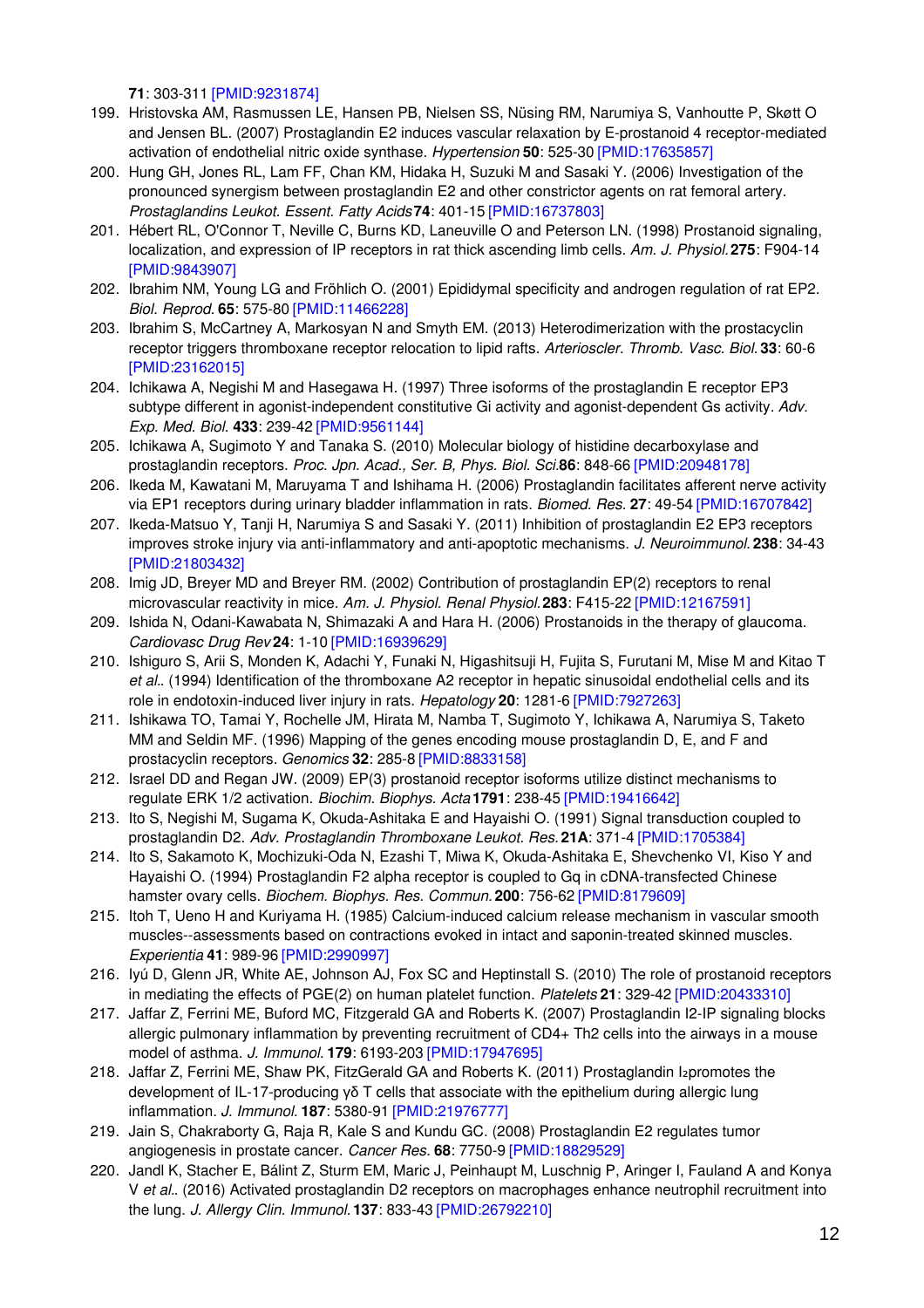- 221. Jenkins DW, Feniuk W and Humphrey PP. (2001) Characterization of the prostanoid receptor types involved in mediating calcitonin gene-related peptide release from cultured rat trigeminal neurones. *Br. J. Pharmacol.* **134**: 1296-302 [\[PMID:11704650\]](http://www.ncbi.nlm.nih.gov/pubmed/11704650?dopt=AbstractPlus)
- 222. Jensen BL, Mann B, Skøtt O and Kurtz A. (1999) Differential regulation of renal prostaglandin receptor mRNAs by dietary salt intake in the rat. *Kidney Int.* **56**: 528-37 [\[PMID:10432392\]](http://www.ncbi.nlm.nih.gov/pubmed/10432392?dopt=AbstractPlus)
- 223. Jewell ML, Breyer RM and Currie KP. (2011) Regulation of calcium channels and exocytosis in mouse adrenal chromaffin cells by prostaglandin EP3 receptors. *Mol. Pharmacol.* **79**: 987-96 [\[PMID:21383044\]](http://www.ncbi.nlm.nih.gov/pubmed/21383044?dopt=AbstractPlus)
- 224. Jiang J and Dingledine R. (2013) Role of prostaglandin receptor EP2 in the regulations of cancer cell proliferation, invasion, and inflammation. *J. Pharmacol. Exp. Ther.***344**: 360-7 [\[PMID:23192657\]](http://www.ncbi.nlm.nih.gov/pubmed/23192657?dopt=AbstractPlus)
- 225. Jiang J, Ganesh T, Du Y, Quan Y, Serrano G, Qui M, Speigel I, Rojas A, Lelutiu N and Dingledine R. (2012) Small molecule antagonist reveals seizure-induced mediation of neuronal injury by prostaglandin E2 receptor subtype EP2. *Proc. Natl. Acad. Sci. U.S.A.* **109**: 3149-54 [\[PMID:22323596\]](http://www.ncbi.nlm.nih.gov/pubmed/22323596?dopt=AbstractPlus)
- 226. Jiang J, Ganesh T, Du Y, Thepchatri P, Rojas A, Lewis I, Kurtkaya S, Li L, Qui M and Serrano G*et al.*. (2010) Neuroprotection by selective allosteric potentiators of the EP2 prostaglandin receptor. *Proc. Natl. Acad. Sci. U.S.A.* **107**: 2307-12 [\[PMID:20080612\]](http://www.ncbi.nlm.nih.gov/pubmed/20080612?dopt=AbstractPlus)
- 227. Jin J, Mao GF and Ashby B. (1997) Constitutive activity of human prostaglandin E receptor EP3 isoforms. *Br. J. Pharmacol.* **121**: 317-23 [\[PMID:9154343\]](http://www.ncbi.nlm.nih.gov/pubmed/9154343?dopt=AbstractPlus)
- 228. Johansson T, Narumiya S and Zeilhofer HU. (2011) Contribution of peripheral versus central EP1 prostaglandin receptors to inflammatory pain. *Neurosci. Lett.* **495**: 98-101 [\[PMID:21440042\]](http://www.ncbi.nlm.nih.gov/pubmed/21440042?dopt=AbstractPlus)
- 229. Johnston SL, Freezer NJ, Ritter W, O'Toole S and Howarth PH. (1995) Prostaglandin D2-induced bronchoconstriction is mediated only in part by the thromboxane prostanoid receptor. *Eur Respir J* **8**: 411- 415 [\[PMID:7789486\]](http://www.ncbi.nlm.nih.gov/pubmed/7789486?dopt=AbstractPlus)
- 230. Johnston SL, Smith S, Harrison J, Ritter W and Howarth PH. (1993) The effect of BAY u 3405, a thromboxane receptor antagonist, on prostaglandin D2-induced nasal blockage. *J. Allergy Clin. Immunol.* **91**: 903-9 [\[PMID:8473679\]](http://www.ncbi.nlm.nih.gov/pubmed/8473679?dopt=AbstractPlus)
- 231. Jones CL, Li T and Cowley EA. (2012) The prostaglandin E<sub>2</sub> type 4 receptor participates in the response to acute oxidant stress in airway epithelial cells. *J. Pharmacol. Exp. Ther.***341**: 552-63 [\[PMID:22362924\]](http://www.ncbi.nlm.nih.gov/pubmed/22362924?dopt=AbstractPlus)
- 232. Jones RL. (1978) Definition of prostaglandin-sensitive arterial constrictor systems.*Acta Biol. Med. Ger.* **37**: 837-44 [\[PMID:742299\]](http://www.ncbi.nlm.nih.gov/pubmed/742299?dopt=AbstractPlus)
- 233. Jones RL, Giembycz MA and Woodward DF. (2009) Prostanoid receptor antagonists: development strategies and therapeutic applications. *Br. J. Pharmacol.* **158**: 104-45 [\[PMID:19624532\]](http://www.ncbi.nlm.nih.gov/pubmed/19624532?dopt=AbstractPlus)
- 234. Jones RL and Marr CG. (1977) Actions of 16-aryloxy analogues of prostaglandin F2alpha on preparations responsive to prostaglandin endoperoxides. *Br. J. Pharmacol.* **61**: 694-6 [\[PMID:597671\]](http://www.ncbi.nlm.nih.gov/pubmed/597671?dopt=AbstractPlus)
- 235. Jones RL, Peesapati V and Wilson NH. (1982) Antagonism of the thromboxane-sensitive contractile systems of the rabbit aorta, dog saphenous vein and guinea-pig trachea. *Br. J. Pharmacol.* **76**: 423-38 [\[PMID:6286023\]](http://www.ncbi.nlm.nih.gov/pubmed/6286023?dopt=AbstractPlus)
- 236. Jones RL, Qian YM, Chan KM and Yim AP. (1998) Characterization of a prostanoid EP3-receptor in guinea-pig aorta: partial agonist action of the non-prostanoid ONO-AP-324. *Br. J. Pharmacol.* **125**: 1288-96 [\[PMID:9863659\]](http://www.ncbi.nlm.nih.gov/pubmed/9863659?dopt=AbstractPlus)
- 237. Jones RL, Qian YM, Wise H, Wong HN, Lam WL, Chan HW, Yim AP and Ho JK. (1997) Relaxant actions of nonprostanoid prostacyclin mimetics on human pulmonary artery. *J. Cardiovasc. Pharmacol.* **29**: 525-35 [\[PMID:9156364\]](http://www.ncbi.nlm.nih.gov/pubmed/9156364?dopt=AbstractPlus)
- 238. Jones RL, Wan Ahmad WA, Woodward DF and Wang J. (2013) Nature of the slow relaxation of smooth muscle induced by a EP2 receptor agonist with a non-prostanoid structure. *Prostaglandins Leukot. Essent. Fatty Acids* **88**: 321-30 [\[PMID:23419768\]](http://www.ncbi.nlm.nih.gov/pubmed/23419768?dopt=AbstractPlus)
- 239. Jones RL, Wilson NH and Lawrence RA. (1989) EP 171: a high affinity thromboxane A2-mimetic, the actions of which are slowly reversed by receptor blockade. *Br. J. Pharmacol.* **96**: 875-87 [\[PMID:2743082\]](http://www.ncbi.nlm.nih.gov/pubmed/2743082?dopt=AbstractPlus)
- 240. Jones RL, Wilson NH, Marr CG, Muir G and Armstrong RA. (1993) Diphenylmethylazine prostanoids with prostacyclin-like actions on human platelets. *J Lipid Mediat* **6**: 405-10 [\[PMID:8357998\]](http://www.ncbi.nlm.nih.gov/pubmed/8357998?dopt=AbstractPlus)
- 241. Jones RL, Wise H, Clark R, Whiting RL and Bley KR. (2006) Investigation of the prostacyclin (IP) receptor antagonist RO1138452 on isolated blood vessel and platelet preparations. *Br. J. Pharmacol.* **149**: 110-20 [\[PMID:16880763\]](http://www.ncbi.nlm.nih.gov/pubmed/16880763?dopt=AbstractPlus)
- 242. Jones RL, Woodward DF, Wang JW and Clark RL. (2011) Roles of affinity and lipophilicity in the slow kinetics of prostanoid receptor antagonists on isolated smooth muscle preparations. *Br. J. Pharmacol.* **162**: 863-79 [\[PMID:20973775\]](http://www.ncbi.nlm.nih.gov/pubmed/20973775?dopt=AbstractPlus)
- 243. Jugus MJ, Jaworski JP, Patra PB, Jin J, Morrow DM, Laping NJ, Edwards RM and Thorneloe KS. (2009) Dual modulation of urinary bladder activity and urine flow by prostanoid EP3 receptors in the conscious rat. *Br. J. Pharmacol.* **158**: 372-81 [\[PMID:19486006\]](http://www.ncbi.nlm.nih.gov/pubmed/19486006?dopt=AbstractPlus)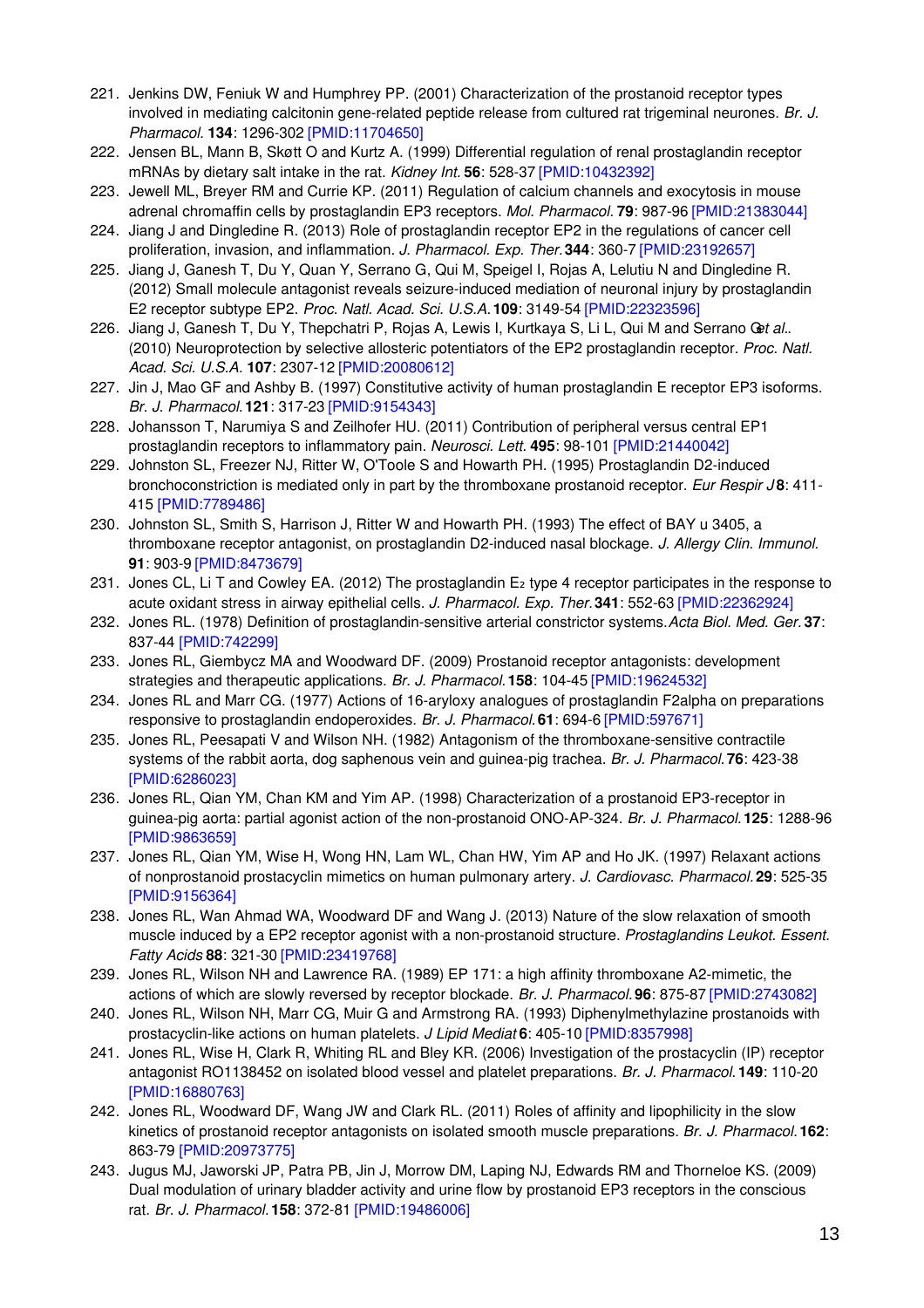- 244. Jumblatt MM, Neltner AA, Coca-Prados M and Paterson CA. (1994) EP2-receptor stimulated cyclic AMP synthesis in cultured human non-pigmented ciliary epithelium. *Exp. Eye Res.* **58**: 563-6 [\[PMID:7925693\]](http://www.ncbi.nlm.nih.gov/pubmed/7925693?dopt=AbstractPlus)
- 245. Juteau H, Gareau Y, Labelle M, Sturino CF, Sawyer N, Tremblay N, Lamontagne S, Carrière MC, Denis D and Metters KM. (2001) Structure-activity relationship of cinnamic acylsulfonamide analogues on the human EP3 prostanoid receptor. *Bioorg. Med. Chem.* **9**: 1977-84 [\[PMID:11504634\]](http://www.ncbi.nlm.nih.gov/pubmed/11504634?dopt=AbstractPlus)
- 246. Kabashima K, Murata T, Tanaka H, Matsuoka T, Sakata D, Yoshida N, Katagiri K, Kinashi T, Tanaka T and Miyasaka M *et al.*. (2003) Thromboxane A2 modulates interaction of dendritic cells and T cells and regulates acquired immunity. *Nat. Immunol.* **4**: 694-701 [\[PMID:12778172\]](http://www.ncbi.nlm.nih.gov/pubmed/12778172?dopt=AbstractPlus)
- 247. Kabashima K, Saji T, Murata T, Nagamachi M, Matsuoka T, Segi E, Tsuboi K, Sugimoto Y, Kobayashi T and Miyachi Y *et al.*. (2002) The prostaglandin receptor EP4 suppresses colitis, mucosal damage and CD4 cell activation in the gut. *J. Clin. Invest.* **109**: 883-93 [\[PMID:11927615\]](http://www.ncbi.nlm.nih.gov/pubmed/11927615?dopt=AbstractPlus)
- 248. Kabashima K, Sakata D, Nagamachi M, Miyachi Y, Inaba K and Narumiya S. (2003) Prostaglandin E2-EP4 signaling initiates skin immune responses by promoting migration and maturation of Langerhans cells. *Nat. Med.* **9**: 744-9 [\[PMID:12740571\]](http://www.ncbi.nlm.nih.gov/pubmed/12740571?dopt=AbstractPlus)
- 249. Kajikawa N, Nogimori K, Murata T, Nishio S and Uchiyama S. (1989) Specific binding of the new stable epoprostenol analogue beraprost sodium to prostacyclin receptors on human and rat platelets. *Arzneimittelforschung* **39**: 495-9 [\[PMID:2665758\]](http://www.ncbi.nlm.nih.gov/pubmed/2665758?dopt=AbstractPlus)
- 250. Kambe T, Maruyama T, Nakano M, Nakai Y, Yoshida T, Matsunaga N, Oida H, Konaka A, Maruyama T and Nakai H *et al.*. (2012) Discovery of a novel EP2/EP4 dual agonist with high subtype-selectivity.*Bioorg. Med. Chem. Lett.* **22**: 396-401 [\[PMID:22119471\]](http://www.ncbi.nlm.nih.gov/pubmed/22119471?dopt=AbstractPlus)
- 251. Kamiyama M, Pozzi A, Yang L, DeBusk LM, Breyer RM and Lin PC. (2006) EP2, a receptor for PGE2, regulates tumor angiogenesis through direct effects on endothelial cell motility and survival. *Oncogene* **25**: 7019-28 [\[PMID:16732324\]](http://www.ncbi.nlm.nih.gov/pubmed/16732324?dopt=AbstractPlus)
- 252. Kanamori Y, Niwa M, Kohno K, Al-Essa LY, Matsuno H, Kozawa O and Uematsu T. (1997) Migration of neutrophils from blood to tissue: alteration of modulatory effects of prostanoid on superoxide generation in rabbits and humans. *Life Sci.* **60**: 1407-17 [\[PMID:9096262\]](http://www.ncbi.nlm.nih.gov/pubmed/9096262?dopt=AbstractPlus)
- 253. Kaneko Y, Nakayama T, Saito K, Morita A, Sato I, Maruyama A, Soma M, Takahashi T and Sato N. (2006) Relationship between the thromboxane A2 receptor gene and susceptibility to cerebral infarction. *Hypertens. Res.* **29**: 665-71 [\[PMID:17249521\]](http://www.ncbi.nlm.nih.gov/pubmed/17249521?dopt=AbstractPlus)
- 254. Katagiri H, Ito Y, Ito S, Murata T, Yukihiko S, Narumiya S, Watanabe M and Majima M. (2008) TNF-alpha induces thromboxane receptor signaling-dependent microcirculatory dysfunction in mouse liver. *Shock* **30**: 463-7 [\[PMID:18800000\]](http://www.ncbi.nlm.nih.gov/pubmed/18800000?dopt=AbstractPlus)
- 255. Kataoka H, Sakanaka M, Semma M, Yamamoto T, Hirota S, Tanaka S and Ichikawa A. (2008) PGE2 receptor subtype EP4-dependent adherence of mastocytoma P-815 cells to matrix components in subcutaneous tissues overlaying inside surface of air pouch cavity in CDF1 mouse. *Inflamm. Res.* **57**: 362- 6 [\[PMID:18787774\]](http://www.ncbi.nlm.nih.gov/pubmed/18787774?dopt=AbstractPlus)
- 256. Kato S, Aihara E, Yoshii K and Takeuchi K. (2005) Dual action of prostaglandin E2 on gastric acid secretion through different EP-receptor subtypes in the rat. *Am. J. Physiol. Gastrointest. Liver Physiol.***289**: G64-9 [\[PMID:15961884\]](http://www.ncbi.nlm.nih.gov/pubmed/15961884?dopt=AbstractPlus)
- 257. Katoh H, Watabe A, Sugimoto Y, Ichikawa A and Negishi M. (1995) Characterization of the signal transduction of prostaglandin E receptor EP1 subtype in cDNA-transfected Chinese hamster ovary cells. *Biochim. Biophys. Acta* **1244**: 41-8 [\[PMID:7766667\]](http://www.ncbi.nlm.nih.gov/pubmed/7766667?dopt=AbstractPlus)
- 258. Katsuyama M, Nishigaki N, Sugimoto Y, Morimoto K, Negishi M, Narumiya S and Ichikawa A. (1995) The mouse prostaglandin E receptor EP2 subtype: cloning, expression, and northern blot analysis. *FEBS Lett.* **372**: 151-6 [\[PMID:7556658\]](http://www.ncbi.nlm.nih.gov/pubmed/7556658?dopt=AbstractPlus)
- 259. Kattelman EJ, Venton DL and Le Breton GC. (1986) Characterization of U46619 binding in unactivated, intact human platelets and determination of binding site affinities of four TXA2/PGH2 receptor antagonists (13-APA, BM 13.177, ONO 3708 and SQ 29,548). *Thromb. Res.* **41**: 471-81 [\[PMID:3008368\]](http://www.ncbi.nlm.nih.gov/pubmed/3008368?dopt=AbstractPlus)
- 260. Kawabe J, Yuhki K, Okada M, Kanno T, Yamauchi A, Tashiro N, Sasaki T, Okumura S, Nakagawa N and Aburakawa Y *et al.*. (2010) Prostaglandin I2 promotes recruitment of endothelial progenitor cells and limits vascular remodeling. *Arterioscler. Thromb. Vasc. Biol.* **30**: 464-70 [\[PMID:20007911\]](http://www.ncbi.nlm.nih.gov/pubmed/20007911?dopt=AbstractPlus)
- 261. Kawahara H, Sakamoto A, Takeda S, Onodera H, Imaki J and Ogawa R. (2001) A prostaglandin E2 receptor subtype EP1 receptor antagonist (ONO-8711) reduces hyperalgesia, allodynia, and c-fos gene expression in rats with chronic nerve constriction. *Anesth. Analg.* **93**: 1012-7 [\[PMID:11574375\]](http://www.ncbi.nlm.nih.gov/pubmed/11574375?dopt=AbstractPlus)
- 262. Kawamori T, Kitamura T, Watanabe K, Uchiya N, Maruyama T, Narumiya S, Sugimura T and Wakabayashi K. (2005) Prostaglandin E receptor subtype EP(1) deficiency inhibits colon cancer development. *Carcinogenesis* **26**: 353-7 [\[PMID:15564292\]](http://www.ncbi.nlm.nih.gov/pubmed/15564292?dopt=AbstractPlus)
- 263. Kawamura T, Yamauchi T, Koyama M, Maruyama T, Akira T and Nakamura N. (1997) Expression of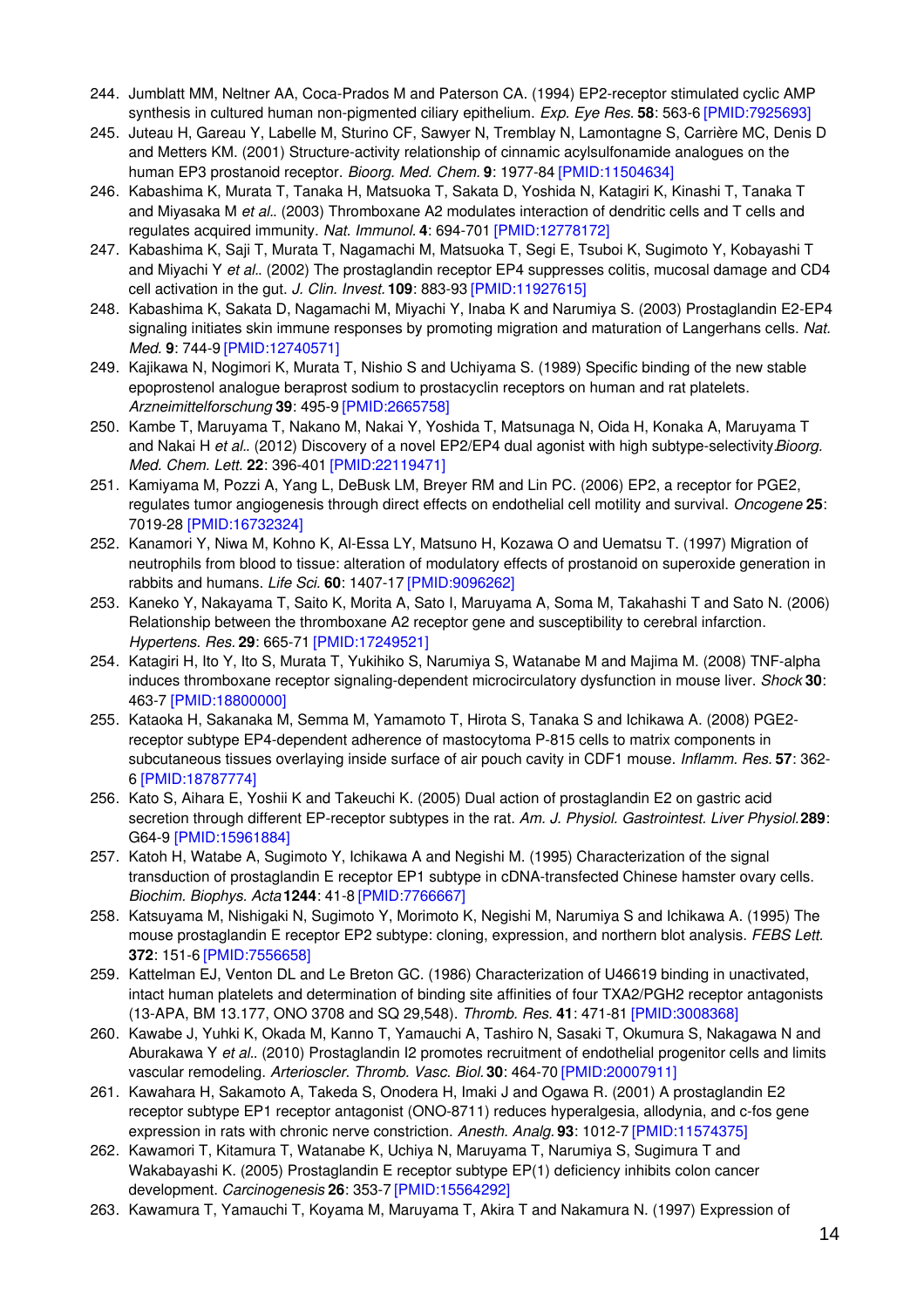prostaglandin EP2 receptor mRNA in the rat spinal cord. *Life Sci.* **61**: 2111-6 [\[PMID:9395252\]](http://www.ncbi.nlm.nih.gov/pubmed/9395252?dopt=AbstractPlus)

- 264. Kawano T, Anrather J, Zhou P, Park L, Wang G, Frys KA, Kunz A, Cho S, Orio M and Iadecola C. (2006) Prostaglandin E2 EP1 receptors: downstream effectors of COX-2 neurotoxicity. *Nat. Med.* **12**: 225-9 [\[PMID:16432513\]](http://www.ncbi.nlm.nih.gov/pubmed/16432513?dopt=AbstractPlus)
- 265. Kay LJ, Gilbert M, Pullen N, Skerratt S, Farrington J, Seward EP and Peachell PT. (2013) Characterization of the EP receptor subtype that mediates the inhibitory effects of prostaglandin E2 on IgE-dependent secretion from human lung mast cells. *Clin. Exp. Allergy* **43**: 741-51 [\[PMID:23786281\]](http://www.ncbi.nlm.nih.gov/pubmed/23786281?dopt=AbstractPlus)
- 266. Keery RJ and Lumley P. (1988) AH6809, a prostaglandin DP-receptor blocking drug on human platelets. *Br. J. Pharmacol.* **94**: 745-54 [\[PMID:2460179\]](http://www.ncbi.nlm.nih.gov/pubmed/2460179?dopt=AbstractPlus)
- 267. Kelly CR, Williams GW and Sharif NA. (2003) Real-time intracellular Ca2+ mobilization by travoprost acid, bimatoprost, unoprostone, and other analogs via endogenous mouse, rat, and cloned human FP prostaglandin receptors. *J. Pharmacol. Exp. Ther.***304**: 238-45 [\[PMID:12490597\]](http://www.ncbi.nlm.nih.gov/pubmed/12490597?dopt=AbstractPlus)
- 268. Kennedy CR, Zhang Y, Brandon S, Guan Y, Coffee K, Funk CD, Magnuson MA, Oates JA, Breyer MD and Breyer RM. (1999) Salt-sensitive hypertension and reduced fertility in mice lacking the prostaglandin EP2 receptor. *Nat. Med.* **5**: 217-20 [\[PMID:9930871\]](http://www.ncbi.nlm.nih.gov/pubmed/9930871?dopt=AbstractPlus)
- 269. Kimball FA, Lauderdale JW, Nelson NA and Jackson RW. (1976) Comparison of luteolytic effectiveness of several prostaglandin analogs in heifers and relative binding affinity for bovine luteal prostaglandin binding sites. *Prostaglandins* **12**: 985-995 [\[PMID:188076\]](http://www.ncbi.nlm.nih.gov/pubmed/188076?dopt=AbstractPlus)
- 270. Kimura T, Ogita K, Kusui C, Ohashi K, Azuma C and Murata Y. (1999) What knockout mice can tell us about parturition. *Rev Reprod* **4**: 73-80 [\[PMID:10357094\]](http://www.ncbi.nlm.nih.gov/pubmed/10357094?dopt=AbstractPlus)
- 271. Kinsella BT. (2001) Thromboxane A2 signalling in humans: a 'Tail' of two receptors.*Biochem. Soc. Trans.* **29**: 641-54 [\[PMID:11709048\]](http://www.ncbi.nlm.nih.gov/pubmed/11709048?dopt=AbstractPlus)
- 272. Kinsella BT, O'Mahony DJ and Fitzgerald GA. (1997) The human thromboxane A2 receptor alpha isoform (TP alpha) functionally couples to the G proteins Gq and G11 in vivo and is activated by the isoprostane 8 epi prostaglandin F2 alpha. *J. Pharmacol. Exp. Ther.***281**: 957-64 [\[PMID:9152406\]](http://www.ncbi.nlm.nih.gov/pubmed/9152406?dopt=AbstractPlus)
- 273. Kirihara T, Taniguchi T, Yamamura K, Iwamura R, Yoneda K, Odani-Kawabata N, Shimazaki A, Matsugi T, Shams N and Zhang JZ. (2018) Pharmacologic Characterization of Omidenepag Isopropyl, a Novel Selective EP2 Receptor Agonist, as an Ocular Hypotensive Agent. *Invest. Ophthalmol. Vis. Sci.* **59**: 145- 153 [\[PMID:29332128\]](http://www.ncbi.nlm.nih.gov/pubmed/29332128?dopt=AbstractPlus)
- 274. Kiriyama M, Ushikubi F, Kobayashi T, Hirata M, Sugimoto Y and Narumiya S. (1997) Ligand binding specificities of the eight types and subtypes of the mouse prostanoid receptors expressed in Chinese hamster ovary cells. *Br. J. Pharmacol.* **122**: 217-24 [\[PMID:9313928\]](http://www.ncbi.nlm.nih.gov/pubmed/9313928?dopt=AbstractPlus)
- 275. Kishino J, Hanasaki K, Nagasaki T and Arita H. (1991) Kinetic studies on stereospecific recognition by the thromboxane A2/prostaglandin H2 receptor of the antagonist, S-145. *Br. J. Pharmacol.* **103**: 1883-8 [\[PMID:1833018\]](http://www.ncbi.nlm.nih.gov/pubmed/1833018?dopt=AbstractPlus)
- 276. Kitanaka J, Hasimoto H, Sugimoto Y, Negishi M, Aino H, Gotoh M, Ichikawa A and Baba A. (1994) Cloning and expression of a cDNA for rat prostaglandin F2 alpha receptor. *Prostaglandins* **48**: 31-41 [\[PMID:7972878\]](http://www.ncbi.nlm.nih.gov/pubmed/7972878?dopt=AbstractPlus)
- 277. Kitaoka S, Furuyashiki T, Nishi A, Shuto T, Koyasu S, Matsuoka T, Miyasaka M, Greengard P and Narumiya S. (2007) Prostaglandin E2 acts on EP1 receptor and amplifies both dopamine D1 and D2 receptor signaling in the striatum. *J. Neurosci.* **27**: 12900-7 [\[PMID:18032663\]](http://www.ncbi.nlm.nih.gov/pubmed/18032663?dopt=AbstractPlus)
- 278. Kobayashi K, Murata T, Hori M and Ozaki H. (2011) Prostaglandin E2-prostanoid EP3 signal induces vascular contraction via nPKC and ROCK activation in rat mesenteric artery. *Eur. J. Pharmacol.* **660**: 375- 80 [\[PMID:21463619\]](http://www.ncbi.nlm.nih.gov/pubmed/21463619?dopt=AbstractPlus)
- 279. Kobayashi T and Narumiya S. (2002) Function of prostanoid receptors: studies on knockout mice. *Prostaglandins Other Lipid Mediat.* **68-69**: 557-73 [\[PMID:12432943\]](http://www.ncbi.nlm.nih.gov/pubmed/12432943?dopt=AbstractPlus)
- 280. Kobayashi T, Tahara Y, Matsumoto M, Iguchi M, Sano H, Murayama T, Arai H, Oida H, Yurugi-Kobayashi T and Yamashita JK *et al.*. (2004) Roles of thromboxane A(2) and prostacyclin in the development of atherosclerosis in apoE-deficient mice. *J. Clin. Invest.* **114**: 784-94 [\[PMID:15372102\]](http://www.ncbi.nlm.nih.gov/pubmed/15372102?dopt=AbstractPlus)
- 281. Kolodsick JE, Peters-Golden M, Larios J, Toews GB, Thannickal VJ and Moore BB. (2003) Prostaglandin E2 inhibits fibroblast to myofibroblast transition via E. prostanoid receptor 2 signaling and cyclic adenosine monophosphate elevation. *Am. J. Respir. Cell Mol. Biol.***29**: 537-44 [\[PMID:12738687\]](http://www.ncbi.nlm.nih.gov/pubmed/12738687?dopt=AbstractPlus)
- 282. Komuro M, Kamiyama M, Furuya Y, Takihana Y, Araki I and Takeda M. (2006) Gene and protein expression profiles of prostaglandin E2 receptor subtypes in the human corpus cavernosum. *Int. J. Impot. Res.* **18**: 275-81 [\[PMID:16239896\]](http://www.ncbi.nlm.nih.gov/pubmed/16239896?dopt=AbstractPlus)
- 283. Konya V, Philipose S, Bálint Z, Olschewski A, Marsche G, Sturm EM, Schicho R, Peskar BA, Schuligoi R and Heinemann A. (2011) Interaction of eosinophils with endothelial cells is modulated by prostaglandin EP4 receptors. *Eur. J. Immunol.* **41**: 2379-89 [\[PMID:21681739\]](http://www.ncbi.nlm.nih.gov/pubmed/21681739?dopt=AbstractPlus)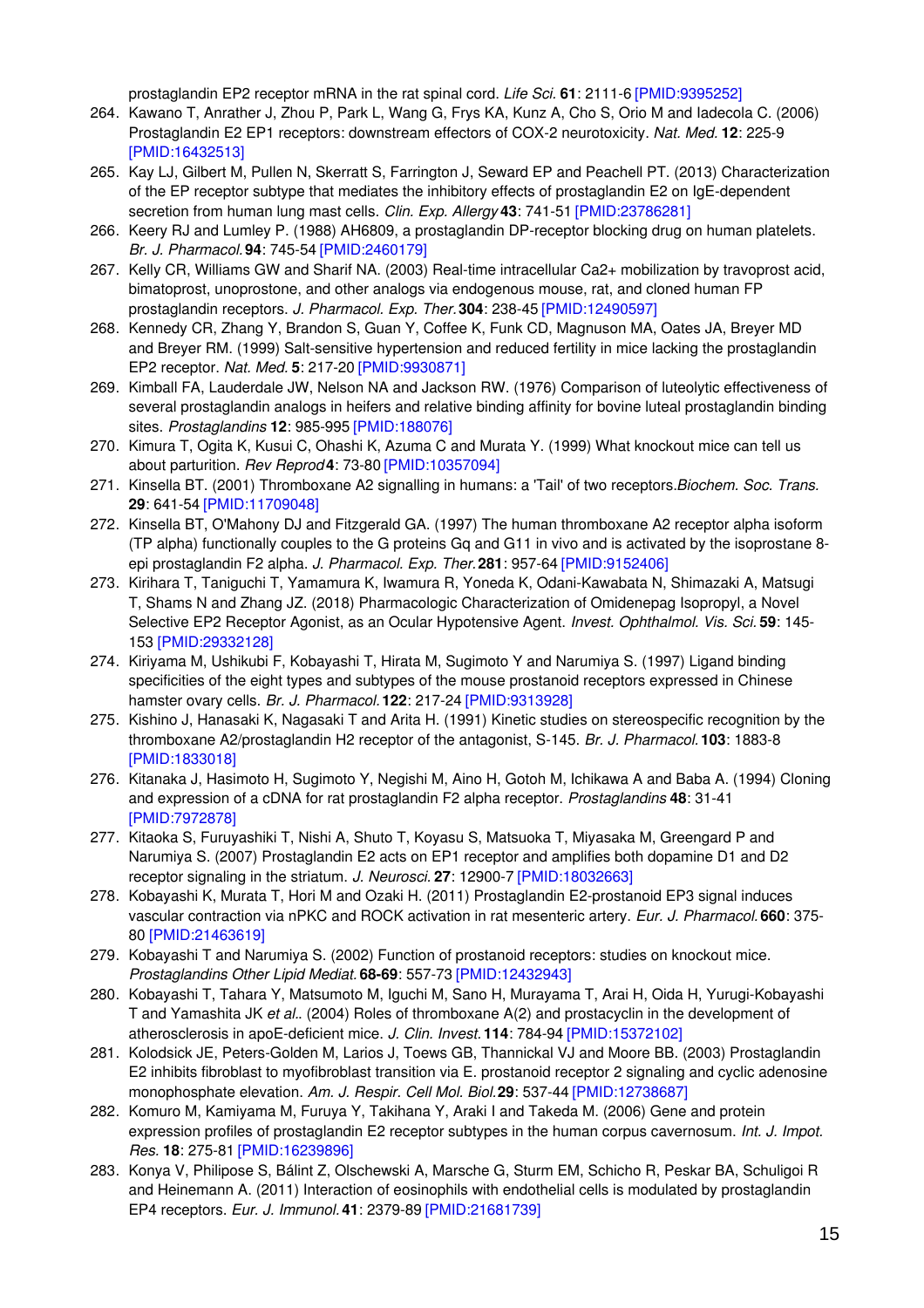- 284. Kosuge Y, Miyagishi H, Shinomiya T, Nishiyama K, Suzuki S, Osada N, Ishige K, Okubo M, Kawaguchi M and Ito Y. (2015) Characterization of Motor Neuron Prostaglandin E2 EP3 Receptor Isoform in a Mouse Model of Amyotrophic Lateral Sclerosis. *Biol. Pharm. Bull.* **38**: 1964-8 [\[PMID:26632188\]](http://www.ncbi.nlm.nih.gov/pubmed/26632188?dopt=AbstractPlus)
- 285. Kotani M, Tanaka I, Ogawa Y, Usui T, Mori K, Ichikawa A, Narumiya S, Yoshimi T and Nakao K. (1995) Molecular cloning and expression of multiple isoforms of human prostaglandin E receptor EP3 subtype generated by alternative messenger RNA splicing: multiple second messenger systems and tissue-specific distributions. *Mol. Pharmacol.* **48**: 869-79 [\[PMID:7476918\]](http://www.ncbi.nlm.nih.gov/pubmed/7476918?dopt=AbstractPlus)
- 286. Kotani M, Tanaka I, Ogawa Y, Usui T, Tamura N, Mori K, Narumiya S, Yoshimi T and Nakao K. (1997) Structural organization of the human prostaglandin EP3 receptor subtype gene (PTGER3). *Genomics* **40**: 425-34 [\[PMID:9073510\]](http://www.ncbi.nlm.nih.gov/pubmed/9073510?dopt=AbstractPlus)
- 287. Kotani T, Kobata A, Nakamura E, Amagase K and Takeuchi K. (2006) Roles of cyclooxygenase-2 and prostacyclin/IP receptors in mucosal defense against ischemia/reperfusion injury in mouse stomach. *J. Pharmacol. Exp. Ther.* **316**: 547-55 [\[PMID:16236816\]](http://www.ncbi.nlm.nih.gov/pubmed/16236816?dopt=AbstractPlus)
- 288. Kotelevets L, Foudi N, Louedec L, Couvelard A, Chastre E and Norel X. (2007) A new mRNA splice variant coding for the human EP3-I receptor isoform. *Prostaglandins Leukot. Essent. Fatty Acids***77**: 195- 201 [\[PMID:18023986\]](http://www.ncbi.nlm.nih.gov/pubmed/18023986?dopt=AbstractPlus)
- 289. Krause A, Zisowsky J, Strasser DS, Gehin M, Sidharta PN, Groenen PMA and Dingemanse J. (2016) Pharmacokinetic/Pharmacodynamic Modelling of Receptor Internalization with CRTH2 Antagonists to Optimize Dose Selection. *Clin Pharmacokinet* **55**: 813-821 [\[PMID:26692193\]](http://www.ncbi.nlm.nih.gov/pubmed/26692193?dopt=AbstractPlus)
- 290. Krauss AH, Impagnatiello F, Toris CB, Gale DC, Prasanna G, Borghi V, Chiroli V, Chong WK, Carreiro ST and Ongini E. (2011) Ocular hypotensive activity of BOL-303259-X, a nitric oxide donating prostaglandin F2α agonist, in preclinical models. *Exp. Eye Res.* **93**: 250-5 [\[PMID:21396362\]](http://www.ncbi.nlm.nih.gov/pubmed/21396362?dopt=AbstractPlus)
- 291. Krauss AH, Woodward DF, Gibson LL, Protzman CE, Williams LS, Burk RM, Gac TS, Roof MB, Abbas F and Marshall K *et al.*. (1996) Evidence for human thromboxane receptor heterogeneity using a novel series of 9,11-cyclic carbonate derivatives of prostaglandin F2 alpha. *Br. J. Pharmacol.* **117**: 1171-80 [\[PMID:8882612\]](http://www.ncbi.nlm.nih.gov/pubmed/8882612?dopt=AbstractPlus)
- 292. Kubo S, Takahashi HK, Takei M, Iwagaki H, Yoshino T, Tanaka N, Mori S and Nishibori M. (2004) Eprostanoid (EP)2/EP4 receptor-dependent maturation of human monocyte-derived dendritic cells and induction of helper T2 polarization. *J. Pharmacol. Exp. Ther.***309**: 1213-20 [\[PMID:14872092\]](http://www.ncbi.nlm.nih.gov/pubmed/14872092?dopt=AbstractPlus)
- 293. Kunapuli SP, Fen Mao G, Bastepe M, Liu-Chen LY, Li S, Cheung PP, DeRiel JK and Ashby B. (1994) Cloning and expression of a prostaglandin E receptor EP3 subtype from human erythroleukaemia cells. *Biochem. J.* **298 ( Pt 2)**: 263-7 [\[PMID:8135729\]](http://www.ncbi.nlm.nih.gov/pubmed/8135729?dopt=AbstractPlus)
- 294. Kunikata T, Araki H, Takeeda M, Kato S and Takeuchi K. (2001) Prostaglandin E prevents indomethacininduced gastric and intestinal damage through different EP receptor subtypes. *J. Physiol. Paris* **95**: 157-63 [\[PMID:11595431\]](http://www.ncbi.nlm.nih.gov/pubmed/11595431?dopt=AbstractPlus)
- 295. Kunikata T, Tanaka A, Miyazawa T, Kato S and Takeuchi K. (2002) 16,16-Dimethyl prostaglandin E2 inhibits indomethacin-induced small intestinal lesions through EP3 and EP4 receptors. *Dig. Dis. Sci.* **47**: 894-904 [\[PMID:11991626\]](http://www.ncbi.nlm.nih.gov/pubmed/11991626?dopt=AbstractPlus)
- 296. Kunikata T, Yamane H, Segi E, Matsuoka T, Sugimoto Y, Tanaka S, Tanaka H, Nagai H, Ichikawa A and Narumiya S. (2005) Suppression of allergic inflammation by the prostaglandin E receptor subtype EP3. *Nat. Immunol.* **6**: 524-31 [\[PMID:15806106\]](http://www.ncbi.nlm.nih.gov/pubmed/15806106?dopt=AbstractPlus)
- 297. Kuwano K, Hashino A, Asaki T, Hamamoto T, Yamada T, Okubo K and Kuwabara K. (2007) 2-[4-[(5,6 diphenylpyrazin-2-yl)(isopropyl)amino]butoxy]-N-(methylsulfonyl)acetamide (NS-304), an orally available and long-acting prostacyclin receptor agonist prodrug. *J. Pharmacol. Exp. Ther.***322**: 1181-8 [\[PMID:17545310\]](http://www.ncbi.nlm.nih.gov/pubmed/17545310?dopt=AbstractPlus)
- 298. Kvirkvelia N, McMenamin M, Chaudhary K, Bartoli M and Madaio MP. (2013) Prostaglandin E2 promotes cellular recovery from established nephrotoxic serum nephritis in mice, prosurvival, and regenerative effects on glomerular cells. *Am. J. Physiol. Renal Physiol.***304**: F463-70 [\[PMID:23283994\]](http://www.ncbi.nlm.nih.gov/pubmed/23283994?dopt=AbstractPlus)
- 299. Lake S, Gullberg H, Wahlqvist J, Sjögren AM, Kinhult A, Lind P, Hellström-Lindahl E and Stjernschantz J. (1994) Cloning of the rat and human prostaglandin F2 alpha receptors and the expression of the rat prostaglandin F2 alpha receptor. *FEBS Lett.* **355**: 317-25 [\[PMID:7988697\]](http://www.ncbi.nlm.nih.gov/pubmed/7988697?dopt=AbstractPlus)
- 300. Lawrence RA and Jones RL. (1992) Investigation of the prostaglandin E (EP-) receptor subtype mediating relaxation of the rabbit jugular vein. *Br. J. Pharmacol.* **105**: 817-24 [\[PMID:1324050\]](http://www.ncbi.nlm.nih.gov/pubmed/1324050?dopt=AbstractPlus)
- 301. Lawrence RA, Jones RL and Wilson NH. (1992) Characterization of receptors involved in the direct and indirect actions of prostaglandins E and I on the guinea-pig ileum. *Br. J. Pharmacol.* **105**: 271-8 [\[PMID:1559125\]](http://www.ncbi.nlm.nih.gov/pubmed/1559125?dopt=AbstractPlus)
- 302. Lazarus M, Yoshida K, Coppari R, Bass CE, Mochizuki T, Lowell BB and Saper CB. (2007) EP3 prostaglandin receptors in the median preoptic nucleus are critical for fever responses. *Nat. Neurosci.* **10**: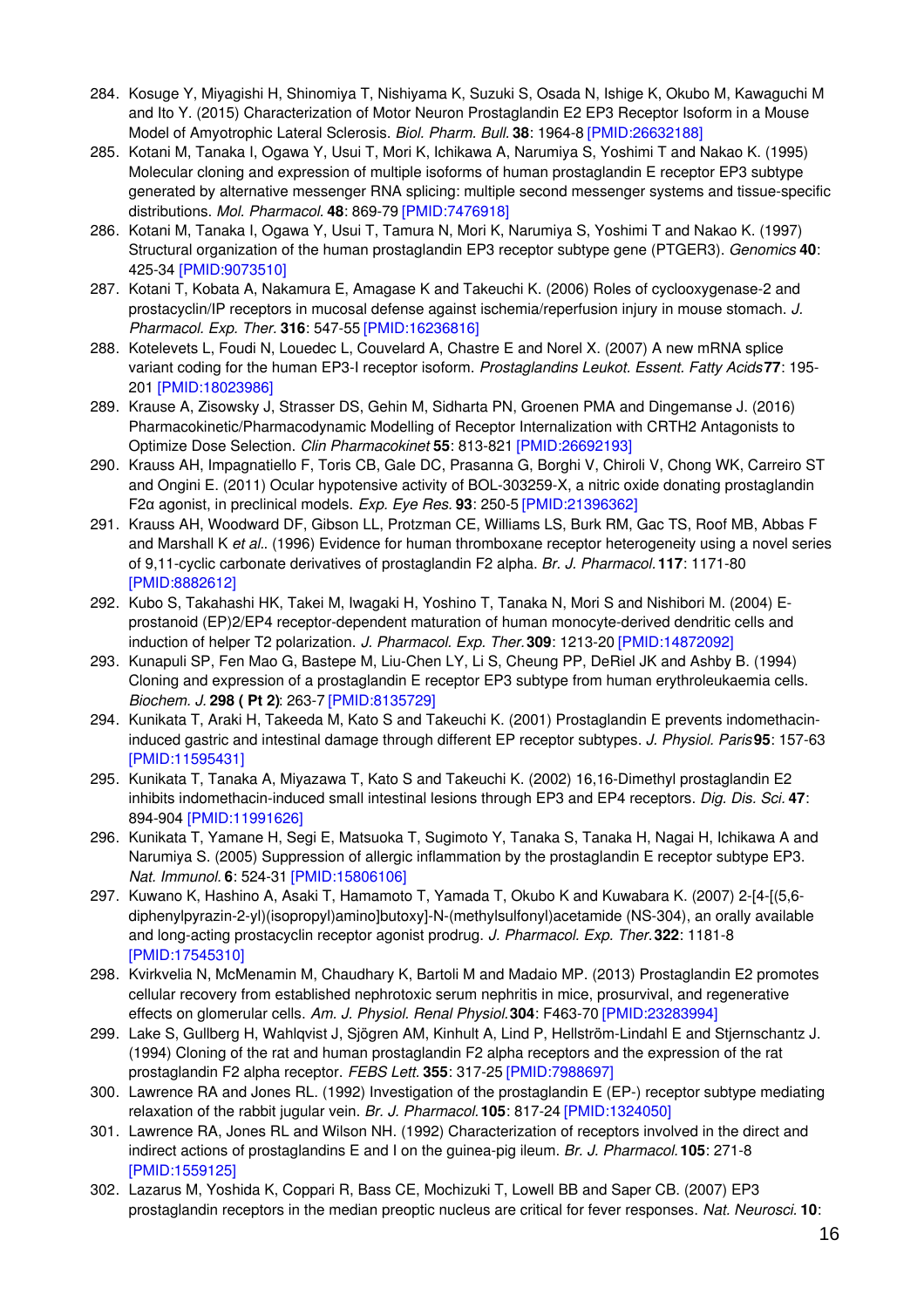1131-3 [\[PMID:17676060\]](http://www.ncbi.nlm.nih.gov/pubmed/17676060?dopt=AbstractPlus)

- 303. Leduc M, Breton B, Galés C, Le Gouill C, Bouvier M, Chemtob S and Heveker N. (2009) Functional selectivity of natural and synthetic prostaglandin EP4 receptor ligands. *J. Pharmacol. Exp. Ther.***331**: 297- 307 [\[PMID:19584306\]](http://www.ncbi.nlm.nih.gov/pubmed/19584306?dopt=AbstractPlus)
- 304. Leduc M, Hou X, Hamel D, Sanchez M, Quiniou C, Honoré JC, Roy O, Madaan A, Lubell W and Varma DR *et al.*. (2013) Restoration of renal function by a novel prostaglandin EP4 receptor-derived peptide in models of acute renal failure. *Am. J. Physiol. Regul. Integr. Comp. Physiol.***304**: R10-22 [\[PMID:23152113\]](http://www.ncbi.nlm.nih.gov/pubmed/23152113?dopt=AbstractPlus)
- 305. Lee RH, Goodwin TM, Yang W, Li A, Wilson ML, Mullin PM and Felix JC. (2009) Quantitative detection of EP3-II, III and VI messenger RNA in gravid and non-gravid human myometrium using real-time RT-PCR. *J. Matern. Fetal. Neonatal. Med.* **22**: 59-64 [\[PMID:19165680\]](http://www.ncbi.nlm.nih.gov/pubmed/19165680?dopt=AbstractPlus)
- 306. Leonhardt A, Glaser A, Wegmann M, Hackenberg R and Nüsing RM. (2003) Expression of prostanoid receptors in human lower segment pregnant myometrium. *Prostaglandins Leukot. Essent. Fatty Acids***69**: 307-13 [\[PMID:14580364\]](http://www.ncbi.nlm.nih.gov/pubmed/14580364?dopt=AbstractPlus)
- 307. Lesault PF, Boyer L, Pelle G, Covali-Noroc A, Rideau D, Akakpo S, Teiger E, Dubois-Randé JL and Adnot S. (2011) Daily administration of the TP receptor antagonist terutroban improved endothelial function in high-cardiovascular-risk patients with atherosclerosis. *Br J Clin Pharmacol* **71**: 844-51 [\[PMID:21564160\]](http://www.ncbi.nlm.nih.gov/pubmed/21564160?dopt=AbstractPlus)
- 308. Li M, Healy DR, Li Y, Simmons HA, Crawford DT, Ke HZ, Pan LC, Brown TA and Thompson DD. (2005) Osteopenia and impaired fracture healing in aged EP4 receptor knockout mice. *Bone* **37**: 46-54 [\[PMID:15869929\]](http://www.ncbi.nlm.nih.gov/pubmed/15869929?dopt=AbstractPlus)
- 309. Li M, Ke HZ, Qi H, Healy DR, Li Y, Crawford DT, Paralkar VM, Owen TA, Cameron KO and Lefker BA*et al.*. (2003) A novel, non-prostanoid EP2 receptor-selective prostaglandin E2 agonist stimulates local bone formation and enhances fracture healing. *J. Bone Miner. Res.***18**: 2033-42 [\[PMID:14606517\]](http://www.ncbi.nlm.nih.gov/pubmed/14606517?dopt=AbstractPlus)
- 310. Li X, Okada Y, Pilbeam CC, Lorenzo JA, Kennedy CR, Breyer RM and Raisz LG. (2000) Knockout of the murine prostaglandin EP2 receptor impairs osteoclastogenesis in vitro. *Endocrinology* **141**: 2054-61 [\[PMID:10830290\]](http://www.ncbi.nlm.nih.gov/pubmed/10830290?dopt=AbstractPlus)
- 311. Li X and Tai HH. (2013) Activation of thromboxane A2 receptor (TP) increases the expression of monocyte chemoattractant protein -1 (MCP-1)/chemokine (C-C motif) ligand 2 (CCL2) and recruits macrophages to promote invasion of lung cancer cells. *PLoS ONE* **8**: e54073 [\[PMID:23349788\]](http://www.ncbi.nlm.nih.gov/pubmed/23349788?dopt=AbstractPlus)
- 312. Li X, Tomita M, Pilbeam CC, Breyer RM and Raisz LG. (2002) Prostaglandin receptor EP2 mediates PGE2 stimulated hypercalcemia in mice in vivo. *Prostaglandins Other Lipid Mediat.* **67**: 173-80 [\[PMID:12013525\]](http://www.ncbi.nlm.nih.gov/pubmed/12013525?dopt=AbstractPlus)
- 313. Liang X, Lin L, Woodling NS, Wang Q, Anacker C, Pan T, Merchant M and Andreasson K. (2011) Signaling via the prostaglandin E<sub>2</sub> receptor EP4 exerts neuronal and vascular protection in a mouse model of cerebral ischemia. *J. Clin. Invest.* **121**: 4362-71 [\[PMID:21965326\]](http://www.ncbi.nlm.nih.gov/pubmed/21965326?dopt=AbstractPlus)
- 314. Liang X, Wang Q, Hand T, Wu L, Breyer RM, Montine TJ and Andreasson K. (2005) Deletion of the prostaglandin E2 EP2 receptor reduces oxidative damage and amyloid burden in a model of Alzheimer's disease. *J. Neurosci.* **25**: 10180-7 [\[PMID:16267225\]](http://www.ncbi.nlm.nih.gov/pubmed/16267225?dopt=AbstractPlus)
- 315. Liljebris C, Selén G, Resul B, Stjernschantz J and Hacksell U. (1995) Derivatives of 17-phenyl-18,19,20 trinorprostaglandin F2 alpha isopropyl ester: potential antiglaucoma agents. *J. Med. Chem.* **38**: 289-304 [\[PMID:7830272\]](http://www.ncbi.nlm.nih.gov/pubmed/7830272?dopt=AbstractPlus)
- 316. Liu D, Wu L, Breyer R, Mattson MP and Andreasson K. (2005) Neuroprotection by the PGE2 EP2 receptor in permanent focal cerebral ischemia. *Ann. Neurol.* **57**: 758-61 [\[PMID:15852374\]](http://www.ncbi.nlm.nih.gov/pubmed/15852374?dopt=AbstractPlus)
- 317. Liu J, Li AR, Wang Y, Johnson MG, Su Y, Shen W, Wang X, Lively S, Brown M and Lai S*et al.*. (2011) Discovery of AMG 853, a CRTH2 and DP Dual Antagonist. *ACS Med Chem Lett* **2**: 326-30 [\[PMID:24900313\]](http://www.ncbi.nlm.nih.gov/pubmed/24900313?dopt=AbstractPlus)
- 318. Longrois D, Gomez I, Foudi N, Topal G, Dhaouadi M, Kotelevets L, Chastre E and Norel X. (2012) Prostaglandin E₂ induced contraction of human intercostal arteries is mediated by the EP₃ receptor. *Eur. J. Pharmacol.* **681**: 55-9 [\[PMID:22342278\]](http://www.ncbi.nlm.nih.gov/pubmed/22342278?dopt=AbstractPlus)
- 319. Luker T, Bonnert R, Brough S, Cook AR, Dickinson MR, Dougall I, Logan C, Mohammed RT, Paine S and Sanganee HJ *et al.*. (2011) Substituted indole-1-acetic acids as potent and selective CRTh2 antagonistsdiscovery of AZD1981. *Bioorg. Med. Chem. Lett.* **21**: 6288-92 [\[PMID:21944852\]](http://www.ncbi.nlm.nih.gov/pubmed/21944852?dopt=AbstractPlus)
- 320. Lumley P, White BP and Humphrey PP. (1989) GR32191, a highly potent and specific thromboxane A2 receptor blocking drug on platelets and vascular and airways smooth muscle in vitro. *Br. J. Pharmacol.* **97**: 783-94 [\[PMID:2527074\]](http://www.ncbi.nlm.nih.gov/pubmed/2527074?dopt=AbstractPlus)
- 321. Lundblad C, Grände PO and Bentzer P. (2008) Increased cortical cell loss and prolonged hemodynamic depression after traumatic brain injury in mice lacking the IP receptor for prostacyclin. *J. Cereb. Blood Flow Metab.* **28**: 367-76 [\[PMID:17713464\]](http://www.ncbi.nlm.nih.gov/pubmed/17713464?dopt=AbstractPlus)
- 322. Luschnig-Schratl P, Sturm EM, Konya V, Philipose S, Marsche G, Fröhlich E, Samberger C, Lang-Loidolt D, Gattenlöhner S and Lippe IT *et al.*. (2011) EP4 receptor stimulation down-regulates human eosinophil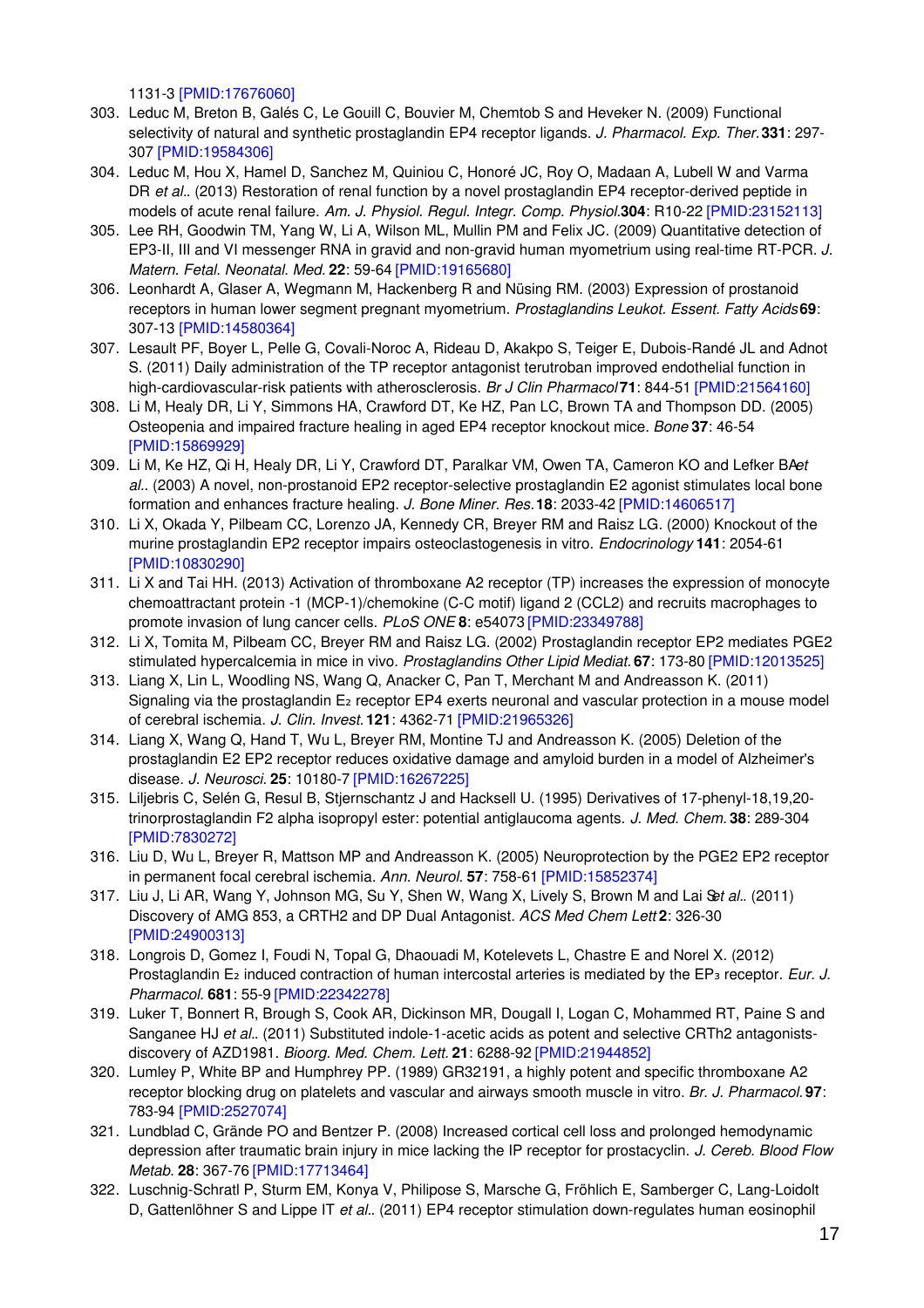function. *Cell. Mol. Life Sci.* **68**: 3573-87 [\[PMID:21365278\]](http://www.ncbi.nlm.nih.gov/pubmed/21365278?dopt=AbstractPlus)

- 323. Ly TW and Bacon KB. (2005) Small-molecule CRTH2 antagonists for the treatment of allergic inflammation: an overview. *Expert Opin Investig Drugs* **14**: 769-73 [\[PMID:16022566\]](http://www.ncbi.nlm.nih.gov/pubmed/16022566?dopt=AbstractPlus)
- 324. Ma H, Hara A, Xiao CY, Okada Y, Takahata O, Nakaya K, Sugimoto Y, Ichikawa A, Narumiya S and Ushikubi F. (2001) Increased bleeding tendency and decreased susceptibility to thromboembolism in mice lacking the prostaglandin E receptor subtype EP(3). *Circulation* **104**: 1176-80 [\[PMID:11535576\]](http://www.ncbi.nlm.nih.gov/pubmed/11535576?dopt=AbstractPlus)
- 325. Machwate M, Harada S, Leu CT, Seedor G, Labelle M, Gallant M, Hutchins S, Lachance N, Sawyer N and Slipetz D *et al.*. (2001) Prostaglandin receptor EP(4) mediates the bone anabolic effects of PGE(2).*Mol. Pharmacol.* **60**: 36-41 [\[PMID:11408598\]](http://www.ncbi.nlm.nih.gov/pubmed/11408598?dopt=AbstractPlus)
- 326. Maher SA, Birrell MA and Belvisi MG. (2009) Prostaglandin E2 mediates cough via the EP3 receptor: implications for future disease therapy. *Am. J. Respir. Crit. Care Med.***180**: 923-8 [\[PMID:19729667\]](http://www.ncbi.nlm.nih.gov/pubmed/19729667?dopt=AbstractPlus)
- 327. Mais DE, DeHoll D, Sightler H and Halushka PV. (1988) Different pharmacologic activities for 13 azapinane thromboxane A2 analogs in platelets and blood vessels. *Eur. J. Pharmacol.* **148**: 309-15 [\[PMID:2968271\]](http://www.ncbi.nlm.nih.gov/pubmed/2968271?dopt=AbstractPlus)
- 328. Malinowska B, Godlewski G, Buczko W and Schlicker E. (1994) EP3 receptor-mediated inhibition of the neurogenic vasopressor response in pithed rats. *Eur. J. Pharmacol.* **259**: 315-19 [\[PMID:7982460\]](http://www.ncbi.nlm.nih.gov/pubmed/7982460?dopt=AbstractPlus)
- 329. Maruyama T, Asada M, Shiraishi T, Ishida A, Egashira H, Yoshida H, Maruyama T, Ohuchida S, Nakai H and Kondo K *et al.*. (2001) Design and synthesis of a highly selective EP4-receptor agonist. Part 1: 3,7 dithiaPG derivatives with high selectivity. *Bioorg. Med. Chem. Lett.* **11**: 2029-31 [\[PMID:11454473\]](http://www.ncbi.nlm.nih.gov/pubmed/11454473?dopt=AbstractPlus)
- 330. Masuda A, Mais DE, Oatis Jr JE and Halushka PV. (1991) Platelet and vascular thromboxane A2/prostaglandin H2 receptors. Evidence for different subclasses in the rat. *Biochem. Pharmacol.* **42**: 537- 44 [\[PMID:1830482\]](http://www.ncbi.nlm.nih.gov/pubmed/1830482?dopt=AbstractPlus)
- 331. Masuko K, Murata M, Yudoh K, Shimizu H, Beppu M, Nakamura H and Kato T. (2010) Prostaglandin E2 regulates the expression of connective tissue growth factor (CTGF/CCN2) in human osteoarthritic chondrocytes via the EP4 receptor. *BMC Res Notes* **3**: 5 [\[PMID:20205862\]](http://www.ncbi.nlm.nih.gov/pubmed/20205862?dopt=AbstractPlus)
- 332. Mathiesen JM, Christopoulos A, Ulven T, Royer JF, Campillo M, Heinemann A, Pardo L and Kostenis E. (2006) On the mechanism of interaction of potent surmountable and insurmountable antagonists with the prostaglandin D2 receptor CRTH2. *Mol. Pharmacol.* **69**: 1441-53 [\[PMID:16418339\]](http://www.ncbi.nlm.nih.gov/pubmed/16418339?dopt=AbstractPlus)
- 333. Matsui Y, Amano H, Ito Y, Eshima K, Suzuki T, Ogawa F, Iyoda A, Satoh Y, Kato S and Nakamura M*et* al.. (2012) Thromboxane A<sub>2</sub> receptor signaling facilitates tumor colonization through P-selectin-mediated interaction of tumor cells with platelets and endothelial cells. *Cancer Sci.* **103**: 700-7 [\[PMID:22296266\]](http://www.ncbi.nlm.nih.gov/pubmed/22296266?dopt=AbstractPlus)
- 334. Matsumoto T, Sagawa N, Yoshida M, Mori T, Tanaka I, Mukoyama M, Kotani M and Nakao K. (1997) The prostaglandin E2 and F2 alpha receptor genes are expressed in human myometrium and are downregulated during pregnancy. *Biochem Biophys Res Commun* **238**: 838-841 [\[PMID:9325177\]](http://www.ncbi.nlm.nih.gov/pubmed/9325177?dopt=AbstractPlus)
- 335. Matsumura S, Abe T, Mabuchi T, Katano T, Takagi K, Okuda-Ashitaka E, Tatsumi S, Nakai Y, Hidaka H and Suzuki M *et al.*. (2005) Rho-kinase mediates spinal nitric oxide formation by prostaglandin E2 via EP3 subtype. *Biochem. Biophys. Res. Commun.* **338**: 550-7 [\[PMID:16188227\]](http://www.ncbi.nlm.nih.gov/pubmed/16188227?dopt=AbstractPlus)
- 336. Matsuoka T, Hirata M, Tanaka H, Takahashi Y, Murata T, Kabashima K, Sugimoto Y, Kobayashi T, Ushikubi F, Aze Y, Eguchi N, Urade Y, Yoshida N, Kimura K, Mizoguchi A, Honda Y, Nagai H and Narumiya S. (2000) Prostaglandin D<sub>2</sub> as a mediator of allergic asthma. *Science* 287: 2013-2017 [\[PMID:10720327\]](http://www.ncbi.nlm.nih.gov/pubmed/10720327?dopt=AbstractPlus)
- 337. Matsuoka Y, Furuyashiki T, Bito H, Ushikubi F, Tanaka Y, Kobayashi T, Muro S, Satoh N, Kayahara T and Higashi M *et al.*. (2003) Impaired adrenocorticotropic hormone response to bacterial endotoxin in mice deficient in prostaglandin E receptor EP1 and EP3 subtypes. *Proc. Natl. Acad. Sci. U.S.A.* **100**: 4132-7 [\[PMID:12642666\]](http://www.ncbi.nlm.nih.gov/pubmed/12642666?dopt=AbstractPlus)
- 338. Matsuoka Y, Furuyashiki T, Yamada K, Nagai T, Bito H, Tanaka Y, Kitaoka S, Ushikubi F, Nabeshima T and Narumiya S. (2005) Prostaglandin E receptor EP1 controls impulsive behavior under stress. *Proc. Natl. Acad. Sci. U.S.A.* **102**: 16066-71 [\[PMID:16247016\]](http://www.ncbi.nlm.nih.gov/pubmed/16247016?dopt=AbstractPlus)
- 339. Maubach KA, Davis RJ, Clark DE, Fenton G, Lockey PM, Clark KL, Oxford AW, Hagan RM, Routledge C and Coleman RA. (2009) BGC20-1531, a novel, potent and selective prostanoid EP receptor antagonist: a putative new treatment for migraine headache. *Br. J. Pharmacol.* **156**: 316-27 [\[PMID:19154437\]](http://www.ncbi.nlm.nih.gov/pubmed/19154437?dopt=AbstractPlus)
- 340. Mayeux PR, Morinelli TA, Williams TC, Hazard ES, Mais DE, Oatis JE, Baron DA and Halushka PV. (1991) Differential effect of pH on thromboxane A2/prostaglandin H2 receptor agonist and antagonist binding in human platelets. *J. Biol. Chem.* **266**: 13752-8 [\[PMID:1830308\]](http://www.ncbi.nlm.nih.gov/pubmed/1830308?dopt=AbstractPlus)
- 341. McCafferty GP, Misajet BA, Laping NJ, Edwards RM and Thorneloe KS. (2008) Enhanced bladder capacity and reduced prostaglandin E2-mediated bladder hyperactivity in EP3 receptor knockout mice. *Am. J. Physiol. Renal Physiol.* **295**: F507-14 [\[PMID:18508878\]](http://www.ncbi.nlm.nih.gov/pubmed/18508878?dopt=AbstractPlus)
- 342. McCoy JM, Wicks JR and Audoly LP. (2002) The role of prostaglandin E2 receptors in the pathogenesis of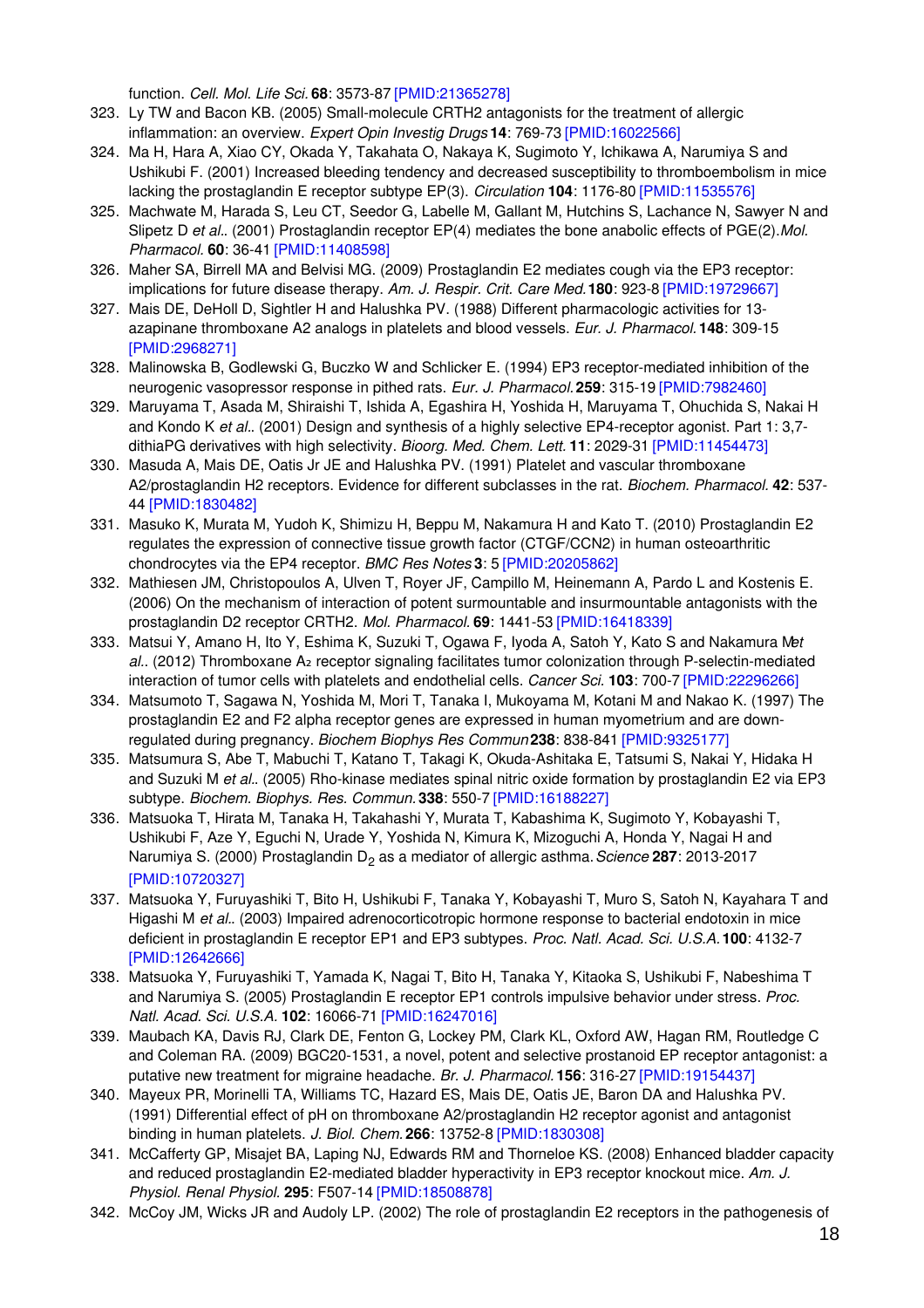rheumatoid arthritis. *J. Clin. Invest.* **110**: 651-8 [\[PMID:12208866\]](http://www.ncbi.nlm.nih.gov/pubmed/12208866?dopt=AbstractPlus)

- 343. McGraw DW, Mihlbachler KA, Schwarb MR, Rahman FF, Small KM, Almoosa KF and Liggett SB. (2006) Airway smooth muscle prostaglandin-EP1 receptors directly modulate beta2-adrenergic receptors within a unique heterodimeric complex. *J. Clin. Invest.* **116**: 1400-9 [\[PMID:16670773\]](http://www.ncbi.nlm.nih.gov/pubmed/16670773?dopt=AbstractPlus)
- 344. McLaughlin VV, Archer SL, Badesch DB, Barst RJ, Farber HW, Lindner JR, Mathier MA, McGoon MD, Park MH and Rosenson RS *et al.*. (2009) ACCF/AHA 2009 expert consensus document on pulmonary hypertension a report of the American College of Cardiology Foundation Task Force on Expert Consensus Documents and the American Heart Association developed in collaboration with the American College of Chest Physicians; American Thoracic Society, Inc.; and the Pulmonary Hypertension Association. *J. Am. Coll. Cardiol.* **53**: 1573-619 [\[PMID:19389575\]](http://www.ncbi.nlm.nih.gov/pubmed/19389575?dopt=AbstractPlus)
- 345. Meanwell NA, Romine JL, Rosenfeld MJ, Martin SW, Trehan AK, Wright JJ, Malley MF, Gougoutas JZ, Brassard CL and Buchanan JO *et al.*. (1993) Nonprostanoid prostacyclin mimetics. 5. Structure-activity relationships associated with [3-[4-(4,5-diphenyl-2-oxazolyl)-5- oxazolyl]phenoxy]acetic acid. *J. Med. Chem.* **36**: 3884-903 [\[PMID:7504734\]](http://www.ncbi.nlm.nih.gov/pubmed/7504734?dopt=AbstractPlus)
- 346. Meanwell NA, Romine JL and Seiler SM. (1994) Non-prostanoid prostacyclin mimetics.*Drugs of the Future* **19**: 361-385
- 347. Miggin SM and Kinsella BT. (2001) Thromboxane A(2) receptor mediated activation of the mitogen activated protein kinase cascades in human uterine smooth muscle cells. *Biochim. Biophys. Acta* **1539**: 147-62 [\[PMID:11389977\]](http://www.ncbi.nlm.nih.gov/pubmed/11389977?dopt=AbstractPlus)
- 348. Miggin SM and Kinsella BT. (2002) Investigation of the mechanisms of G protein: effector coupling by the human and mouse prostacyclin receptors. Identification of critical species-dependent differences. *J. Biol. Chem.* **277**: 27053-64 [\[PMID:12016224\]](http://www.ncbi.nlm.nih.gov/pubmed/12016224?dopt=AbstractPlus)
- 349. Miggin SM and Kinsella BT. (1998) Expression and tissue distribution of the mRNAs encoding the human thromboxane A2 receptor (TP) alpha and beta isoforms. *Biochim. Biophys. Acta* **1425**: 543-59 [\[PMID:9838218\]](http://www.ncbi.nlm.nih.gov/pubmed/9838218?dopt=AbstractPlus)
- 350. Miki I, Kishibayashi N, Nonaka H, Ohshima E, Takami H, Obase H and Ishii A. (1992) Effects of KW-3635, a novel dibenzoxepin derivative of a selective thromboxane A2 antagonist, on human, guinea pig and rat platelets. *Jpn. J. Pharmacol.* **59**: 357-64 [\[PMID:1434130\]](http://www.ncbi.nlm.nih.gov/pubmed/1434130?dopt=AbstractPlus)
- 351. Minami T, Nakano H, Kobayashi T, Sugimoto Y, Ushikubi F, Ichikawa A, Narumiya S and Ito S. (2001) Characterization of EP receptor subtypes responsible for prostaglandin E2-induced pain responses by use of EP1 and EP3 receptor knockout mice. *Br. J. Pharmacol.* **133**: 438-44 [\[PMID:11375261\]](http://www.ncbi.nlm.nih.gov/pubmed/11375261?dopt=AbstractPlus)
- 352. Mitomi H, Yamada H, Ito H, Nozaki Shibata T, Yamasaki Y, Nomoto S, Kusaba A, Yamashita H and Ozaki S. (2013) Hypoxia-induced endogenous prostaglandin E2 negatively regulates hypoxia-enhanced aberrant overgrowth of rheumatoid synovial tissue. *Mod Rheumatol* **23**: 1069-75 [\[PMID:23183906\]](http://www.ncbi.nlm.nih.gov/pubmed/23183906?dopt=AbstractPlus)
- 353. Miyamoto M, Ito H, Mukai S, Kobayashi T, Yamamoto H, Kobayashi M, Maruyama T, Akiyama H and Nakamura T. (2003) Simultaneous stimulation of EP2 and EP4 is essential to the effect of prostaglandin E2 in chondrocyte differentiation. *Osteoarthr. Cartil.* **11**: 644-52 [\[PMID:12954235\]](http://www.ncbi.nlm.nih.gov/pubmed/12954235?dopt=AbstractPlus)
- 354. Miyaura C, Inada M, Suzawa T, Sugimoto Y, Ushikubi F, Ichikawa A, Narumiya S and Suda T. (2000) Impaired bone resorption to prostaglandin E2 in prostaglandin E receptor EP4-knockout mice. *J. Biol. Chem.* **275**: 19819-23 [\[PMID:10749873\]](http://www.ncbi.nlm.nih.gov/pubmed/10749873?dopt=AbstractPlus)
- 355. Mizoguchi A, Eguchi N, Kimura K, Kiyohara Y, Qu WM, Huang ZL, Mochizuki T, Lazarus M, Kobayashi T and Kaneko T *et al.*. (2001) Dominant localization of prostaglandin D receptors on arachnoid trabecular cells in mouse basal forebrain and their involvement in the regulation of non-rapid eye movement sleep. *Proc. Natl. Acad. Sci. U.S.A.* **98**: 11674-9 [\[PMID:11562489\]](http://www.ncbi.nlm.nih.gov/pubmed/11562489?dopt=AbstractPlus)
- 356. Mizuguchi S, Ohno T, Hattori Y, Ae T, Minamino T, Satoh T, Arai K, Saeki T, Hayashi I and Sugimoto Y*et al.*. (2010) Roles of prostaglandin E2-EP1 receptor signaling in regulation of gastric motor activity and emptying. *Am. J. Physiol. Gastrointest. Liver Physiol.***299**: G1078-86 [\[PMID:20798358\]](http://www.ncbi.nlm.nih.gov/pubmed/20798358?dopt=AbstractPlus)
- 357. Mjösberg JM, Trifari S, Crellin NK, Peters CP, van Drunen CM, Piet B, Fokkens WJ, Cupedo T and Spits H. (2011) Human IL-25- and IL-33-responsive type 2 innate lymphoid cells are defined by expression of CRTH2 and CD161. *Nat. Immunol.* **12**: 1055-62 [\[PMID:21909091\]](http://www.ncbi.nlm.nih.gov/pubmed/21909091?dopt=AbstractPlus)
- 358. Molderings GJ, Colling E, Likungu J, Jakschik J and Göthert M. (1994) Modulation of noradrenaline release from the sympathetic nerves of the human saphenous vein and pulmonary artery by presynaptic EP3- and DP-receptors. *Br. J. Pharmacol.* **111**: 733-8 [\[PMID:8019753\]](http://www.ncbi.nlm.nih.gov/pubmed/8019753?dopt=AbstractPlus)
- 359. Molderings GJ, Likungu J and Göthert M. (1998) Modulation of noradrenaline release from the sympathetic nerves of human right atrial appendages by presynaptic EP3- and DP-receptors. *Naunyn Schmiedebergs Arch. Pharmacol.* **358**: 440-4 [\[PMID:9826066\]](http://www.ncbi.nlm.nih.gov/pubmed/9826066?dopt=AbstractPlus)
- 360. Monneret G, Cossette C, Gravel S, Rokach J and Powell WS. (2003) 15R-methyl-prostaglandin D2 is a potent and selective CRTH2/DP2 receptor agonist in human eosinophils. *J. Pharmacol. Exp. Ther.***304**: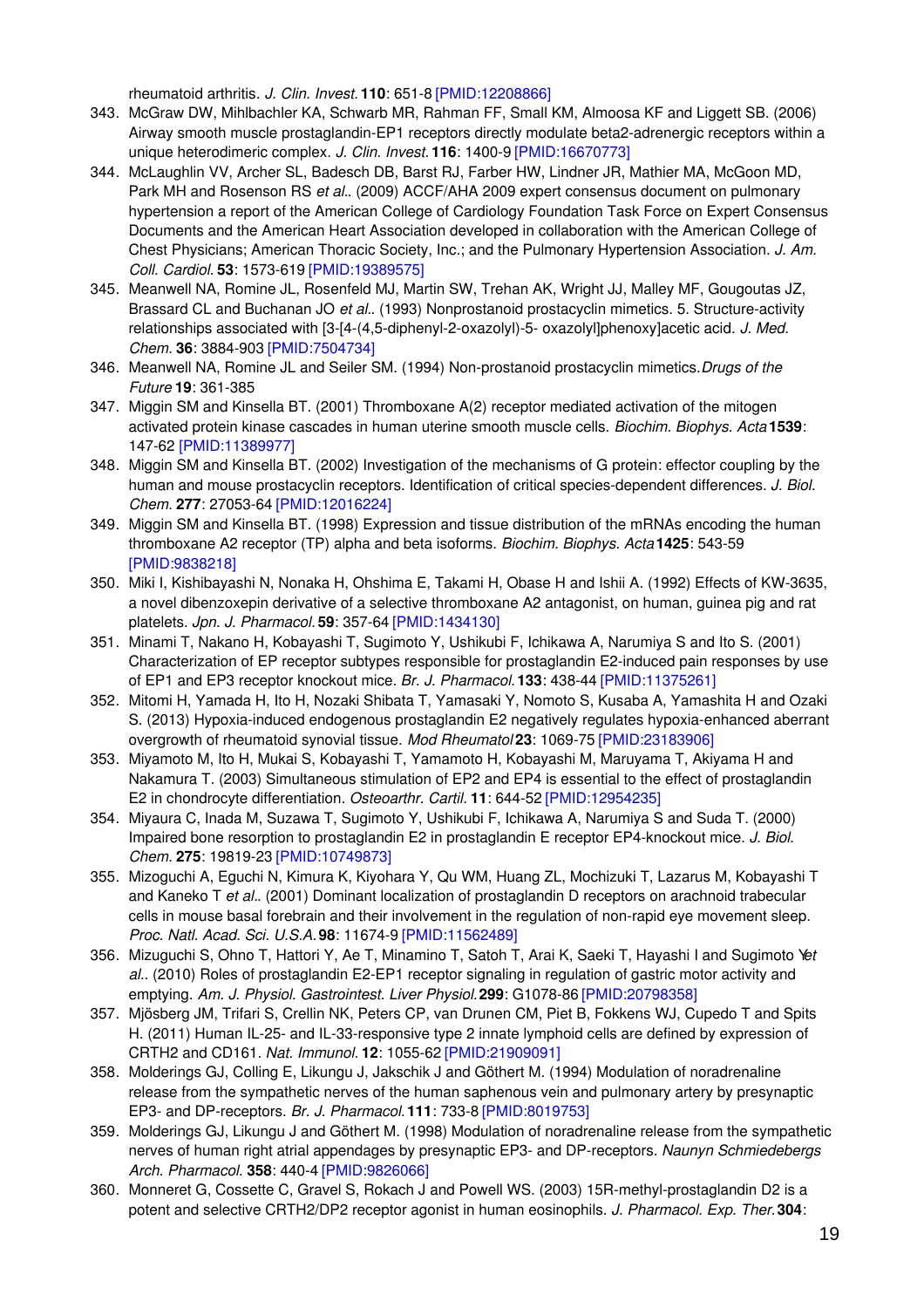349-55 [\[PMID:12490611\]](http://www.ncbi.nlm.nih.gov/pubmed/12490611?dopt=AbstractPlus)

- 361. Montine TJ, Milatovic D, Gupta RC, Valyi-Nagy T, Morrow JD and Breyer RM. (2002) Neuronal oxidative damage from activated innate immunity is EP2 receptor-dependent. *J. Neurochem.* **83**: 463-70 [\[PMID:12423256\]](http://www.ncbi.nlm.nih.gov/pubmed/12423256?dopt=AbstractPlus)
- 362. Morath R, Klein T, Seyberth HW and Nüsing RM. (1999) Immunolocalization of the four prostaglandin E2 receptor proteins EP1, EP2, EP3, and EP4 in human kidney. *J. Am. Soc. Nephrol.***10**: 1851-60 [\[PMID:10477136\]](http://www.ncbi.nlm.nih.gov/pubmed/10477136?dopt=AbstractPlus)
- 363. Moreland RB, Nehra A, Kim NN, Min KS, Albadawi H, Watkins MT, Goldstein I and Traish AM. (2002) Expression of functional prostaglandin D (DP) receptors in human corpus cavernosum smooth muscle. *Int. J. Impot. Res.* **14**: 446-52 [\[PMID:12494276\]](http://www.ncbi.nlm.nih.gov/pubmed/12494276?dopt=AbstractPlus)
- 364. Morimoto K, Sugimoto Y, Katsuyama M, Oida H, Tsuboi K, Kishi K, Kinoshita Y, Negishi M, Chiba T and Narumiya S *et al.*. (1997) Cellular localization of mRNAs for prostaglandin E receptor subtypes in mouse gastrointestinal tract. *Am. J. Physiol.* **272**: G681-7 [\[PMID:9124591\]](http://www.ncbi.nlm.nih.gov/pubmed/9124591?dopt=AbstractPlus)
- 365. Morinelli TA, Oatis JE, Okwu AK, Mais DE, Mayeux PR, Masuda A, Knapp DR and Halushka PV. (1989) Characterization of an 125I-labeled thromboxane A2/prostaglandin H2 receptor agonist. *J Pharmacol Exp Ther* **251**: 557-562 [\[PMID:2530338\]](http://www.ncbi.nlm.nih.gov/pubmed/2530338?dopt=AbstractPlus)
- 366. Morinelli TA, Okwu AK, Mais DE, Halushka PV, John V, Chen CK and Fried J. (1989) Difluorothromboxane A2 and stereoisomers: stable derivatives of thromboxane A2 with differential effects on platelets and blood vessels. *Proc. Natl. Acad. Sci. U.S.A.* **86**: 5600-4 [\[PMID:2748606\]](http://www.ncbi.nlm.nih.gov/pubmed/2748606?dopt=AbstractPlus)
- 367. Moriyama T, Higashi T, Togashi K, Iida T, Segi E, Sugimoto Y, Tominaga T, Narumiya S and Tominaga M. (2005) Sensitization of TRPV1 by EP1 and IP reveals peripheral nociceptive mechanism of prostaglandins. *Mol Pain* **1**: 3 [\[PMID:15813989\]](http://www.ncbi.nlm.nih.gov/pubmed/15813989?dopt=AbstractPlus)
- 368. Morrison SF and Nakamura K. (2011) Central neural pathways for thermoregulation.*Front. Biosci.* **16**: 74- 104 [\[PMID:21196160\]](http://www.ncbi.nlm.nih.gov/pubmed/21196160?dopt=AbstractPlus)
- 369. Morrow JD, Hill KE, Burk RF, Nammour TM, Badr KF and Roberts 2nd LJ. (1990) A series of prostaglandin F2-like compounds are produced in vivo in humans by a non-cyclooxygenase, free radical-catalyzed mechanism. *Proc. Natl. Acad. Sci. U.S.A.* **87**: 9383-7 [\[PMID:2123555\]](http://www.ncbi.nlm.nih.gov/pubmed/2123555?dopt=AbstractPlus)
- 370. Morrow JD, Minton TA, Mukundan CR, Campbell MD, Zackert WE, Daniel VC, Badr KF, Blair IA and Roberts 2nd LJ. (1994) Free radical-induced generation of isoprostanes in vivo. Evidence for the formation of D-ring and E-ring isoprostanes. *J. Biol. Chem.* **269**: 4317-26 [\[PMID:8307999\]](http://www.ncbi.nlm.nih.gov/pubmed/8307999?dopt=AbstractPlus)
- 371. Morsy MA, Isohama Y and Miyata T. (2001) Prostaglandin E(2) increases surfactant secretion via the EP(1) receptor in rat alveolar type II cells. *Eur. J. Pharmacol.* **426**: 21-4 [\[PMID:11525766\]](http://www.ncbi.nlm.nih.gov/pubmed/11525766?dopt=AbstractPlus)
- 372. Mosher AA, Rainey KJ, Giembycz MA, Wood S and Slater DM. (2012) Prostaglandin E2 represses interleukin 1 beta-induced inflammatory mediator output from pregnant human myometrial cells through the EP2 and EP4 receptors. *Biol. Reprod.* **87**: 7, 1-10 [\[PMID:22517618\]](http://www.ncbi.nlm.nih.gov/pubmed/22517618?dopt=AbstractPlus)
- 373. Mu J, Kanzaki T, Si X, Tomimatsu T, Fukuda H, Fujii E, Hosono T, Murata Y, Sugimoto Y and Ichikawa A. (2002) Apoptosis and related proteins during parturition in prostaglandin F receptor-deficient mice. *Biochem Biophys Res Commun* **292**: 675-681 [\[PMID:11922619\]](http://www.ncbi.nlm.nih.gov/pubmed/11922619?dopt=AbstractPlus)
- 374. Mu J, Kanzaki T, Si X, Tomimatsu T, Fukuda H, Shioji M, Murata Y, Sugimoto Y and Ichikawa A. (2003) Apoptosis and related proteins in placenta of intrauterine fetal death in prostaglandin f receptor-deficient mice. *Biol. Reprod.* **68**: 1968-74 [\[PMID:12606450\]](http://www.ncbi.nlm.nih.gov/pubmed/12606450?dopt=AbstractPlus)
- 375. Mu J, Kanzaki T, Tomimatsu T, Fukuda H, Wasada K, Fujii E, Endoh M, Kozuki M, Murata Y and Sugimoto Y *et al.*. (2002) Expression of apoptosis in placentae from mice lacking the prostaglandin F receptor. *Placenta* **23**: 215-23 [\[PMID:11945089\]](http://www.ncbi.nlm.nih.gov/pubmed/11945089?dopt=AbstractPlus)
- 376. Mukhopadhyay P, Bian L, Yin H, Bhattacherjee P and Paterson C. (2001) Localization of EP(1) and FP receptors in human ocular tissues by in situ hybridization. *Invest. Ophthalmol. Vis. Sci.* **42**: 424-8 [\[PMID:11157877\]](http://www.ncbi.nlm.nih.gov/pubmed/11157877?dopt=AbstractPlus)
- 377. Mumford AD, Dawood BB, Daly ME, Murden SL, Williams MD, Protty MB, Spalton JC, Wheatley M, Mundell SJ and Watson SP. (2010) A novel thromboxane A2 receptor D304N variant that abrogates ligand binding in a patient with a bleeding diathesis. *Blood* **115**: 363-9 [\[PMID:19828703\]](http://www.ncbi.nlm.nih.gov/pubmed/19828703?dopt=AbstractPlus)
- 378. Mumford AD, Nisar S, Darnige L, Jones ML, Bachelot-Loza C, Gandrille S, Zinzindohoue F, Fischer AM, Mundell SJ and Gaussem P *et al.*. (2013) Platelet dysfunction associated with the novel Trp29Cys thromboxane A₂ receptor variant. *J. Thromb. Haemost.* **11**: 547-54 [\[PMID:23279270\]](http://www.ncbi.nlm.nih.gov/pubmed/23279270?dopt=AbstractPlus)
- 379. Murase A, Okumura T, Sakakibara A, Tonai-Kachi H, Nakao K and Takada J. (2008) Effect of prostanoid EP4 receptor antagonist, CJ-042,794, in rat models of pain and inflammation. *Eur. J. Pharmacol.* **580**: 116- 21 [\[PMID:18031725\]](http://www.ncbi.nlm.nih.gov/pubmed/18031725?dopt=AbstractPlus)
- 380. Murase A, Taniguchi Y, Tonai-Kachi H, Nakao K and Takada J. (2008) In vitro pharmacological characterization of CJ-042794, a novel, potent, and selective prostaglandin EP(4) receptor antagonist. *Life*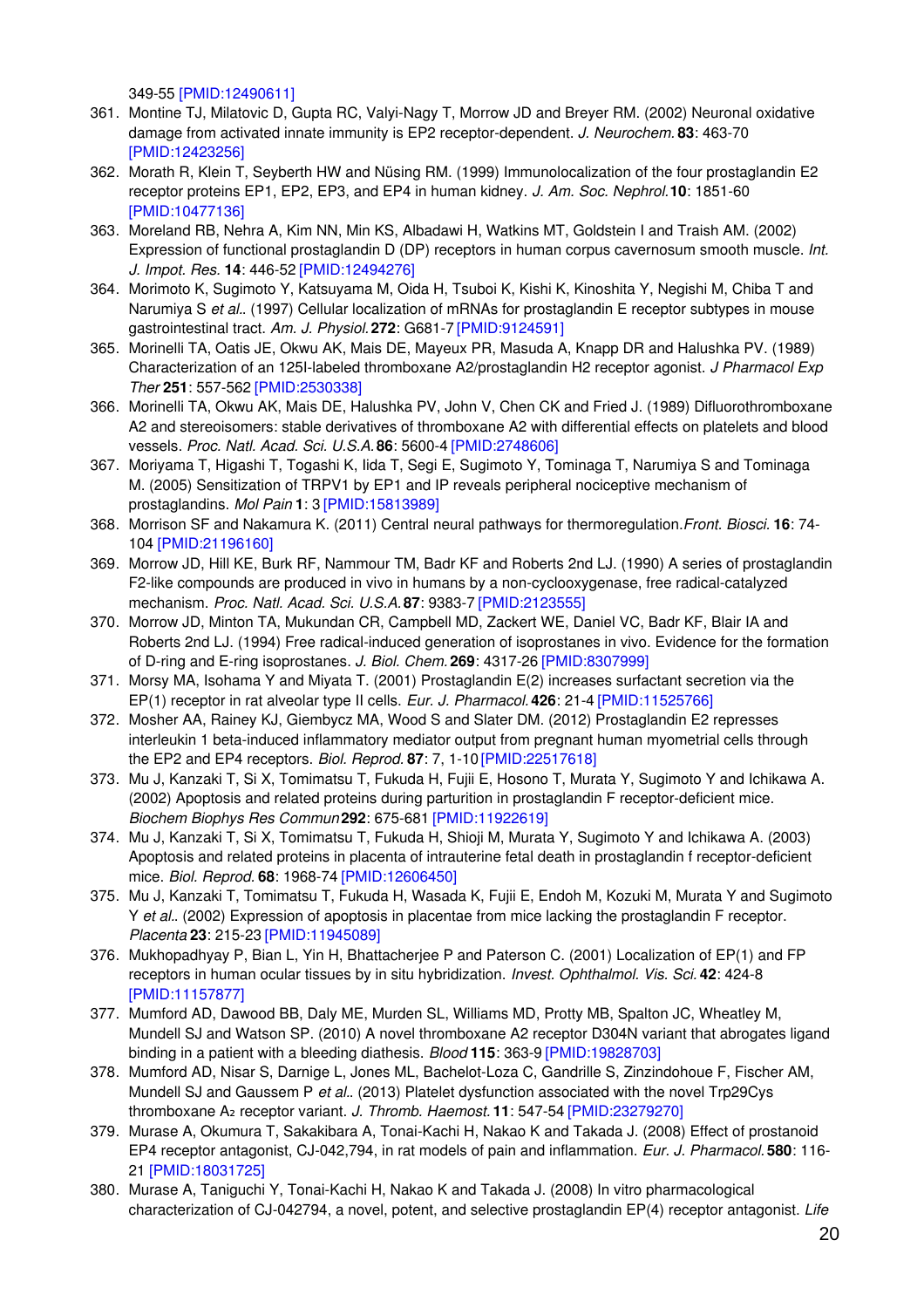*Sci.* **82**: 226-32 [\[PMID:18155068\]](http://www.ncbi.nlm.nih.gov/pubmed/18155068?dopt=AbstractPlus)

- 381. Murata T, Lin MI, Aritake K, Matsumoto S, Narumiya S, Ozaki H, Urade Y, Hori M and Sessa WC. (2008) Role of prostaglandin D2 receptor DP as a suppressor of tumor hyperpermeability and angiogenesis in vivo. *Proc. Natl. Acad. Sci. U.S.A.* **105**: 20009-14 [\[PMID:19060214\]](http://www.ncbi.nlm.nih.gov/pubmed/19060214?dopt=AbstractPlus)
- 382. Murata T, Ushikubi F, Matsuoka T, Hirata M, Yamasaki A, Sugimoto Y, Ichikawa A, Aze Y, Tanaka T and Yoshida N *et al.*. (1997) Altered pain perception and inflammatory response in mice lacking prostacyclin receptor. *Nature* **388**: 678-82 [\[PMID:9262402\]](http://www.ncbi.nlm.nih.gov/pubmed/9262402?dopt=AbstractPlus)
- 383. Murn J, Alibert O, Wu N, Tendil S and Gidrol X. (2008) Prostaglandin E2 regulates B cell proliferation through a candidate tumor suppressor, Ptger4. *J. Exp. Med.* **205**: 3091-103 [\[PMID:19075289\]](http://www.ncbi.nlm.nih.gov/pubmed/19075289?dopt=AbstractPlus)
- 384. Mutoh M, Watanabe K, Kitamura T, Shoji Y, Takahashi M, Kawamori T, Tani K, Kobayashi M, Maruyama T and Kobayashi K *et al.*. (2002) Involvement of prostaglandin E receptor subtype EP(4) in colon carcinogenesis. *Cancer Res.* **62**: 28-32 [\[PMID:11782353\]](http://www.ncbi.nlm.nih.gov/pubmed/11782353?dopt=AbstractPlus)
- 385. Myren M, Baun M, Ploug KB, Jansen-Olesen I, Olesen J and Gupta S. (2010) Functional and molecular characterization of prostaglandin E2 dilatory receptors in the rat craniovascular system in relevance to migraine. *Cephalalgia* **30**: 1110-22 [\[PMID:20713561\]](http://www.ncbi.nlm.nih.gov/pubmed/20713561?dopt=AbstractPlus)
- 386. Müller K, Krieg P, Marks F and Fürstenberger G. (2000) Expression of PGF(2alpha) receptor mRNA in normal, hyperplastic and neoplastic skin. *Carcinogenesis* **21**: 1063-6 [\[PMID:10783334\]](http://www.ncbi.nlm.nih.gov/pubmed/10783334?dopt=AbstractPlus)
- 387. Nagamachi M, Sakata D, Kabashima K, Furuyashiki T, Murata T, Segi-Nishida E, Soontrapa K, Matsuoka T, Miyachi Y and Narumiya S. (2007) Facilitation of Th1-mediated immune response by prostaglandin E receptor EP1. *J. Exp. Med.* **204**: 2865-74 [\[PMID:17967902\]](http://www.ncbi.nlm.nih.gov/pubmed/17967902?dopt=AbstractPlus)
- 388. Nagao K, Tanaka H, Komai M, Masuda T, Narumiya S and Nagai H. (2003) Role of prostaglandin I2 in airway remodeling induced by repeated allergen challenge in mice. *Am. J. Respir. Cell Mol. Biol.***29**: 314- 20 [\[PMID:12676807\]](http://www.ncbi.nlm.nih.gov/pubmed/12676807?dopt=AbstractPlus)
- 389. Nagata K, Hirai H, Tanaka K, Ogawa K, Aso T, Sugamura K, Nakamura M and Takano S. (1999) CRTH2, an orphan receptor of T-helper-2-cells, is expressed on basophils and eosinophils and responds to mast cell-derived factor(s). *FEBS Lett.* **459**: 195-9 [\[PMID:10518017\]](http://www.ncbi.nlm.nih.gov/pubmed/10518017?dopt=AbstractPlus)
- 390. Nagata K, Tanaka K, Ogawa K, Kemmotsu K, Imai T, Yoshie O, Abe H, Tada K, Nakamura M and Sugamura K et al.. (1999) Selective expression of a novel surface molecule by human Th2 cells in vivo*J*. *Immunol.* **162**: 1278-86 [\[PMID:9973380\]](http://www.ncbi.nlm.nih.gov/pubmed/9973380?dopt=AbstractPlus)
- 391. Naka M, Mais DE, Morinelli TA, Hamanaka N, Oatis Jr JE and Halushka PV. (1992) 7-[(1R,2S,3S,5R)-6,6 dimethyl-3-(4- iodobenzenesulfonylamino)bicyclo[3.1.1]hept-2-yl]-5(Z)-heptenoic acid: a novel high-affinity radiolabeled antagonist for platelet thromboxane A2/prostaglandin H2 receptors. *J. Pharmacol. Exp. Ther.* **262**: 632-7 [\[PMID:1386885\]](http://www.ncbi.nlm.nih.gov/pubmed/1386885?dopt=AbstractPlus)
- 392. Nakae K, Hayashi F, Hayashi M, Yamamoto N, Iino T, Yoshikawa S and Gupta J. (2005) Functional role of prostacyclin receptor in rat dorsal root ganglion neurons. *Neurosci Lett* **388**: 132-137 [\[PMID:16039053\]](http://www.ncbi.nlm.nih.gov/pubmed/16039053?dopt=AbstractPlus)
- 393. Nakae K, Saito K, Iino T, Yamamoto N, Wakabayashi M, Yoshikawa S, Matsushima S, Miyashita H, Sugimoto H and Kiba A *et al.*. (2005) A prostacyclin receptor antagonist inhibits the sensitized release of substance P from rat sensory neurons. *J. Pharmacol. Exp. Ther.***315**: 1136-42 [\[PMID:16109742\]](http://www.ncbi.nlm.nih.gov/pubmed/16109742?dopt=AbstractPlus)
- 394. Nakagawa N, Yuhki K, Kawabe J, Fujino T, Takahata O, Kabara M, Abe K, Kojima F, Kashiwagi H and Hasebe N *et al.*. (2012) The intrinsic prostaglandin E2-EP4 system of the renal tubular epithelium limits the development of tubulointerstitial fibrosis in mice. *Kidney Int.* **82**: 158-71 [\[PMID:22513820\]](http://www.ncbi.nlm.nih.gov/pubmed/22513820?dopt=AbstractPlus)
- 395. Nakagawa O, Tanaka I, Usui T, Harada M, Sasaki Y, Itoh H, Yoshimasa T, Namba T, Narumiya S and Nakao K. (1994) Molecular cloning of human prostacyclin receptor cDNA and its gene expression in the cardiovascular system. *Circulation* **90**: 1643-7 [\[PMID:7923647\]](http://www.ncbi.nlm.nih.gov/pubmed/7923647?dopt=AbstractPlus)
- 396. Nakajima S, Honda T, Sakata D, Egawa G, Tanizaki H, Otsuka A, Moniaga CS, Watanabe T, Miyachi Y and Narumiya S *et al.*. (2010) Prostaglandin I2-IP signaling promotes Th1 differentiation in a mouse model of contact hypersensitivity. *J. Immunol.* **184**: 5595-603 [\[PMID:20400695\]](http://www.ncbi.nlm.nih.gov/pubmed/20400695?dopt=AbstractPlus)
- 397. Nakamura K, Kaneko T, Yamashita Y, Hasegawa H, Katoh H, Ichikawa A and Negishi M. (1999) Immunocytochemical localization of prostaglandin EP3 receptor in the rat hypothalamus. *Neurosci. Lett.* **260**: 117-20 [\[PMID:10025713\]](http://www.ncbi.nlm.nih.gov/pubmed/10025713?dopt=AbstractPlus)
- 398. Nakao A, Watanabe T, Taniguchi S, Nakamura M, Honda Z, Shimizu T and Kurokawa K. (1993) Characterization of prostaglandin F2 alpha receptor of mouse 3T3 fibroblasts and its functional expression in Xenopus laevis oocytes. *J Cell Physiol* **155**: 257-264 [\[PMID:8482718\]](http://www.ncbi.nlm.nih.gov/pubmed/8482718?dopt=AbstractPlus)
- 399. Nakao K, Murase A, Ohshiro H, Okumura T, Taniguchi K, Murata Y, Masuda M, Kato T, Okumura Y and Takada J. (2007) CJ-023,423, a novel, potent and selective prostaglandin EP4 receptor antagonist with antihyperalgesic properties. *J. Pharmacol. Exp. Ther.***322**: 686-94 [\[PMID:17495127\]](http://www.ncbi.nlm.nih.gov/pubmed/17495127?dopt=AbstractPlus)
- 400. Nakayama Y, Omote K and Namiki A. (2002) Role of prostaglandin receptor EP1 in the spinal dorsal horn in carrageenan-induced inflammatory pain. *Anesthesiology* **97**: 1254-62 [\[PMID:12411813\]](http://www.ncbi.nlm.nih.gov/pubmed/12411813?dopt=AbstractPlus)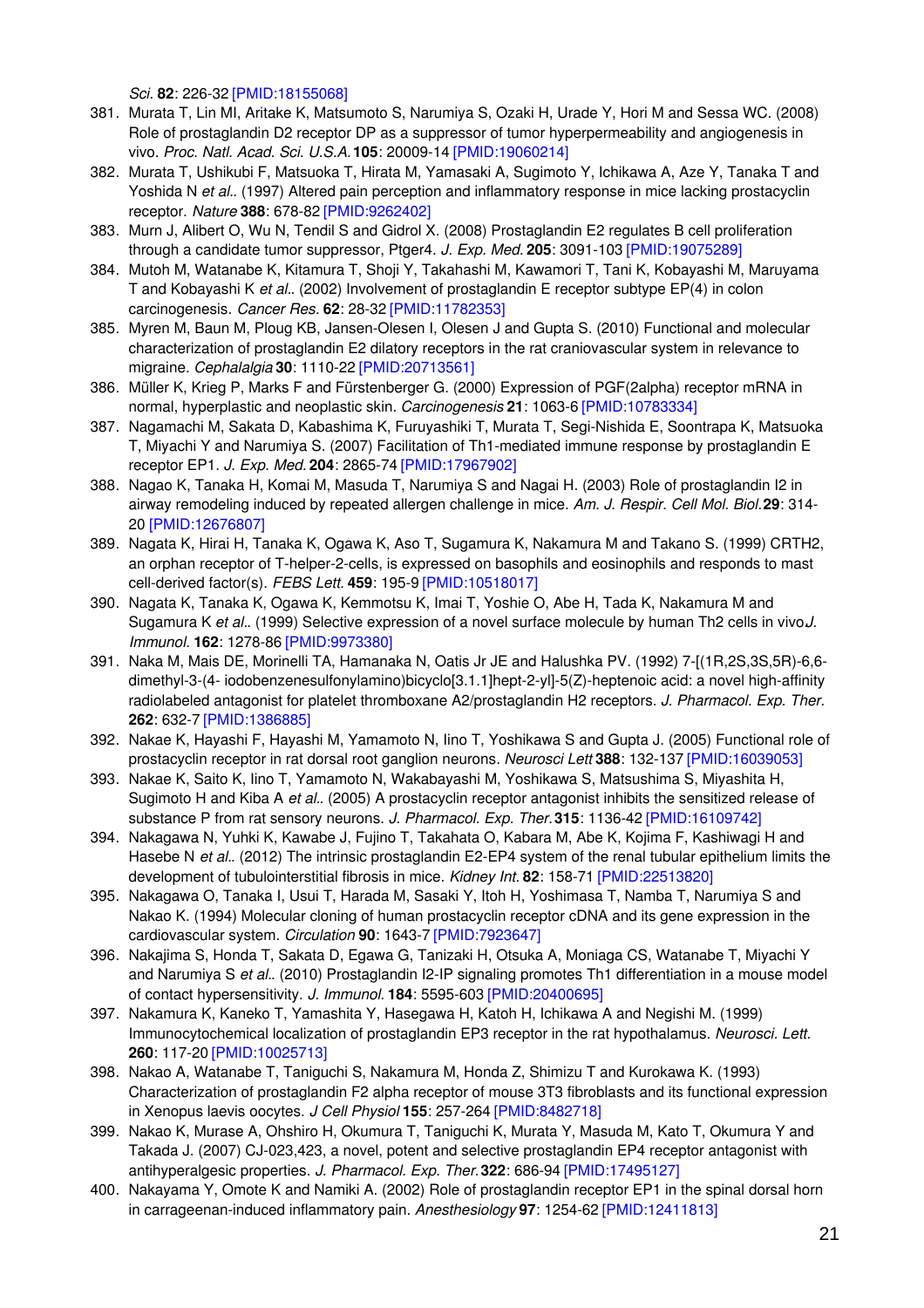- 401. Namba T, Oida H, Sugimoto Y, Kakizuka A, Negishi M, Ichikawa A and Narumiya S. (1994) cDNA cloning of a mouse prostacyclin receptor. Multiple signaling pathways and expression in thymic medulla. *J. Biol. Chem.* **269**: 9986-92 [\[PMID:7511597\]](http://www.ncbi.nlm.nih.gov/pubmed/7511597?dopt=AbstractPlus)
- 402. Namba T, Sugimoto Y, Hirata M, Hayashi Y, Honda A, Watabe A, Negishi M, Ichikawa A and Narumiya S. (1992) Mouse thromboxane A2 receptor: cDNA cloning, expression and northern blot analysis. *Biochem. Biophys. Res. Commun.* **184**: 1197-203 [\[PMID:1375456\]](http://www.ncbi.nlm.nih.gov/pubmed/1375456?dopt=AbstractPlus)
- 403. Namba T, Sugimoto Y, Negishi M, Irie A, Ushikubi F, Kakizuka A, Ito S, Ichikawa A and Narumiya S. (1993) Alternative splicing of C-terminal tail of prostaglandin E receptor subtype EP3 determines G-protein specificity. *Nature* **365**: 166-70 [\[PMID:8396726\]](http://www.ncbi.nlm.nih.gov/pubmed/8396726?dopt=AbstractPlus)
- 404. Narumiya S. (2009) Prostanoids and inflammation: a new concept arising from receptor knockout mice.*J. Mol. Med.* **87**: 1015-22 [\[PMID:19609495\]](http://www.ncbi.nlm.nih.gov/pubmed/19609495?dopt=AbstractPlus)
- 405. Nataraj C, Thomas DW, Tilley SL, Nguyen MT, Mannon R, Koller BH and Coffman TM. (2001) Receptors for prostaglandin E(2) that regulate cellular immune responses in the mouse. *J. Clin. Invest.* **108**: 1229-35 [\[PMID:11602631\]](http://www.ncbi.nlm.nih.gov/pubmed/11602631?dopt=AbstractPlus)
- 406. Negishi M, Irie A, Sugimoto Y, Namba T and Ichikawa A. (1995) Selective coupling of prostaglandin E receptor EP3D to Gi and Gs through interaction of alpha-carboxylic acid of agonist and arginine residue of seventh transmembrane domain. *J. Biol. Chem.* **270**: 16122-7 [\[PMID:7608175\]](http://www.ncbi.nlm.nih.gov/pubmed/7608175?dopt=AbstractPlus)
- 407. Negishi M, Sugimoto Y, Irie A, Narumiya S and Ichikawa A. (1993) Two isoforms of prostaglandin E receptor EP3 subtype. Different COOH-terminal domains determine sensitivity to agonist-induced desensitization. *J. Biol. Chem.* **268**: 9517-21 [\[PMID:8387497\]](http://www.ncbi.nlm.nih.gov/pubmed/8387497?dopt=AbstractPlus)
- 408. Nemoto K, Pilbeam CC, Bilak SR and Raisz LG. (1997) Molecular cloning and expression of a rat prostaglandin E2 receptor of the EP2 subtype. *Prostaglandins* **54**: 713-25 [\[PMID:9440134\]](http://www.ncbi.nlm.nih.gov/pubmed/9440134?dopt=AbstractPlus)
- 409. Neuschäfer-Rube F, DeVries C, Hänecke K, Jungermann K and Püschel GP. (1994) Molecular cloning and expression of a prostaglandin E2 receptor of the EP3 beta subtype from rat hepatocytes. *FEBS Lett.* **351**: 119-22 [\[PMID:8076679\]](http://www.ncbi.nlm.nih.gov/pubmed/8076679?dopt=AbstractPlus)
- 410. Neuschäfer-Rube F, Engemaier E, Koch S, Böer U and Püschel GP. (2003) Identification by site-directed mutagenesis of amino acids contributing to ligand-binding specificity or signal transduction properties of the human FP prostanoid receptor. *Biochem. J.* **371**: 443-9 [\[PMID:12519077\]](http://www.ncbi.nlm.nih.gov/pubmed/12519077?dopt=AbstractPlus)
- 411. Neuschäfer-Rube F, Hermosilla R, Kuna M, Pathe-Neuschäfer-Rube A, Schülein R and Püschel GP. (2005) A Ser/Thr cluster within the C-terminal domain of the rat prostaglandin receptor EP3alpha is essential for agonist-induced phosphorylation, desensitization and internalization. *Br. J. Pharmacol.* **145**: 1132-42 [\[PMID:15937517\]](http://www.ncbi.nlm.nih.gov/pubmed/15937517?dopt=AbstractPlus)
- 412. Neuschäfer-Rube F, Hänecke K, Blaschke V, Jungermann K and Püschel GP. (1997) The C-terminal domain of the Gs-coupled EP4 receptor confers agonist-dependent coupling control to Gi but no coupling to Gs in a receptor hybrid with the Gi-coupled EP3 receptor. *FEBS Lett.* **401**: 185-90 [\[PMID:9013884\]](http://www.ncbi.nlm.nih.gov/pubmed/9013884?dopt=AbstractPlus)
- 413. Ng KY, Wong YH and Wise H. (2011) Glial cells isolated from dorsal root ganglia express prostaglandin E(2) (EP(4)) and prostacyclin (IP) receptors. *Eur. J. Pharmacol.* **661**: 42-8 [\[PMID:21549696\]](http://www.ncbi.nlm.nih.gov/pubmed/21549696?dopt=AbstractPlus)
- 414. Ngoc PB, Suzuki J, Ogawa M, Hishikari K, Takayama K, Hirata Y, Nagai R and Isobe M. (2011) The antiinflammatory mechanism of prostaglandin e2 receptor 4 activation in rat experimental autoimmune myocarditis. *J. Cardiovasc. Pharmacol.* **57**: 365-72 [\[PMID:21383594\]](http://www.ncbi.nlm.nih.gov/pubmed/21383594?dopt=AbstractPlus)
- 415. Nguyen M, Camenisch T, Snouwaert JN, Hicks E, Coffman TM, Anderson PA, Malouf NN and Koller BH. (1997) The prostaglandin receptor EP4 triggers remodelling of the cardiovascular system at birth. *Nature* **390**: 78-81 [\[PMID:9363893\]](http://www.ncbi.nlm.nih.gov/pubmed/9363893?dopt=AbstractPlus)
- 416. Nie D, Guo Y, Yang D, Tang Y, Chen Y, Wang MT, Zacharek A, Qiao Y, Che M and Honn KV. (2008) Thromboxane A2 receptors in prostate carcinoma: expression and its role in regulating cell motility via small GTPase Rho. *Cancer Res.* **68**: 115-21 [\[PMID:18172303\]](http://www.ncbi.nlm.nih.gov/pubmed/18172303?dopt=AbstractPlus)
- 417. Nishio H, Terashima S, Nakashima M, Aihara E and Takeuchi K. (2007) Involvement of prostaglandin E receptor EP3 subtype and prostacyclin IP receptor in decreased acid response in damaged stomach. *J. Physiol. Pharmacol.* **58**: 407-21 [\[PMID:17928639\]](http://www.ncbi.nlm.nih.gov/pubmed/17928639?dopt=AbstractPlus)
- 418. Nishitani K, Ito H, Hiramitsu T, Tsutsumi R, Tanida S, Kitaori T, Yoshitomi H, Kobayashi M and Nakamura T. (2010) PGE2 inhibits MMP expression by suppressing MKK4-JNK MAP kinase-c-JUN pathway via EP4 in human articular chondrocytes. *J. Cell. Biochem.* **109**: 425-33 [\[PMID:19998410\]](http://www.ncbi.nlm.nih.gov/pubmed/19998410?dopt=AbstractPlus)
- 419. Noguchi E, Shibasaki M, Kamioka M, Yokouchi Y, Yamakawa-Kobayashi K, Hamaguchi H, Matsui A and Arinami T. (2002) New polymorphisms of haematopoietic prostaglandin D synthase and human prostanoid DP receptor genes. *Clin. Exp. Allergy* **32**: 93-6 [\[PMID:12002745\]](http://www.ncbi.nlm.nih.gov/pubmed/12002745?dopt=AbstractPlus)
- 420. Noguchi K, Shitashige M, Endo H, Kondo H and Ishikawa I. (2002) Binary regulation of interleukin (IL)-6 production by EP1 and EP2/EP4 subtypes of PGE2 receptors in IL-1beta-stimulated human gingival fibroblasts. *J. Periodont. Res.* **37**: 29-36 [\[PMID:11842936\]](http://www.ncbi.nlm.nih.gov/pubmed/11842936?dopt=AbstractPlus)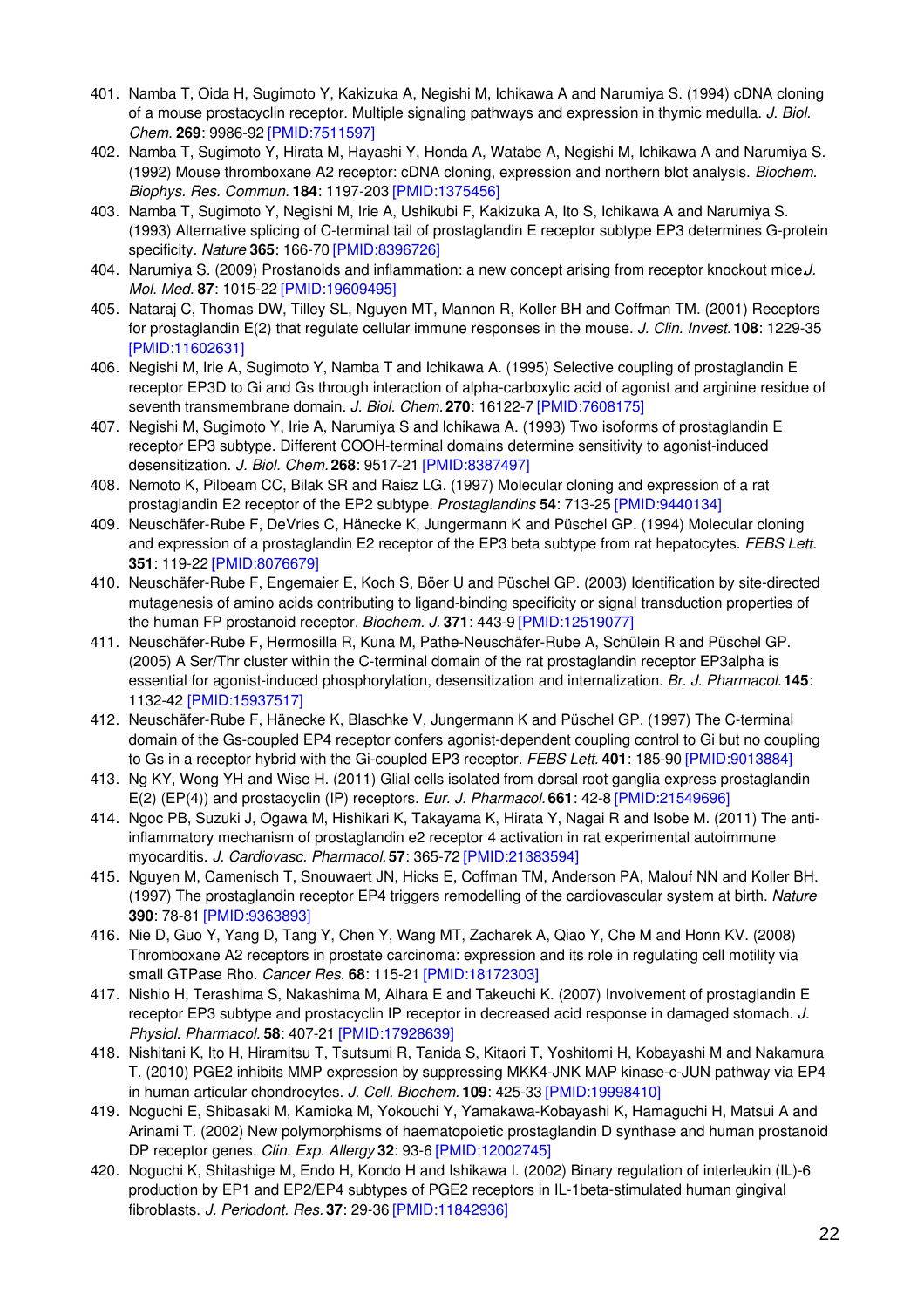- 421. Norel X, de Montpreville V and Brink C. (2004) Vasoconstriction induced by activation of EP1 and EP3 receptors in human lung: effects of ONO-AE-248, ONO-DI-004, ONO-8711 or ONO-8713. *Prostaglandins Other Lipid Mediat.* **74**: 101-12 [\[PMID:15560119\]](http://www.ncbi.nlm.nih.gov/pubmed/15560119?dopt=AbstractPlus)
- 422. Norel X, Walch L, Labat C, Gascard JP, Dulmet E and Brink C. (1999) Prostanoid receptors involved in the relaxation of human bronchial preparations. *Br. J. Pharmacol.* **126**: 867-72 [\[PMID:10193766\]](http://www.ncbi.nlm.nih.gov/pubmed/10193766?dopt=AbstractPlus)
- 423. Nüsing RM, Treude A, Weissenberger C, Jensen B, Bek M, Wagner C, Narumiya S and Seyberth HW. (2005) Dominant role of prostaglandin E2 EP4 receptor in furosemide-induced salt-losing tubulopathy: a model for hyperprostaglandin E syndrome/antenatal Bartter syndrome. *J. Am. Soc. Nephrol.***16**: 2354-62 [\[PMID:15976003\]](http://www.ncbi.nlm.nih.gov/pubmed/15976003?dopt=AbstractPlus)
- 424. Oga T, Matsuoka T, Yao C, Nonomura K, Kitaoka S, Sakata D, Kita Y, Tanizawa K, Taguchi Y and Chin K *et al.*. (2009) Prostaglandin F(2alpha) receptor signaling facilitates bleomycin-induced pulmonary fibrosis independently of transforming growth factor-beta. *Nat. Med.* **15**: 1426-30 [\[PMID:19966781\]](http://www.ncbi.nlm.nih.gov/pubmed/19966781?dopt=AbstractPlus)
- 425. Ogletree ML and Allen GT. (1992) Interspecies differences in thromboxane receptors: studies with thromboxane receptor antagonists in rat and guinea-pig smooth muscles. *J. Pharmacol. Exp. Ther.***260**: 789-794 [\[PMID:1531361\]](http://www.ncbi.nlm.nih.gov/pubmed/1531361?dopt=AbstractPlus)
- 426. Ogletree ML, Harris DN, Greenberg R, Haslanger MF and Nakane M. (1985) Pharmacological actions of SQ 29,548, a novel selective thromboxane antagonist. *J. Pharmacol. Exp. Ther.***234**: 435-41 [\[PMID:3926986\]](http://www.ncbi.nlm.nih.gov/pubmed/3926986?dopt=AbstractPlus)
- 427. Ogletree ML, Harris DN, Schumacher WA, Webb ML and Misra RN. (1993) Pharmacological profile of BMS 180,291: a potent, long-acting, orally active thromboxane A2/prostaglandin endoperoxide receptor antagonist. *J. Pharmacol. Exp. Ther.***264**: 570-8 [\[PMID:8437108\]](http://www.ncbi.nlm.nih.gov/pubmed/8437108?dopt=AbstractPlus)
- 428. Oguma T, Palmer LJ, Birben E, Sonna LA, Asano K and Lilly CM. (2004) Role of prostanoid DP receptor variants in susceptibility to asthma. *N. Engl. J. Med.* **351**: 1752-63 [\[PMID:15496624\]](http://www.ncbi.nlm.nih.gov/pubmed/15496624?dopt=AbstractPlus)
- 429. Ohno T, Katori M, Majima M, Saeki T, Boku K, Nishiyama K, Hayashi H and Saigenji K. (1999) Dilatation and constriction of rat gastric mucosal microvessels through prostaglandin EP2 and EP3 receptors. *Aliment. Pharmacol. Ther.* **13**: 1243-50 [\[PMID:10468708\]](http://www.ncbi.nlm.nih.gov/pubmed/10468708?dopt=AbstractPlus)
- 430. Oida H, Hirata M, Sugimoto Y, Ushikubi F, Ohishi H, Mizuno N, Ichikawa A and Narumiya S. (1997) Expression of messenger RNA for the prostaglandin D receptor in the leptomeninges of the mouse brain. *FEBS Lett.* **417**: 53-6 [\[PMID:9395073\]](http://www.ncbi.nlm.nih.gov/pubmed/9395073?dopt=AbstractPlus)
- 431. Oka T, Aou S and Hori T. (1994) Intracerebroventricular injection of prostaglandin E2 induces thermal hyperalgesia in rats: the possible involvement of EP3 receptors. *Brain Res.* **663**: 287-92 [\[PMID:7874513\]](http://www.ncbi.nlm.nih.gov/pubmed/7874513?dopt=AbstractPlus)
- 432. Oka T and Hori T. (1994) EP1-receptor mediation of prostaglandin E2-induced hyperthermia in rats.*Am. J. Physiol.* **267**: R289-94 [\[PMID:7914071\]](http://www.ncbi.nlm.nih.gov/pubmed/7914071?dopt=AbstractPlus)
- 433. Oka T, Hori T, Hosoi M, Oka K, Abe M and Kubo C. (1997) Biphasic modulation in the trigeminal nociceptive neuronal responses by the intracerebroventricular prostaglandin E2 may be mediated through different EP receptors subtypes in rats. *Brain Res.* **771**: 278-84 [\[PMID:9401748\]](http://www.ncbi.nlm.nih.gov/pubmed/9401748?dopt=AbstractPlus)
- 434. Oka T, Oka K, Kobayashi T, Sugimoto Y, Ichikawa A, Ushikubi F, Narumiya S and Saper CB. (2003) Characteristics of thermoregulatory and febrile responses in mice deficient in prostaglandin EP1 and EP3 receptors. *J Physiol* **551**: 945-954 [\[PMID:12837930\]](http://www.ncbi.nlm.nih.gov/pubmed/12837930?dopt=AbstractPlus)
- 435. Okada Y, Hara A, Ma H, Xiao CY, Takahata O, Kohgo Y, Narumiya S and Ushikubi F. (2000) Characterization of prostanoid receptors mediating contraction of the gastric fundus and ileum: studies using mice deficient in prostanoid receptors. *Br. J. Pharmacol.* **131**: 745-55 [\[PMID:11030724\]](http://www.ncbi.nlm.nih.gov/pubmed/11030724?dopt=AbstractPlus)
- 436. Okada Y, Taniguchi T, Morishima S, Suzuki F, Akagi Y and Muramatsu I. (2006) Characteristics of acid extrusion from Chinese hamster ovary cells expressing different prostaglandin EP receptors. *Life Sci.* **78**: 2454-62 [\[PMID:16300797\]](http://www.ncbi.nlm.nih.gov/pubmed/16300797?dopt=AbstractPlus)
- 437. Okamoto F, Kajiya H, Fukushima H, Jimi E and Okabe K. (2004) Prostaglandin E2 activates outwardly rectifying Cl(-) channels via a cAMP-dependent pathway and reduces cell motility in rat osteoclasts. *Am. J. Physiol., Cell Physiol.* **287**: C114-24 [\[PMID:15044156\]](http://www.ncbi.nlm.nih.gov/pubmed/15044156?dopt=AbstractPlus)
- 438. Okuda-Ashitaka E, Sakamoto K, Ezashi T, Miwa K, Ito S and Hayaishi O. (1996) Suppression of prostaglandin E receptor signaling by the variant form of EP1 subtype. *J. Biol. Chem.* **271**: 31255-61 [\[PMID:8940129\]](http://www.ncbi.nlm.nih.gov/pubmed/8940129?dopt=AbstractPlus)
- 439. Oldfield S, Grubb BD and Donaldson LF. (2001) Identification of a prostaglandin E2 receptor splice variant and its expression in rat tissues. *Prostaglandins Other Lipid Mediat.* **63**: 165-73 [\[PMID:11305694\]](http://www.ncbi.nlm.nih.gov/pubmed/11305694?dopt=AbstractPlus)
- 440. Olofsson JI, Leung CH, Bjurulf E, Ohno T, Selstam G, Peng C and Leung PC. (1996) Characterization and regulation of a mRNA encoding the prostaglandin F2alpha receptor in the rat ovary. *Mol. Cell. Endocrinol.* **123**: 45-52 [\[PMID:8912810\]](http://www.ncbi.nlm.nih.gov/pubmed/8912810?dopt=AbstractPlus)
- 441. Ono K, Akatsu T, Kugai N, Pilbeam CC and Raisz LG. (2003) The effect of deletion of cyclooxygenase-2, prostaglandin receptor EP2, or EP4 in bone marrow cells on osteoclasts induced by mouse mammary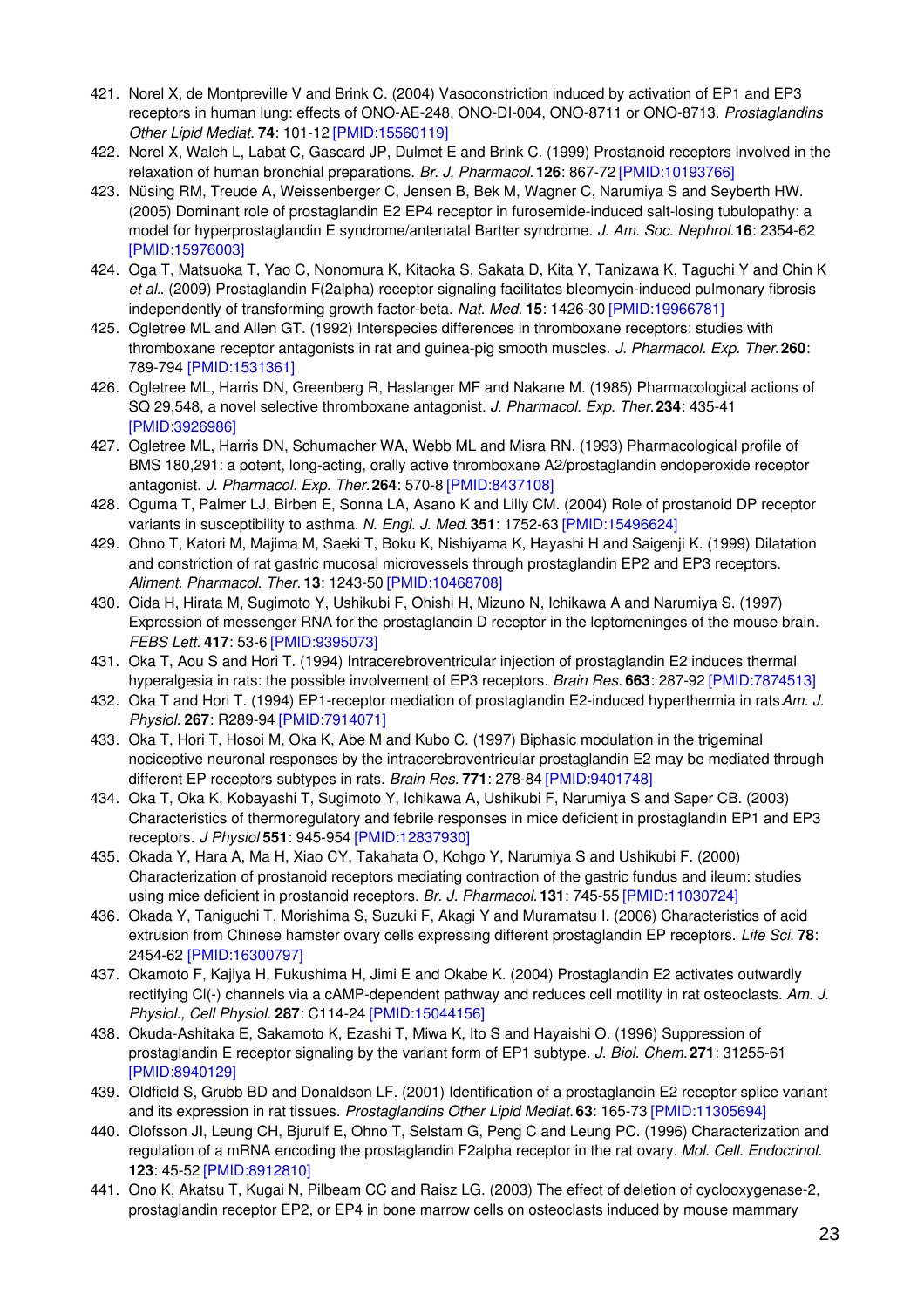cancer cell lines. *Bone* **33**: 798-804 [\[PMID:14623055\]](http://www.ncbi.nlm.nih.gov/pubmed/14623055?dopt=AbstractPlus)

- 442. Orie NN, Ledwozyw A, Williams DJ, Whittle BJ and Clapp LH. (2013) Differential actions of the prostacyclin analogues treprostinil and iloprost and the selexipag metabolite, MRE-269 (ACT-333679) in rat small pulmonary arteries and veins. *Prostaglandins Other Lipid Mediat.* **106**: 1-7 [\[PMID:23872196\]](http://www.ncbi.nlm.nih.gov/pubmed/23872196?dopt=AbstractPlus)
- 443. Orlicky DJ, Fisher L, Dunscomb N and Miller GJ. (1992) Immunohistochemical localization of PGF2 alpha receptor in the rat ovary. *Prostaglandins Leukot. Essent. Fatty Acids***46**: 223-9 [\[PMID:1508956\]](http://www.ncbi.nlm.nih.gov/pubmed/1508956?dopt=AbstractPlus)
- 444. Ota T, Aihara M, Narumiya S and Araie M. (2005) The effects of prostaglandin analogues on IOP in prostanoid FP-receptor-deficient mice. *Invest. Ophthalmol. Vis. Sci.* **46**: 4159-63 [\[PMID:16249494\]](http://www.ncbi.nlm.nih.gov/pubmed/16249494?dopt=AbstractPlus)
- 445. Palikhe NS, Sin HJ, Kim SH, Sin HJ, Hwang EK, Ye YM and Park HS. (2012) Genetic variability of prostaglandin E2 receptor subtype EP4 gene in aspirin-intolerant chronic urticaria. *J. Hum. Genet.* **57**: 494- 9 [\[PMID:22695889\]](http://www.ncbi.nlm.nih.gov/pubmed/22695889?dopt=AbstractPlus)
- 446. Paralkar VM, Borovecki F, Ke HZ, Cameron KO, Lefker B, Grasser WA, Owen TA, Li M, DaSilva-Jardine P and Zhou M *et al.*. (2003) An EP2 receptor-selective prostaglandin E2 agonist induces bone healing.*Proc. Natl. Acad. Sci. U.S.A.* **100**: 6736-40 [\[PMID:12748385\]](http://www.ncbi.nlm.nih.gov/pubmed/12748385?dopt=AbstractPlus)
- 447. Patrignani P, Di Febbo C, Tacconelli S, Douville K, Guglielmi MD, Horvath RJ, Ding M, Sierra K, Stitham J and Gleim S *et al.*. (2008) Differential association between human prostacyclin receptor polymorphisms and the development of venous thrombosis and intimal hyperplasia: a clinical biomarker study. *Pharmacogenet. Genomics* **18**: 611-20 [\[PMID:18551041\]](http://www.ncbi.nlm.nih.gov/pubmed/18551041?dopt=AbstractPlus)
- 448. Patrono C and Roth GJ. (1996) Aspirin in ischemic cerebrovascular disease. How strong is the case for a different dosing regimen? *Stroke* **27**: 756-60 [\[PMID:8614944\]](http://www.ncbi.nlm.nih.gov/pubmed/8614944?dopt=AbstractPlus)
- 449. Peri KG, Quiniou C, Hou X, Abran D, Varma DR, Lubell WD and Chemtob S. (2002) THG113: a novel selective FP antagonist that delays preterm labor. *Semin. Perinatol.* **26**: 389-97 [\[PMID:12537309\]](http://www.ncbi.nlm.nih.gov/pubmed/12537309?dopt=AbstractPlus)
- 450. Pettipher R. (2008) The roles of the prostaglandin D(2) receptors DP(1) and CRTH2 in promoting allergic responses. *Br. J. Pharmacol.* **153 Suppl 1**: S191-9 [\[PMID:17965752\]](http://www.ncbi.nlm.nih.gov/pubmed/17965752?dopt=AbstractPlus)
- 451. Pettipher R, Hunter MG, Perkins CM, Collins LP, Lewis T, Baillet M, Steiner J, Bell J and Payton MA. (2014) Heightened response of eosinophilic asthmatic patients to the CRTH2 antagonist OC000459. *Allergy* **69**: 1223-32 [\[PMID:24866478\]](http://www.ncbi.nlm.nih.gov/pubmed/24866478?dopt=AbstractPlus)
- 452. Pettipher R, Vinall SL, Xue L, Speight G, Townsend ER, Gazi L, Whelan CJ, Armer RE, Payton MA and Hunter MG. (2012) Pharmacologic profile of OC000459, a potent, selective, and orally active D prostanoid receptor 2 antagonist that inhibits mast cell-dependent activation of T helper 2 lymphocytes and eosinophils. *J. Pharmacol. Exp. Ther.***340**: 473-82 [\[PMID:22106101\]](http://www.ncbi.nlm.nih.gov/pubmed/22106101?dopt=AbstractPlus)
- 453. Philipose S, Konya V, Sreckovic I, Marsche G, Lippe IT, Peskar BA, Heinemann A and Schuligoi R. (2010) The prostaglandin E2 receptor EP4 is expressed by human platelets and potently inhibits platelet aggregation and thrombus formation. *Arterioscler. Thromb. Vasc. Biol.* **30**: 2416-23 [\[PMID:21071691\]](http://www.ncbi.nlm.nih.gov/pubmed/21071691?dopt=AbstractPlus)
- 454. Pierce KL, Bailey TJ, Hoyer PB, Gil DW, Woodward DF and Regan JW. (1997) Cloning of a carboxylterminal isoform of the prostanoid FP receptor. *J. Biol. Chem.* **272**: 883-7 [\[PMID:8995377\]](http://www.ncbi.nlm.nih.gov/pubmed/8995377?dopt=AbstractPlus)
- 455. Poloso NJ, Urquhart P, Nicolaou A, Wang J and Woodward DF. (2013) PGE2 differentially regulates monocyte-derived dendritic cell cytokine responses depending on receptor usage (EP2/EP4). *Mol. Immunol.* **54**: 284-95 [\[PMID:23337716\]](http://www.ncbi.nlm.nih.gov/pubmed/23337716?dopt=AbstractPlus)
- 456. Prasanna G, Carreiro S, Anderson S, Gukasyan H, Sartnurak S, Younis H, Gale D, Xiang C, Wells P and Dinh D *et al.*. (2011) Effect of PF-04217329 a prodrug of a selective prostaglandin EP(2) agonist on intraocular pressure in preclinical models of glaucoma. *Exp. Eye Res.* **93**: 256-64 [\[PMID:21376717\]](http://www.ncbi.nlm.nih.gov/pubmed/21376717?dopt=AbstractPlus)
- 457. Prasanna G, Fortner J, Xiang C, Zhang E, Carreiro S, Anderson S, Sartnurak S, Wu G, Gukasyan H and Niesman M *et al.*. (2009) Ocular pharmacokinetics and hypotensive activity of PF-04475270, an EP4 prostaglandin agonist in preclinical models. *Exp. Eye Res.* **89**: 608-17 [\[PMID:19445930\]](http://www.ncbi.nlm.nih.gov/pubmed/19445930?dopt=AbstractPlus)
- 458. Praticò D, Smyth EM, Violi F and FitzGerald GA. (1996) Local amplification of platelet function by 8-Epi prostaglandin F2alpha is not mediated by thromboxane receptor isoforms. *J. Biol. Chem.* **271**: 14916-24 [\[PMID:8663015\]](http://www.ncbi.nlm.nih.gov/pubmed/8663015?dopt=AbstractPlus)
- 459. Pulichino AM, Rowland S, Wu T, Clark P, Xu D, Mathieu MC, Riendeau D and Audoly LP. (2006) Prostacyclin antagonism reduces pain and inflammation in rodent models of hyperalgesia and chronic arthritis. *J. Pharmacol. Exp. Ther.***319**: 1043-50 [\[PMID:16973887\]](http://www.ncbi.nlm.nih.gov/pubmed/16973887?dopt=AbstractPlus)
- 460. Purdy KE and Arendshorst WJ. (2000) EP(1) and EP(4) receptors mediate prostaglandin E(2) actions in the microcirculation of rat kidney. *Am. J. Physiol. Renal Physiol.***279**: F755-64 [\[PMID:10997926\]](http://www.ncbi.nlm.nih.gov/pubmed/10997926?dopt=AbstractPlus)
- 461. Pönicke K, Giessler C, Grapow M, Heinroth-Hoffmann I, Becker K, Osten B and Brodde OE. (2000) FPreceptor mediated trophic effects of prostanoids in rat ventricular cardiomyocytes. *Br. J. Pharmacol.* **129**: 1723-31 [\[PMID:10780979\]](http://www.ncbi.nlm.nih.gov/pubmed/10780979?dopt=AbstractPlus)
- 462. Pöschke A, Kern N, Maruyama T, Pavenstädt H, Narumiya S, Jensen BL and Nüsing RM. (2012) The PGE(2)-EP4 receptor is necessary for stimulation of the renin-angiotensin-aldosterone system in response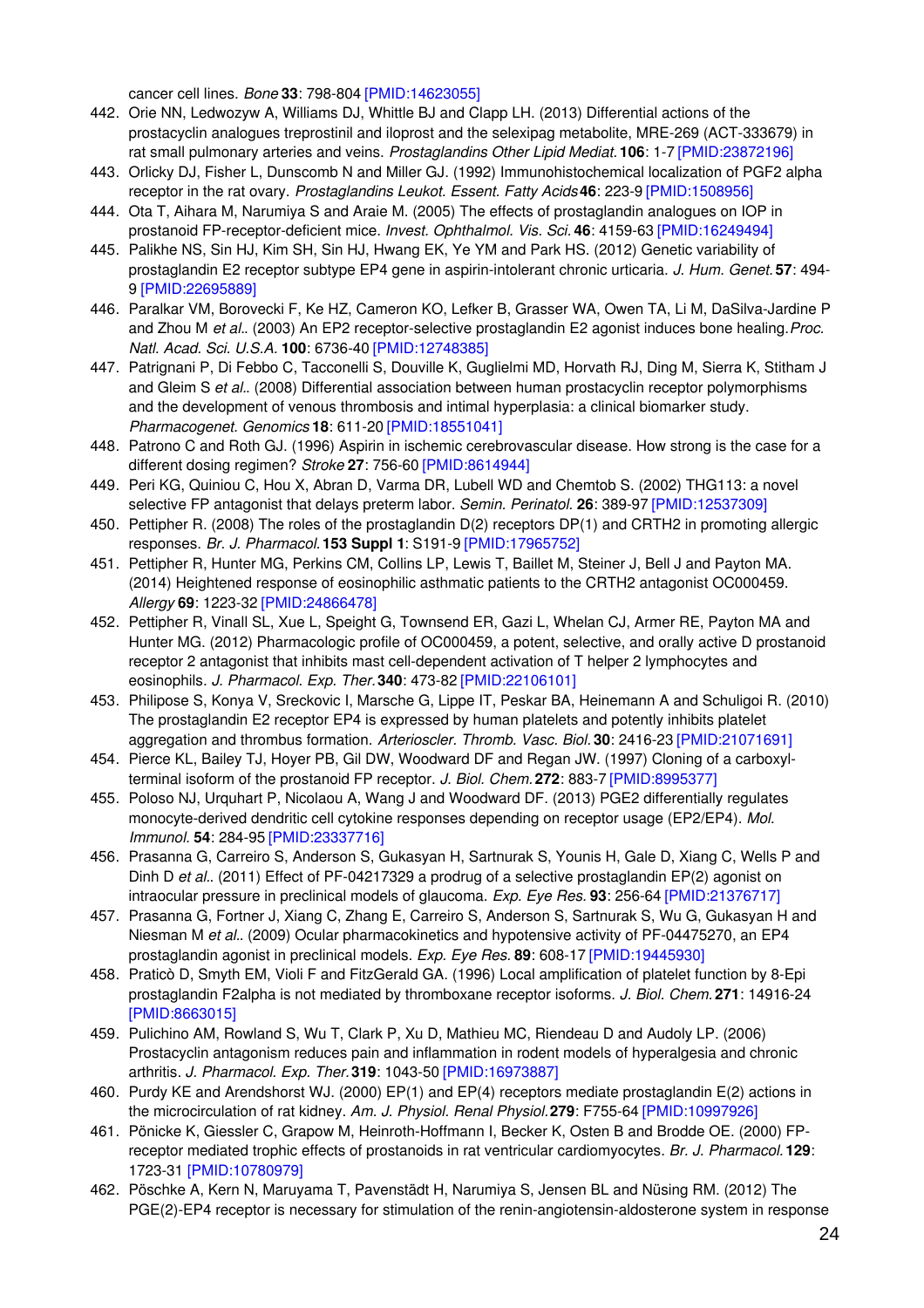to low dietary salt intake in vivo. *Am. J. Physiol. Renal Physiol.***303**: F1435-42 [\[PMID:22993066\]](http://www.ncbi.nlm.nih.gov/pubmed/22993066?dopt=AbstractPlus)

- 463. Qian JY, Harding P, Liu Y, Shesely E, Yang XP and LaPointe MC. (2008) Reduced cardiac remodeling and function in cardiac-specific EP4 receptor knockout mice with myocardial infarction. *Hypertension* **51**: 560-6 [\[PMID:18180401\]](http://www.ncbi.nlm.nih.gov/pubmed/18180401?dopt=AbstractPlus)
- 464. Qian YM, Jones RL, Chan KM, Stock AI and Ho JK. (1994) Potent contractile actions of prostanoid EP3 receptor agonists on human isolated pulmonary artery. *Br. J. Pharmacol.* **113**: 369-74 [\[PMID:7834185\]](http://www.ncbi.nlm.nih.gov/pubmed/7834185?dopt=AbstractPlus)
- 465. Qiao N, Reynaud D, Demin P, Halushka PV and Pace-Asciak CR. (2003) The thromboxane receptor antagonist PBT-3, a hepoxilin stable analog, selectively antagonizes the TPalpha isoform in transfected COS-7 cells. *J. Pharmacol. Exp. Ther.***307**: 1142-7 [\[PMID:14560042\]](http://www.ncbi.nlm.nih.gov/pubmed/14560042?dopt=AbstractPlus)
- 466. Rachmilewitz D, Chapman JW and Nicholson PA. (1986) A multicenter international controlled comparison of two dosage regimens of misoprostol with cimetidine in treatment of gastric ulcer in outpatients. *Dig. Dis. Sci.* **31**: 75S-80S [\[PMID:3080293\]](http://www.ncbi.nlm.nih.gov/pubmed/3080293?dopt=AbstractPlus)
- 467. Racké K, Bähring J, Langer C, Bräutigam M and Wessler I. (1992) Prostanoids inhibit release of endogenous norepinephrine from rat isolated trachea. *Am. Rev. Respir. Dis.* **146**: 1182-6 [\[PMID:1443867\]](http://www.ncbi.nlm.nih.gov/pubmed/1443867?dopt=AbstractPlus)
- 468. Ratcliffe MJ, Walding A, Shelton PA, Flaherty A and Dougall IG. (2007) Activation of E-prostanoid4 and Eprostanoid2 receptors inhibits TNF-alpha release from human alveolar macrophages. *Eur. Respir. J.* **29**: 986-94 [\[PMID:17331962\]](http://www.ncbi.nlm.nih.gov/pubmed/17331962?dopt=AbstractPlus)
- 469. Raychowdhury MK, Yukawa M, Collins LJ, McGrail SH, Kent KC and Ware JA. (1994) Alternative splicing produces a divergent cytoplasmic tail in the human endothelial thromboxane A2 receptor. *J. Biol. Chem.* **269**: 19256-61 [\[PMID:8034687\]](http://www.ncbi.nlm.nih.gov/pubmed/8034687?dopt=AbstractPlus)
- 470. Raymond V, Leung PC and Labrie F. (1983) Stimulation by prostaglandin F2 alpha of phosphatidic acidphosphatidylinositol turnover in rat luteal cells. *Biochem. Biophys. Res. Commun.* **116**: 39-46 [\[PMID:6357198\]](http://www.ncbi.nlm.nih.gov/pubmed/6357198?dopt=AbstractPlus)
- 471. Reader J, Holt D and Fulton A. (2011) Prostaglandin E2 EP receptors as therapeutic targets in breast cancer. *Cancer Metastasis Rev.* **30**: 449-63 [\[PMID:22002714\]](http://www.ncbi.nlm.nih.gov/pubmed/22002714?dopt=AbstractPlus)
- 472. Regan JW, Bailey TJ, Donello JE, Pierce KL, Pepperl DJ, Zhang D, Kedzie KM, Fairbairn CE, Bogardus AM and Woodward DF *et al.*. (1994) Molecular cloning and expression of human EP3 receptors: evidence of three variants with differing carboxyl termini. *Br. J. Pharmacol.* **112**: 377-85 [\[PMID:8075855\]](http://www.ncbi.nlm.nih.gov/pubmed/8075855?dopt=AbstractPlus)
- 473. Regan JW, Bailey TJ, Pepperl DJ, Pierce KL, Bogardus AM, Donello JE, Fairbairn CE, Kedzie KM, Woodward DF and Gil DW. (1994) Cloning of a novel human prostaglandin receptor with characteristics of the pharmacologically defined EP2 subtype. *Mol. Pharmacol.* **46**: 213-20 [\[PMID:8078484\]](http://www.ncbi.nlm.nih.gov/pubmed/8078484?dopt=AbstractPlus)
- 474. Reinheimer T, Harnack E, Racke K and Wessler I. (1998) Prostanoid receptors of the EP3 subtype mediate inhibition of evoked [3H]acetylcholine release from isolated human bronchi. *Br. J. Pharmacol.* **125**: 271-6 [\[PMID:9786498\]](http://www.ncbi.nlm.nih.gov/pubmed/9786498?dopt=AbstractPlus)
- 475. Reinold H, Ahmadi S, Depner UB, Layh B, Heindl C, Hamza M, Pahl A, Brune K, Narumiya S and Müller U *et al.*. (2005) Spinal inflammatory hyperalgesia is mediated by prostaglandin E receptors of the EP2 subtype. *J. Clin. Invest.* **115**: 673-9 [\[PMID:15719070\]](http://www.ncbi.nlm.nih.gov/pubmed/15719070?dopt=AbstractPlus)
- 476. Ritchie RH, Rosenkranz AC, Huynh LP, Stephenson T, Kaye DM and Dusting GJ. (2004) Activation of IP prostanoid receptors prevents cardiomyocyte hypertrophy via cAMP-dependent signaling. *Am. J. Physiol. Heart Circ. Physiol.* **287**: H1179-85 [\[PMID:15072955\]](http://www.ncbi.nlm.nih.gov/pubmed/15072955?dopt=AbstractPlus)
- 477. Robb CT, McSorley HJ, Lee J, Aoki T, Yu C, Crittenden S, Astier A, Felton JM, Parkinson N and Ayele A*et* al.. (2018) Prostaglandin E<sub>2</sub> stimulates adaptive IL-22 production and promotes allergic contact dermatitis. *J. Allergy Clin. Immunol.* **141**: 152-162 [\[PMID:28583370\]](http://www.ncbi.nlm.nih.gov/pubmed/28583370?dopt=AbstractPlus)
- 478. Rocha PN, Plumb TJ, Robinson LA, Spurney R, Pisetsky D, Koller BH and Coffman TM. (2005) Role of thromboxane A2 in the induction of apoptosis of immature thymocytes by lipopolysaccharide. *Clin. Diagn. Lab. Immunol.* **12**: 896-903 [\[PMID:16085905\]](http://www.ncbi.nlm.nih.gov/pubmed/16085905?dopt=AbstractPlus)
- 479. Root JA, Davey DA and Af Forselles KJ. (2015) Prostanoid receptors mediating contraction in rat, macaque and human bladder smooth muscle in vitro. *Eur. J. Pharmacol.* **769**: 274-9 [\[PMID:26607459\]](http://www.ncbi.nlm.nih.gov/pubmed/26607459?dopt=AbstractPlus)
- 480. Rosenfield AR, Lowman RM and Taylor KJ. (1976) Urography in preoperative evaluation of abdominal aortic aneurysms. *Urology* **7**: 652-4 [\[PMID:936389\]](http://www.ncbi.nlm.nih.gov/pubmed/936389?dopt=AbstractPlus)
- 481. Royer JF, Schratl P, Lorenz S, Kostenis E, Ulven T, Schuligoi R, Peskar BA and Heinemann A. (2007) A novel antagonist of CRTH2 blocks eosinophil release from bone marrow, chemotaxis and respiratory burst. *Allergy* **62**: 1401-9 [\[PMID:17714552\]](http://www.ncbi.nlm.nih.gov/pubmed/17714552?dopt=AbstractPlus)
- 482. Ruel R, Lacombe P, Abramovitz M, Godbout C, Lamontagne S, Rochette C, Sawyer N, Stocco R, Tremblay NM and Metters KM *et al.*. (1999) New class of biphenylene dibenzazocinones as potent ligands for the human EP1 prostanoid receptor. *Bioorg. Med. Chem. Lett.* **9**: 2699-704 [\[PMID:10509919\]](http://www.ncbi.nlm.nih.gov/pubmed/10509919?dopt=AbstractPlus)
- 483. Rundhaug JE, Simper MS, Surh I and Fischer SM. (2011) The role of the EP receptors for prostaglandin E2 in skin and skin cancer. *Cancer Metastasis Rev.* **30**: 465-80 [\[PMID:22012553\]](http://www.ncbi.nlm.nih.gov/pubmed/22012553?dopt=AbstractPlus)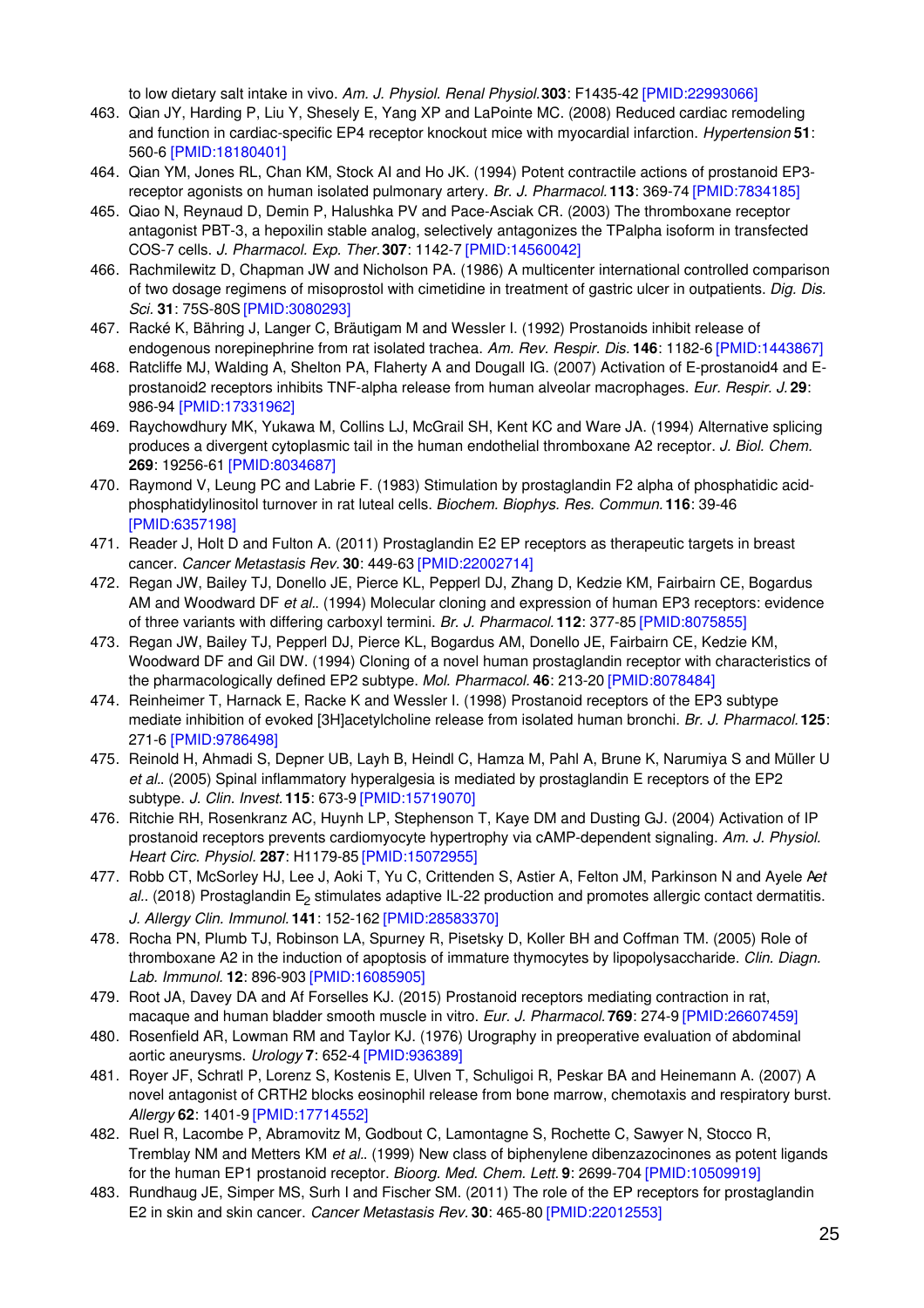- 484. Saeki T, Ota T, Aihara M and Araie M. (2009) Effects of prostanoid EP agonists on mouse intraocular pressure. *Invest. Ophthalmol. Vis. Sci.* **50**: 2201-8 [\[PMID:19117925\]](http://www.ncbi.nlm.nih.gov/pubmed/19117925?dopt=AbstractPlus)
- 485. Saito O, Guan Y, Qi Z, Davis LS, Kömhoff M, Sugimoto Y, Narumiya S, Breyer RM and Breyer MD. (2003) Expression of the prostaglandin F receptor (FP) gene along the mouse genitourinary tract. *Am. J. Physiol. Renal Physiol.* **284**: F1164-70 [\[PMID:12631554\]](http://www.ncbi.nlm.nih.gov/pubmed/12631554?dopt=AbstractPlus)
- 486. Sakai M, Minami T, Hara N, Nishihara I, Kitade H, Kamiyama Y, Okuda K, Takahashi H, Mori H and Ito S. (1998) Stimulation of nitric oxide release from rat spinal cord by prostaglandin E2. *Br J Pharmacol* **123**: 890-894 [\[PMID:9535017\]](http://www.ncbi.nlm.nih.gov/pubmed/9535017?dopt=AbstractPlus)
- 487. Sakamoto K, Ezashi T, Miwa K, Okuda-Ashitaka E, Houtani T, Sugimoto T, Ito S and Hayaishi O. (1994) Molecular cloning and expression of a cDNA of the bovine prostaglandin F2 alpha receptor. *J. Biol. Chem.* **269**: 3881-6 [\[PMID:7508922\]](http://www.ncbi.nlm.nih.gov/pubmed/7508922?dopt=AbstractPlus)
- 488. Sakuma Y, Tanaka K, Suda M, Komatsu Y, Yasoda A, Miura M, Ozasa A, Narumiya S, Sugimoto Y and Ichikawa A *et al.*. (2000) Impaired bone resorption by lipopolysaccharide in vivo in mice deficient in the prostaglandin E receptor EP4 subtype. *Infect. Immun.* **68**: 6819-25 [\[PMID:11083800\]](http://www.ncbi.nlm.nih.gov/pubmed/11083800?dopt=AbstractPlus)
- 489. Saleem S, Shah ZA, Maruyama T, Narumiya S and Doré S. (2010) Neuroprotective properties of prostaglandin I2 IP receptor in focal cerebral ischemia. *Neuroscience* **170**: 317-23 [\[PMID:20621166\]](http://www.ncbi.nlm.nih.gov/pubmed/20621166?dopt=AbstractPlus)
- 490. Sando T, Usui T, Tanaka I, Mori K, Sasaki Y, Fukuda Y, Namba T, Sugimoto Y, Ichikawa A and Narumiya S *et al.*. (1994) Molecular cloning and expression of rat prostaglandin E receptor EP2 subtype.*Biochem. Biophys. Res. Commun.* **200**: 1329-33 [\[PMID:8185583\]](http://www.ncbi.nlm.nih.gov/pubmed/8185583?dopt=AbstractPlus)
- 491. Sanner JH. (1969) Antagonism of prostaglandin E2 by 1-acetyl-2-(8-chloro-10,11-dihydrodibenz (b,f) (1,4) oxazepine-10-carbonyl) hydrazine (SC-19220). *Arch Int Pharmacodyn Ther* **180**: 46-56 [\[PMID:4982414\]](http://www.ncbi.nlm.nih.gov/pubmed/4982414?dopt=AbstractPlus)
- 492. Sanz C, Isidoro-García M, Dávila I, Moreno E, Laffond E, Avila C and Lorente F. (2006) Promoter genetic variants of prostanoid DP receptor (PTGDR) gene in patients with asthma. *Allergy* **61**: 543-8 [\[PMID:16629782\]](http://www.ncbi.nlm.nih.gov/pubmed/16629782?dopt=AbstractPlus)
- 493. Sarkar S, Hobson AR, Hughes A, Growcott J, Woolf CJ, Thompson DG and Aziz Q. (2003) The prostaglandin E2 receptor-1 (EP-1) mediates acid-induced visceral pain hypersensitivity in humans. *Gastroenterology* **124**: 18-25 [\[PMID:12512025\]](http://www.ncbi.nlm.nih.gov/pubmed/12512025?dopt=AbstractPlus)
- 494. Sasaki Y, Usui T, Tanaka I, Nakagawa O, Sando T, Takahashi T, Namba T, Narumiya S and Nakao K. (1994) Cloning and expression of a cDNA for rat prostacyclin receptor. *Biochim. Biophys. Acta* **1224**: 601-5 [\[PMID:7803522\]](http://www.ncbi.nlm.nih.gov/pubmed/7803522?dopt=AbstractPlus)
- 495. Sato M, Nakayama T, Soma M, Aoi N, Kosuge K, Haketa A, Izumi Y, Matsumoto K, Sato N and Kokubun S. (2007) Association between prostaglandin E2 receptor gene and essential hypertension. *Prostaglandins Leukot. Essent. Fatty Acids* **77**: 15-20 [\[PMID:17644362\]](http://www.ncbi.nlm.nih.gov/pubmed/17644362?dopt=AbstractPlus)
- 496. Satoh H and Takeuchi K. (2012) Management of NSAID/aspirin-induced small intestinal damage by GIsparing NSAIDs, anti-ulcer drugs and food constituents. *Curr. Med. Chem.* **19**: 82-9 [\[PMID:22300080\]](http://www.ncbi.nlm.nih.gov/pubmed/22300080?dopt=AbstractPlus)
- 497. Satoh S, Chang Cs, Katoh H, Hasegawa H, Nakamura K, Aoki J, Fujita H, Ichikawa A and Negishi M. (1999) The key amino acid residue of prostaglandin EP3 receptor for governing G protein association and activation steps. *Biochem. Biophys. Res. Commun.* **255**: 164-8 [\[PMID:10082673\]](http://www.ncbi.nlm.nih.gov/pubmed/10082673?dopt=AbstractPlus)
- 498. Satoh T, Moroi R, Aritake K, Urade Y, Kanai Y, Sumi K, Yokozeki H, Hirai H, Nagata K and Hara T*et al.*. (2006) Prostaglandin D2 plays an essential role in chronic allergic inflammation of the skin via CRTH2 receptor. *J. Immunol.* **177**: 2621-9 [\[PMID:16888024\]](http://www.ncbi.nlm.nih.gov/pubmed/16888024?dopt=AbstractPlus)
- 499. Savage MA, Moummi C, Karabatsos PJ and Lanthorn TH. (1993) SC-46275: a potent and highly selective agonist at the EP3 receptor. *Prostaglandins Leukot. Essent. Fatty Acids***49**: 939-43 [\[PMID:8140121\]](http://www.ncbi.nlm.nih.gov/pubmed/8140121?dopt=AbstractPlus)
- 500. Savonenko A, Munoz P, Melnikova T, Wang Q, Liang X, Breyer RM, Montine TJ, Kirkwood A and Andreasson K. (2009) Impaired cognition, sensorimotor gating, and hippocampal long-term depression in mice lacking the prostaglandin E2 EP2 receptor. *Exp. Neurol.* **217**: 63-73 [\[PMID:19416671\]](http://www.ncbi.nlm.nih.gov/pubmed/19416671?dopt=AbstractPlus)
- 501. Sawyer N, Cauchon E, Chateauneuf A, Cruz RP, Nicholson DW, Metters KM, O'Neill GP and Gervais FG. (2002) Molecular pharmacology of the human prostaglandin D2 receptor, CRTH2. *Br. J. Pharmacol.* **137**: 1163-72 [\[PMID:12466225\]](http://www.ncbi.nlm.nih.gov/pubmed/12466225?dopt=AbstractPlus)
- 502. Schachar RA, Raber S, Courtney R, Zhang M and Bosworth C. (2010) Dose-Escalating, Double-Masked, Vehicle-Controlled Trial of the IOP-Reducing Effect of EP2 Agonist, Taprenepag Isopropyl (PF-04217329). *ARVO Poster* #175/A398
- 503. Schlötzer-Schrehardt U, Zenkel M and Nüsing RM. (2002) Expression and localization of FP and EP prostanoid receptor subtypes in human ocular tissues. *Invest. Ophthalmol. Vis. Sci.* **43**: 1475-87 [\[PMID:11980863\]](http://www.ncbi.nlm.nih.gov/pubmed/11980863?dopt=AbstractPlus)
- 504. Schmid A, Thierauch KH, Schleuning WD and Dinter H. (1995) Splice variants of the human EP3 receptor for prostaglandin E2. *Eur. J. Biochem.* **228**: 23-30 [\[PMID:7883006\]](http://www.ncbi.nlm.nih.gov/pubmed/7883006?dopt=AbstractPlus)
- 505. Schmidt JA, Bell FM, Akam E, Marshall C, Dainty IA, Heinemann A, Dougall IG, Bonnert RV and Sargent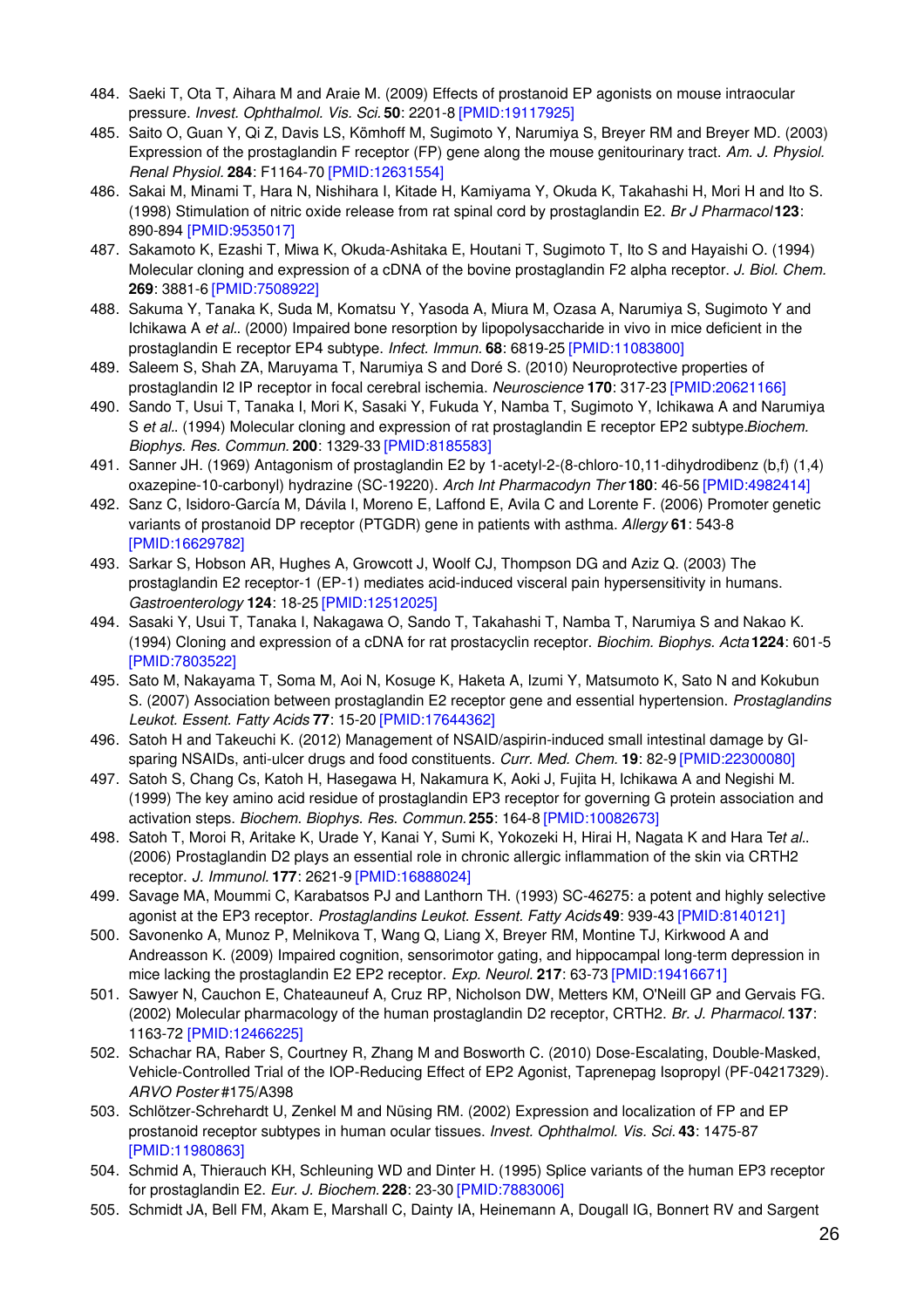CA. (2013) Biochemical and pharmacological characterization of AZD1981, an orally available selective DP2 antagonist in clinical development for asthma. *Br. J. Pharmacol.* **168**: 1626-38 [\[PMID:23146091\]](http://www.ncbi.nlm.nih.gov/pubmed/23146091?dopt=AbstractPlus)

- 506. Schneider A, Guan Y, Zhang Y, Magnuson MA, Pettepher C, Loftin CD, Langenbach R, Breyer RM and Breyer MD. (2004) Generation of a conditional allele of the mouse prostaglandin EP4 receptor. *Genesis* **40**: 7-14 [\[PMID:15354288\]](http://www.ncbi.nlm.nih.gov/pubmed/15354288?dopt=AbstractPlus)
- 507. Schnermann J, Traynor T, Pohl H, Thomas DW, Coffman TM and Briggs JP. (2000) Vasoconstrictor responses in thromboxane receptor knockout mice: tubuloglomerular feedback and ureteral obstruction. *Acta Physiol. Scand.* **168**: 201-7 [\[PMID:10691801\]](http://www.ncbi.nlm.nih.gov/pubmed/10691801?dopt=AbstractPlus)
- 508. Schober LJ, Khandoga AL, Dwivedi S, Penz SM, Maruyama T, Brandl R and Siess W. (2011) The role of PGE(2) in human atherosclerotic plaque on platelet EP(3) and EP(4) receptor activation and platelet function in whole blood. *J. Thromb. Thrombolysis* **32**: 158-66 [\[PMID:21424266\]](http://www.ncbi.nlm.nih.gov/pubmed/21424266?dopt=AbstractPlus)
- 509. Schwaner I, Offermanns S, Spicher K, Seifert R and Schultz G. (1995) Differential activation of Gi and Gs proteins by E- and I-type prostaglandins in membranes from the human erythroleukaemia cell line, HEL. *Biochim. Biophys. Acta* **1265**: 8-14 [\[PMID:7532011\]](http://www.ncbi.nlm.nih.gov/pubmed/7532011?dopt=AbstractPlus)
- 510. Schweda F, Klar J, Narumiya S, Nüsing RM and Kurtz A. (2004) Stimulation of renin release by prostaglandin E2 is mediated by EP2 and EP4 receptors in mouse kidneys. *Am. J. Physiol. Renal Physiol.* **287**: F427-33 [\[PMID:15113745\]](http://www.ncbi.nlm.nih.gov/pubmed/15113745?dopt=AbstractPlus)
- 511. Segi E, Sugimoto Y, Yamasaki A, Aze Y, Oida H, Nishimura T, Murata T, Matsuoka T, Ushikubi F and Hirose M *et al.*. (1998) Patent ductus arteriosus and neonatal death in prostaglandin receptor EP4 deficient mice. *Biochem. Biophys. Res. Commun.* **246**: 7-12 [\[PMID:9600059\]](http://www.ncbi.nlm.nih.gov/pubmed/9600059?dopt=AbstractPlus)
- 512. Seiler S, Brassard CL and Federici ME. (1990) SQ-27986 inhibition of platelet aggregation is mediated through activation of platelet prostaglandin D<sub>2</sub> receptors. *Prostaglandins* 40: 119-130 [\[PMID:2171039\]](http://www.ncbi.nlm.nih.gov/pubmed/2171039?dopt=AbstractPlus)
- 513. Seiler SM, Brassard CL, Federici ME, Romine J and Meanwell NA. (1997) [3-[4-(4,5-Diphenyl-2-oxazolyl)- 5-oxazolyl]phenoxy]acetic acid (BMY 45778) is a potent non-prostanoid prostacyclin partial agonist: effects on platelet aggregation, adenylyl cyclase, cAMP levels, protein kinase, and iloprost binding. *Prostaglandins* **53**: 21-35 [\[PMID:9068064\]](http://www.ncbi.nlm.nih.gov/pubmed/9068064?dopt=AbstractPlus)
- 514. Senchyna M and Crankshaw DJ. (1996) Characterization of the prostanoid TP receptor population in human nonpregnant myometrium. *J. Pharmacol. Exp. Ther.***279**: 262-70 [\[PMID:8859002\]](http://www.ncbi.nlm.nih.gov/pubmed/8859002?dopt=AbstractPlus)
- 515. Senior J, Sangha R, Baxter GS, Marshall K and Clayton JK. (1992) In vitro characterization of prostanoid FP-, DP-, IP- and TP-receptors on the non-pregnant human myometrium. *Br. J. Pharmacol.* **107**: 215-21 [\[PMID:1422574\]](http://www.ncbi.nlm.nih.gov/pubmed/1422574?dopt=AbstractPlus)
- 516. Sessa WC, Halushka PV, Okwu A and Nasjletti A. (1990) Characterization of the vascular thromboxane A2/prostaglandin endoperoxide receptor in rabbit aorta. Regulation by dexamethasone. *Circ. Res.* **67**: 1562-9 [\[PMID:2147131\]](http://www.ncbi.nlm.nih.gov/pubmed/2147131?dopt=AbstractPlus)
- 517. Sharif NA, Crider JY, Xu SX and Williams GW. (2000) Affinities, selectivities, potencies, and intrinsic activities of natural and synthetic prostanoids using endogenous receptors: focus on DP class prostanoids. *J. Pharmacol. Exp. Ther.***293**: 321-8 [\[PMID:10772998\]](http://www.ncbi.nlm.nih.gov/pubmed/10772998?dopt=AbstractPlus)
- 518. Sharif NA and Davis TL. (2002) Cloned human EP1 prostanoid receptor pharmacology characterized using radioligand binding techniques. *J. Pharm. Pharmacol.* **54**: 539-47 [\[PMID:11999132\]](http://www.ncbi.nlm.nih.gov/pubmed/11999132?dopt=AbstractPlus)
- 519. Sharif NA, McLaughlin MA, Kelly CR, Xu S, Crider JY, Williams GW and Parker JL. (2006) Preclinical pharmacology of AL-12182, a new ocular hypotensive 11-oxa prostaglandin analog. *J Ocul Pharmacol Ther* **22**: 291-309 [\[PMID:17076623\]](http://www.ncbi.nlm.nih.gov/pubmed/17076623?dopt=AbstractPlus)
- 520. Sharif NA, Williams GW and Davis TL. (2000) Pharmacology and autoradiography of human DP prostanoid receptors using [(3)H]-BWA868C, a DP receptor-selective antagonist radioligand. *Br. J. Pharmacol.* **131**: 1025-38 [\[PMID:11082108\]](http://www.ncbi.nlm.nih.gov/pubmed/11082108?dopt=AbstractPlus)
- 521. Sharif NA, Xu SX, Williams GW, Crider JY, Griffin BW and Davis TL. (1998) Pharmacology of [3H]prostaglandin E1/[3H]prostaglandin E2 and [3H]prostaglandin F2alpha binding to EP3 and FP prostaglandin receptor binding sites in bovine corpus luteum: characterization and correlation with functional data. *J. Pharmacol. Exp. Ther.***286**: 1094-102 [\[PMID:9694973\]](http://www.ncbi.nlm.nih.gov/pubmed/9694973?dopt=AbstractPlus)
- 522. Sheller JR, Mitchell D, Meyrick B, Oates J and Breyer R. (2000) EP(2) receptor mediates bronchodilation by PGE(2) in mice. *J. Appl. Physiol.* **88**: 2214-8 [\[PMID:10846038\]](http://www.ncbi.nlm.nih.gov/pubmed/10846038?dopt=AbstractPlus)
- 523. Shibata-Nozaki T, Ito H, Mitomi H, Akaogi J, Komagata T, Kanaji T, Maruyama T, Mori T, Nomoto S and Ozaki S *et al.*. (2011) Endogenous prostaglandin E2 inhibits aberrant overgrowth of rheumatoid synovial tissue and the development of osteoclast activity through EP4 receptor. *Arthritis Rheum.* **63**: 2595-605 [\[PMID:21898865\]](http://www.ncbi.nlm.nih.gov/pubmed/21898865?dopt=AbstractPlus)
- 524. Shichijo M, Sugimoto H, Nagao K, Inbe H, Encinas JA, Takeshita K, Bacon KB and Gantner F. (2003) Chemoattractant receptor-homologous molecule expressed on Th2 cells activation in vivo increases blood leukocyte counts and its blockade abrogates 13,14-dihydro-15-keto-prostaglandin D2-induced eosinophilia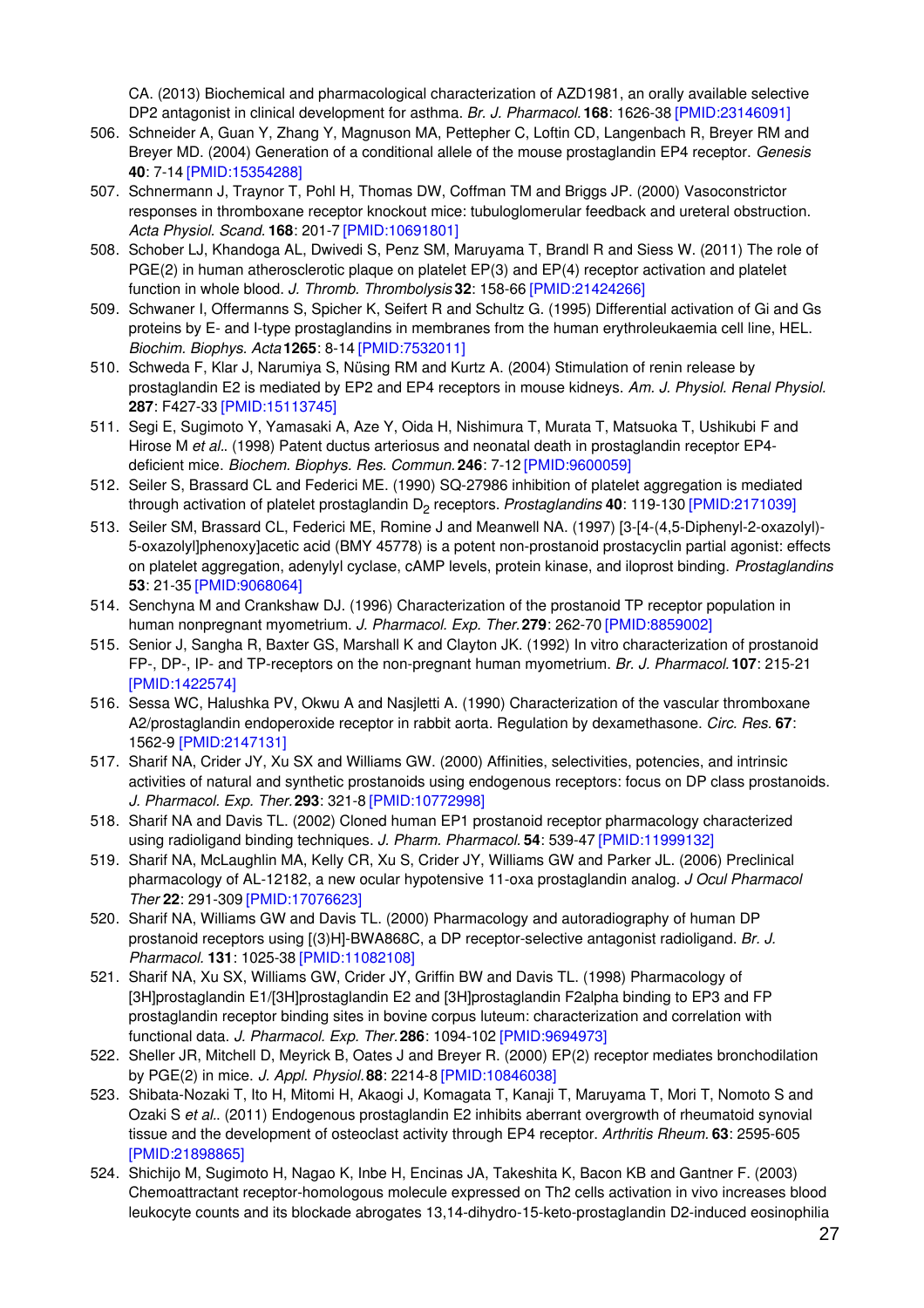in rats. *J. Pharmacol. Exp. Ther.***307**: 518-25 [\[PMID:12975488\]](http://www.ncbi.nlm.nih.gov/pubmed/12975488?dopt=AbstractPlus)

- 525. Shioji M, Fukuda H, Kanzaki T, Wasada K, Kanagawa T, Shimoya K, Mu J, Sugimoto Y and Murata Y. (2006) Reduction of aquaporin-8 on fetal membranes under oligohydramnios in mice lacking prostaglandin F2 alpha receptor. *J. Obstet. Gynaecol. Res.* **32**: 373-8 [\[PMID:16882262\]](http://www.ncbi.nlm.nih.gov/pubmed/16882262?dopt=AbstractPlus)
- 526. Siegl AM, Smith JB, Silver MJ, Nicolaou KC and Ahern D. (1979) Selective binding site for [3H]prostacyclin on platelets. *J. Clin. Invest.* **63**: 215-20 [\[PMID:372237\]](http://www.ncbi.nlm.nih.gov/pubmed/372237?dopt=AbstractPlus)
- 527. Singh J, Zeller W, Zhou N, Hategan G, Mishra RK, Polozov A, Yu P, Onua E, Zhang J and Ramírez JL*et al.*. (2010) Structure-activity relationship studies leading to the identification of (2E)-3-[l-[(2,4 dichlorophenyl)methyl]-5-fluoro-3-methyl-lH-indol-7-yl]-N-[(4,5-dichloro-2-thienyl)sulfonyl]-2-propenamide (DG-041), a potent and selective prostanoid EP3 receptor antagonist, as a novel antiplatelet agent that does not prolong bleeding. *J. Med. Chem.* **53**: 18-36 [\[PMID:19957930\]](http://www.ncbi.nlm.nih.gov/pubmed/19957930?dopt=AbstractPlus)
- 528. Singh J, Zeller W, Zhou N, Hategen G, Mishra R, Polozov A, Yu P, Onua E, Zhang J and Zembower D*et al.*. (2009) Antagonists of the EP3 receptor for prostaglandin E2 are novel antiplatelet agents that do not prolong bleeding. *ACS Chem. Biol.* **4**: 115-26 [\[PMID:19193156\]](http://www.ncbi.nlm.nih.gov/pubmed/19193156?dopt=AbstractPlus)
- 529. Sokolova E, Grishina Z, Bühling F, Welte T and Reiser G. (2005) Protease-activated receptor-1 in human lung fibroblasts mediates a negative feedback downregulation via prostaglandin E2. *Am. J. Physiol. Lung Cell Mol. Physiol.* **288**: L793-802 [\[PMID:15563688\]](http://www.ncbi.nlm.nih.gov/pubmed/15563688?dopt=AbstractPlus)
- 530. Song WL, Stubbe J, Ricciotti E, Alamuddin N, Ibrahim S, Crichton I, Prempeh M, Lawson JA, Wilensky RL and Rasmussen LM *et al.*. (2012) Niacin and biosynthesis of PGD<sub>2</sub>by platelet COX-1 in mice and humans. *J. Clin. Invest.* **122**: 1459-68 [\[PMID:22406532\]](http://www.ncbi.nlm.nih.gov/pubmed/22406532?dopt=AbstractPlus)
- 531. Soontrapa K, Honda T, Sakata D, Yao C, Hirata T, Hori S, Matsuoka T, Kita Y, Shimizu T and Kabashima K *et al.*. (2011) Prostaglandin E2-prostaglandin E receptor subtype 4 (EP4) signaling mediates UV irradiation-induced systemic immunosuppression. *Proc. Natl. Acad. Sci. U.S.A.* **108**: 6668-73 [\[PMID:21460251\]](http://www.ncbi.nlm.nih.gov/pubmed/21460251?dopt=AbstractPlus)
- 532. Sparks MA, Makhanova NA, Griffiths RC, Snouwaert JN, Koller BH and Coffman TM. (2013) Thromboxane receptors in smooth muscle promote hypertension, vascular remodeling, and sudden death. *Hypertension* **61**: 166-73 [\[PMID:23150508\]](http://www.ncbi.nlm.nih.gov/pubmed/23150508?dopt=AbstractPlus)
- 533. Sprague PW, Heikes JE, Gougoutas JZ, Malley MF, Harris DN and Greenberg R. (1985) Synthesis and in vitro pharmacology of 7-oxabicyclo[2.2.1]heptane analogues of thromboxane A2/PGH2. *J. Med. Chem.* **28**: 1580-90 [\[PMID:4067988\]](http://www.ncbi.nlm.nih.gov/pubmed/4067988?dopt=AbstractPlus)
- 534. Srinivas NR. (2015) First-in-man study of ACT-453859, a potent CRTH2 antagonist--Is the metabolite formation influenced by a polymorphic enzyme? *J Clin Pharmacol* **55**: 1432 [\[PMID:26761218\]](http://www.ncbi.nlm.nih.gov/pubmed/26761218?dopt=AbstractPlus)
- 535. Stillman BA, Breyer MD and Breyer RM. (1999) Importance of the extracellular domain for prostaglandin EP(2) receptor function. *Mol. Pharmacol.* **56**: 545-51 [\[PMID:10462542\]](http://www.ncbi.nlm.nih.gov/pubmed/10462542?dopt=AbstractPlus)
- 536. Stitham J, Arehart E, Elderon L, Gleim SR, Douville K, Kasza Z, Fetalvero K, MacKenzie T, Robb J and Martin KA *et al.*. (2011) Comprehensive biochemical analysis of rare prostacyclin receptor variants: study of association of signaling with coronary artery obstruction. *J. Biol. Chem.* **286**: 7060-9 [\[PMID:21189259\]](http://www.ncbi.nlm.nih.gov/pubmed/21189259?dopt=AbstractPlus)
- 537. Stitham J, Arehart E, Gleim SR, Li N, Douville K and Hwa J. (2007) New insights into human prostacyclin receptor structure and function through natural and synthetic mutations of transmembrane charged residues. *Br. J. Pharmacol.* **152**: 513-22 [\[PMID:17704830\]](http://www.ncbi.nlm.nih.gov/pubmed/17704830?dopt=AbstractPlus)
- 538. Stitham J, Stojanovic A and Hwa J. (2002) Impaired receptor binding and activation associated with a human prostacyclin receptor polymorphism. *J. Biol. Chem.* **277**: 15439-44 [\[PMID:11854299\]](http://www.ncbi.nlm.nih.gov/pubmed/11854299?dopt=AbstractPlus)
- 539. Stjernschantz J and Resul B. (1992) Phenyl substituted prostaglandin analogs for glaucoma treatment. *Drugs Future* **17**: 691-704
- 540. Stocco C, Djiane J and Gibori G. (2003) Prostaglandin F(2alpha) (PGF(2alpha)) and prolactin signaling: PGF(2alpha)-mediated inhibition of prolactin receptor expression in the Corpus luteum. *Endocrinology* **144**: 3301-3305 [\[PMID:12865306\]](http://www.ncbi.nlm.nih.gov/pubmed/12865306?dopt=AbstractPlus)
- 541. Stock JL, Shinjo K, Burkhardt J, Roach M, Taniguchi K, Ishikawa T, Kim HS, Flannery PJ, Coffman TM and McNeish JD *et al.*. (2001) The prostaglandin E2 EP1 receptor mediates pain perception and regulates blood pressure. *J. Clin. Invest.* **107**: 325-31 [\[PMID:11160156\]](http://www.ncbi.nlm.nih.gov/pubmed/11160156?dopt=AbstractPlus)
- 542. Strong P, Coleman RA and Humphrey PP. (1992) Prostanoid-induced inhibition of lipolysis in rat isolated adipocytes: probable involvement of EP3 receptors. *Prostaglandins* **43**: 559-66 [\[PMID:1410520\]](http://www.ncbi.nlm.nih.gov/pubmed/1410520?dopt=AbstractPlus)
- 543. Sturino CF, O'Neill G, Lachance N, Boyd M, Berthelette C, Labelle M, Li L, Roy B, Scheigetz J and Tsou N *et al.*. (2007) Discovery of a potent and selective prostaglandin D2 receptor antagonist, [(3R)-4-(4-chlorobenzyl)-7-fluoro-5-(methylsulfonyl)-1,2,3,4-tetrahydrocyclopenta[b]indol-3-yl]-acetic acid (MK-0524). *J. Med. Chem.* **50**: 794-806 [\[PMID:17300164\]](http://www.ncbi.nlm.nih.gov/pubmed/17300164?dopt=AbstractPlus)
- 544. Sturm EM, Schratl P, Schuligoi R, Konya V, Sturm GJ, Lippe IT, Peskar BA and Heinemann A. (2008) Prostaglandin E2 inhibits eosinophil trafficking through E-prostanoid 2 receptors. *J. Immunol.* **181**: 7273-83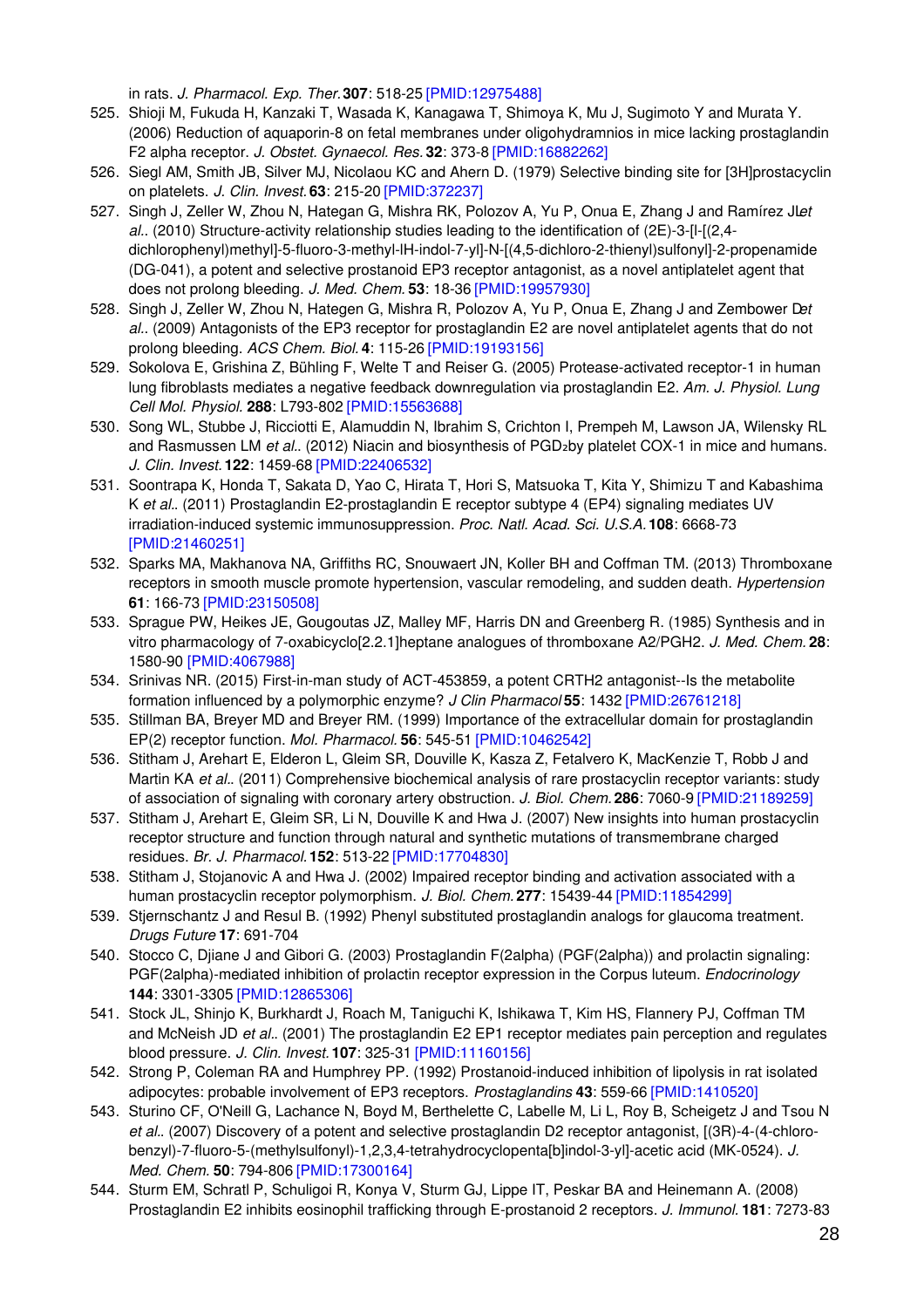[\[PMID:18981149\]](http://www.ncbi.nlm.nih.gov/pubmed/18981149?dopt=AbstractPlus)

- 545. Su X, Leon LA, Wu CW, Morrow DM, Jaworski JP, Hieble JP, Lashinger ES, Jin J, Edwards RM and Laping NJ. (2008) Modulation of bladder function by prostaglandin EP3 receptors in the central nervous system. *Am. J. Physiol. Renal Physiol.***295**: F984-94 [\[PMID:18632791\]](http://www.ncbi.nlm.nih.gov/pubmed/18632791?dopt=AbstractPlus)
- 546. Sugimoto H, Shichijo M, Iino T, Manabe Y, Watanabe A, Shimazaki M, Gantner F and Bacon KB. (2003) An orally bioavailable small molecule antagonist of CRTH2, ramatroban (BAY u3405), inhibits prostaglandin D2-induced eosinophil migration in vitro. *J. Pharmacol. Exp. Ther.***305**: 347-52 [\[PMID:12649388\]](http://www.ncbi.nlm.nih.gov/pubmed/12649388?dopt=AbstractPlus)
- 547. Sugimoto H, Shichijo M, Okano M and Bacon KB. (2005) CRTH2-specific binding characteristics of [3H]ramatroban and its effects on PGD2-, 15-deoxy-Delta12, 14-PGJ2- and indomethacin-induced agonist responses. *Eur. J. Pharmacol.* **524**: 30-7 [\[PMID:16256979\]](http://www.ncbi.nlm.nih.gov/pubmed/16256979?dopt=AbstractPlus)
- 548. Sugimoto Y, Fukada Y, Mori D, Tanaka S, Yamane H, Okuno Y, Deai K, Tsuchiya S, Tsujimoto G and Ichikawa A. (2005) Prostaglandin E2 stimulates granulocyte colony-stimulating factor production via the prostanoid EP2 receptor in mouse peritoneal neutrophils. *J. Immunol.* **175**: 2606-12 [\[PMID:16081835\]](http://www.ncbi.nlm.nih.gov/pubmed/16081835?dopt=AbstractPlus)
- 549. Sugimoto Y, Hasumoto K, Namba T, Irie A, Katsuyama M, Negishi M, Kakizuka A, Narumiya S and Ichikawa A. (1994) Cloning and expression of a cDNA for mouse prostaglandin F receptor. *J. Biol. Chem.* **269**: 1356-60 [\[PMID:8288601\]](http://www.ncbi.nlm.nih.gov/pubmed/8288601?dopt=AbstractPlus)
- 550. Sugimoto Y, Nakato T, Kita A, Hatae N, Tabata H, Tanaka S and Ichikawa A. (2003) Functional domains essential for Gs activity in prostaglandin EP2 and EP3 receptors. *Life Sci.* **74**: 135-41 [\[PMID:14607240\]](http://www.ncbi.nlm.nih.gov/pubmed/14607240?dopt=AbstractPlus)
- 551. Sugimoto Y, Nakato T, Kita A, Takahashi Y, Hatae N, Tabata H, Tanaka S and Ichikawa A. (2004) A cluster of aromatic amino acids in the i2 loop plays a key role for Gs coupling in prostaglandin EP2 and EP3 receptors. *J. Biol. Chem.* **279**: 11016-26 [\[PMID:14699136\]](http://www.ncbi.nlm.nih.gov/pubmed/14699136?dopt=AbstractPlus)
- 552. Sugimoto Y, Namba T, Honda A, Hayashi Y, Negishi M, Ichikawa A and Narumiya S. (1992) Cloning and expression of a cDNA for mouse prostaglandin E receptor EP3 subtype. *J. Biol. Chem.* **267**: 6463-6 [\[PMID:1372606\]](http://www.ncbi.nlm.nih.gov/pubmed/1372606?dopt=AbstractPlus)
- 553. Sugimoto Y, Namba T, Shigemoto R, Negishi M, Ichikawa A and Narumiya S. (1994) Distinct cellular localization of mRNAs for three subtypes of prostaglandin E receptor in kidney. *Am. J. Physiol.* **266**: F823- 8 [\[PMID:8203567\]](http://www.ncbi.nlm.nih.gov/pubmed/8203567?dopt=AbstractPlus)
- 554. Sugimoto Y and Narumiya S. (2007) Prostaglandin E receptors.*J. Biol. Chem.* **282**: 11613-7 [\[PMID:17329241\]](http://www.ncbi.nlm.nih.gov/pubmed/17329241?dopt=AbstractPlus)
- 555. Sugimoto Y, Segi E, Tsuboi K, Ichikawa A and Narumiya S. (1998) Female reproduction in mice lacking the prostaglandin F receptor. Roles of prostaglandin and oxytocin receptors in parturition. *Adv. Exp. Med. Biol.* **449**: 317-21 [\[PMID:10026819\]](http://www.ncbi.nlm.nih.gov/pubmed/10026819?dopt=AbstractPlus)
- 556. Sugimoto Y, Shigemoto R, Namba T, Negishi M, Mizuno N, Narumiya S and Ichikawa A. (1994) Distribution of the messenger RNA for the prostaglandin E receptor subtype EP3 in the mouse nervous system. *Neuroscience* **62**: 919-28 [\[PMID:7870313\]](http://www.ncbi.nlm.nih.gov/pubmed/7870313?dopt=AbstractPlus)
- 557. Sugimoto Y, Yamasaki A, Segi E, Tsuboi K, Aze Y, Nishimura T, Oida H, Yoshida N, Tanaka T and Katsuyama M *et al.*. (1997) Failure of parturition in mice lacking the prostaglandin F receptor.*Science* **277**: 681-3 [\[PMID:9235889\]](http://www.ncbi.nlm.nih.gov/pubmed/9235889?dopt=AbstractPlus)
- 558. Sung YM, He G and Fischer SM. (2005) Lack of expression of the EP2 but not EP3 receptor for prostaglandin E2 results in suppression of skin tumor development. *Cancer Res.* **65**: 9304-11 [\[PMID:16230392\]](http://www.ncbi.nlm.nih.gov/pubmed/16230392?dopt=AbstractPlus)
- 559. Sung YM, He G, Hwang DH and Fischer SM. (2006) Overexpression of the prostaglandin E2 receptor EP2 results in enhanced skin tumor development. *Oncogene* **25**: 5507-16 [\[PMID:16607275\]](http://www.ncbi.nlm.nih.gov/pubmed/16607275?dopt=AbstractPlus)
- 560. Suzawa T, Miyaura C, Inada M, Maruyama T, Sugimoto Y, Ushikubi F, Ichikawa A, Narumiya S and Suda T. (2000) The role of prostaglandin E receptor subtypes (EP1, EP2, EP3, and EP4) in bone resorption: an analysis using specific agonists for the respective EPs. *Endocrinology* **141**: 1554-9 [\[PMID:10746663\]](http://www.ncbi.nlm.nih.gov/pubmed/10746663?dopt=AbstractPlus)
- 561. Suzuki C, Miyamoto C, Furuyashiki T, Narumiya S and Ohinata K. (2011) Central PGE2 exhibits anxiolyticlike activity via EP1 and EP4 receptors in a manner dependent on serotonin 5-HT1A, dopamine D1 and GABAA receptors. *FEBS Lett.* **585**: 2357-62 [\[PMID:21693121\]](http://www.ncbi.nlm.nih.gov/pubmed/21693121?dopt=AbstractPlus)
- 562. Swanson ML, Lei ZM, Swanson PH, Rao CV, Narumiya S and Hirata M. (1992) The expression of thromboxane A2 synthase and thromboxane A2 receptor gene in human uterus. *Biol. Reprod.* **47**: 105-17 [\[PMID:1386258\]](http://www.ncbi.nlm.nih.gov/pubmed/1386258?dopt=AbstractPlus)
- 563. Swayne GT, Maguire J, Dolan J, Raval P, Dane G, Greener M and Owen DA. (1988) Evidence for homogeneity of thromboxane A2 receptor using structurally different antagonists. *Eur. J. Pharmacol.* **152**: 311-9 [\[PMID:2975605\]](http://www.ncbi.nlm.nih.gov/pubmed/2975605?dopt=AbstractPlus)
- 564. Syed NI and Jones RL. (2015) Assessing the agonist profiles of the prostacyclin analogues treprostinil and naxaprostene, particularly their DP₁ activity. *Prostaglandins Leukot. Essent. Fatty Acids***95**: 19-29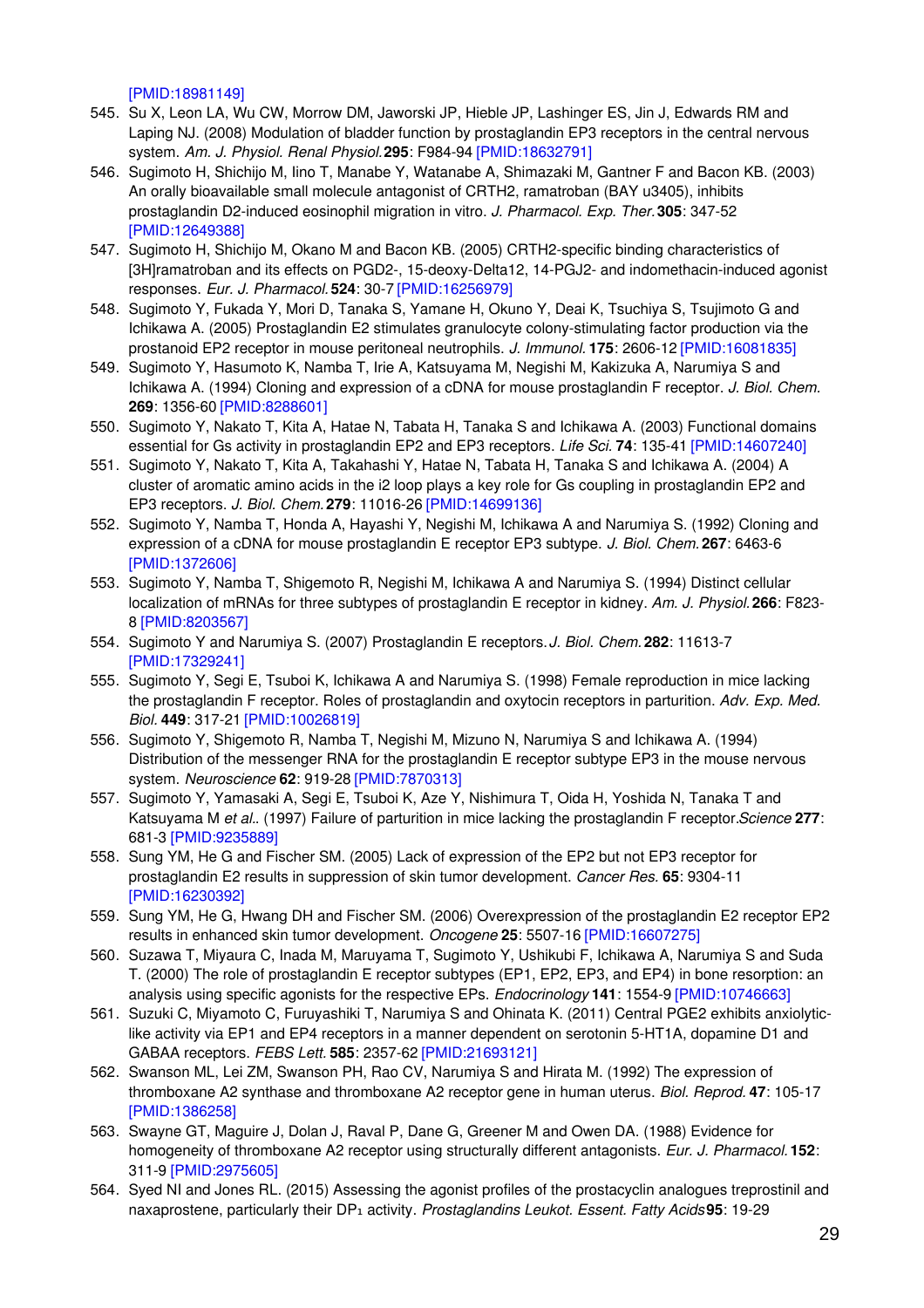[\[PMID:25542069\]](http://www.ncbi.nlm.nih.gov/pubmed/25542069?dopt=AbstractPlus)

- 565. Sykes D, Bradley M, Riddy D, Willard L, Powell-Herlaar E, Sandham D, Watson S, Bauer C, Dubois G and Charlton S. (2014) QAW039, a slowly dissociating CRTh2 antagonist with potential for improved clinical efficacy. *Eur. Respir. J.* **44**: 4074
- 566. Sykes DA, Bradley ME, Riddy DM, Willard E, Reilly J, Miah A, Bauer C, Watson SJ, Sandham DA and Dubois G *et al.*. (2016) Fevipiprant (QAW039), a Slowly Dissociating CRTh2 Antagonist with the Potential for Improved Clinical Efficacy. *Mol. Pharmacol.* **89**: 593-605 [\[PMID:26916831\]](http://www.ncbi.nlm.nih.gov/pubmed/26916831?dopt=AbstractPlus)
- 567. Sylvia VL, Del Toro Jr F, Hardin RR, Dean DD, Boyan BD and Schwartz Z. (2001) Characterization of PGE(2) receptors (EP) and their role as mediators of 1alpha,25-(OH)(2)D(3) effects on growth zone chondrocytes. *J. Steroid Biochem. Mol. Biol.* **78**: 261-74 [\[PMID:11595507\]](http://www.ncbi.nlm.nih.gov/pubmed/11595507?dopt=AbstractPlus)
- 568. Takadera T, Shiraishi Y and Ohyashiki T. (2004) Prostaglandin E2 induced caspase-dependent apoptosis possibly through activation of EP2 receptors in cultured hippocampal neurons. *Neurochem. Int.* **45**: 713-9 [\[PMID:15234114\]](http://www.ncbi.nlm.nih.gov/pubmed/15234114?dopt=AbstractPlus)
- 569. Takadera T, Yumoto H, Tozuka Y and Ohyashiki T. (2002) Prostaglandin E(2) induces caspasedependent apoptosis in rat cortical cells. *Neurosci. Lett.* **317**: 61-4 [\[PMID:11755240\]](http://www.ncbi.nlm.nih.gov/pubmed/11755240?dopt=AbstractPlus)
- 570. Takafuji V, Cosme R, Lublin D, Lynch K and Roche JK. (2000) Prostanoid receptors in intestinal epithelium: selective expression, function, and change with inflammation. *Prostaglandins Leukot. Essent. Fatty Acids* **63**: 223-35 [\[PMID:11049698\]](http://www.ncbi.nlm.nih.gov/pubmed/11049698?dopt=AbstractPlus)
- 571. Takagi Y, Nakajima T, Shimazaki A, Kageyama M, Matsugi T, Matsumura Y, Gabelt BT, Kaufman PL and Hara H. (2004) Pharmacological characteristics of AFP-168 (tafluprost), a new prostanoid FP receptor agonist, as an ocular hypotensive drug. *Exp. Eye Res.* **78**: 767-76 [\[PMID:15037111\]](http://www.ncbi.nlm.nih.gov/pubmed/15037111?dopt=AbstractPlus)
- 572. Takahashi N, Takeuchi K, Abe T, Sugawara A and Abe K. (1996) Immunolocalization of rat thromboxane receptor in the kidney. *Endocrinology* **137**: 5170-3 [\[PMID:8895394\]](http://www.ncbi.nlm.nih.gov/pubmed/8895394?dopt=AbstractPlus)
- 573. Takahashi Y, Tokuoka S, Masuda T, Hirano Y, Nagao M, Tanaka H, Inagaki N, Narumiya S and Nagai H. (2002) Augmentation of allergic inflammation in prostanoid IP receptor deficient mice. *Br. J. Pharmacol.* **137**: 315-22 [\[PMID:12237250\]](http://www.ncbi.nlm.nih.gov/pubmed/12237250?dopt=AbstractPlus)
- 574. Takasaki I, Nojima H, Shiraki K, Sugimoto Y, Ichikawa A, Ushikubi F, Narumiya S and Kuraishi Y. (2005) Involvement of cyclooxygenase-2 and EP3 prostaglandin receptor in acute herpetic but not postherpetic pain in mice. *Neuropharmacology* **49**: 283-92 [\[PMID:15925391\]](http://www.ncbi.nlm.nih.gov/pubmed/15925391?dopt=AbstractPlus)
- 575. Takayama K, García-Cardena G, Sukhova GK, Comander J, Gimbrone MA and Libby P. (2002) Prostaglandin E2 suppresses chemokine production in human macrophages through the EP4 receptor. *J. Biol. Chem.* **277**: 44147-54 [\[PMID:12215436\]](http://www.ncbi.nlm.nih.gov/pubmed/12215436?dopt=AbstractPlus)
- 576. Takayama K, Yuhki K, Ono K, Fujino T, Hara A, Yamada T, Kuriyama S, Karibe H, Okada Y and Takahata O *et al.*. (2005) Thromboxane A2 and prostaglandin F2alpha mediate inflammatory tachycardia.*Nat. Med.* **11**: 562-6 [\[PMID:15834430\]](http://www.ncbi.nlm.nih.gov/pubmed/15834430?dopt=AbstractPlus)
- 577. Takechi H, Matsumura K, Watanabe Y, Kato K, Noyori R, Suzuki M and Watanabe Y. (1996) A novel subtype of the prostacyclin receptor expressed in the central nervous system. *J. Biol. Chem.* **271**: 5901-6 [\[PMID:8621463\]](http://www.ncbi.nlm.nih.gov/pubmed/8621463?dopt=AbstractPlus)
- 578. Taketo M, Rochelle JM, Sugimoto Y, Namba T, Honda A, Negishi M, Ichikawa A, Narumiya S and Seldin MF. (1994) Mapping of the genes encoding mouse thromboxane A2 receptor and prostaglandin E receptor subtypes EP2 and EP3. *Genomics* **19**: 585-8 [\[PMID:7910583\]](http://www.ncbi.nlm.nih.gov/pubmed/7910583?dopt=AbstractPlus)
- 579. Taketomi Y, Ueno N, Kojima T, Sato H, Murase R, Yamamoto K, Tanaka S, Sakanaka M, Nakamura M and Nishito Y *et al.*. (2013) Mast cell maturation is driven via a group III phospholipase A2-prostaglandin D2-DP1 receptor paracrine axis. *Nat. Immunol.* **14**: 554-63 [\[PMID:23624557\]](http://www.ncbi.nlm.nih.gov/pubmed/23624557?dopt=AbstractPlus)
- 580. Takeuchi K, Abe T, Takahashi N and Abe K. (1993) Molecular cloning and intrarenal localization of rat prostaglandin E2 receptor EP3 subtype. *Biochem. Biophys. Res. Commun.* **194**: 885-91 [\[PMID:8393672\]](http://www.ncbi.nlm.nih.gov/pubmed/8393672?dopt=AbstractPlus)
- 581. Takeuchi K, Aihara E, Hayashi M and Sasaki Y. (2005) Role of prostaglandin E receptor subtypes in gastroduodenal HCO3- secretion. *Med Chem* **1**: 395-403 [\[PMID:16789896\]](http://www.ncbi.nlm.nih.gov/pubmed/16789896?dopt=AbstractPlus)
- 582. Takeuchi K, Araki H, Umeda M, Komoike Y and Suzuki K. (2001) Adaptive gastric cytoprotection is mediated by prostaglandin EP1 receptors: a study using rats and knockout mice. *J. Pharmacol. Exp. Ther.* **297**: 1160-5 [\[PMID:11356942\]](http://www.ncbi.nlm.nih.gov/pubmed/11356942?dopt=AbstractPlus)
- 583. Takeuchi K, Takahashi N, Abe T and Abe K. (1994) Two isoforms of the rat kidney EP3 receptor derived by alternative RNA splicing: intrarenal expression co-localization. *Biochem. Biophys. Res. Commun.* **199**: 834-40 [\[PMID:8135830\]](http://www.ncbi.nlm.nih.gov/pubmed/8135830?dopt=AbstractPlus)
- 584. Takeuchi K, Takahashi N, Abe T, Ito O, Tsutsumi E, Taniyama Y and Abe K. (1994) Functional difference between two isoforms of rat kidney prostaglandin receptor EP3 subtype. *Biochem. Biophys. Res. Commun.* **203**: 1897-903 [\[PMID:7945343\]](http://www.ncbi.nlm.nih.gov/pubmed/7945343?dopt=AbstractPlus)
- 585. Takeuchi K, Ukawa H, Furukawa O, Kawauchi S, Araki H, Sugimoto Y, Ishikawa A, Ushikubi F and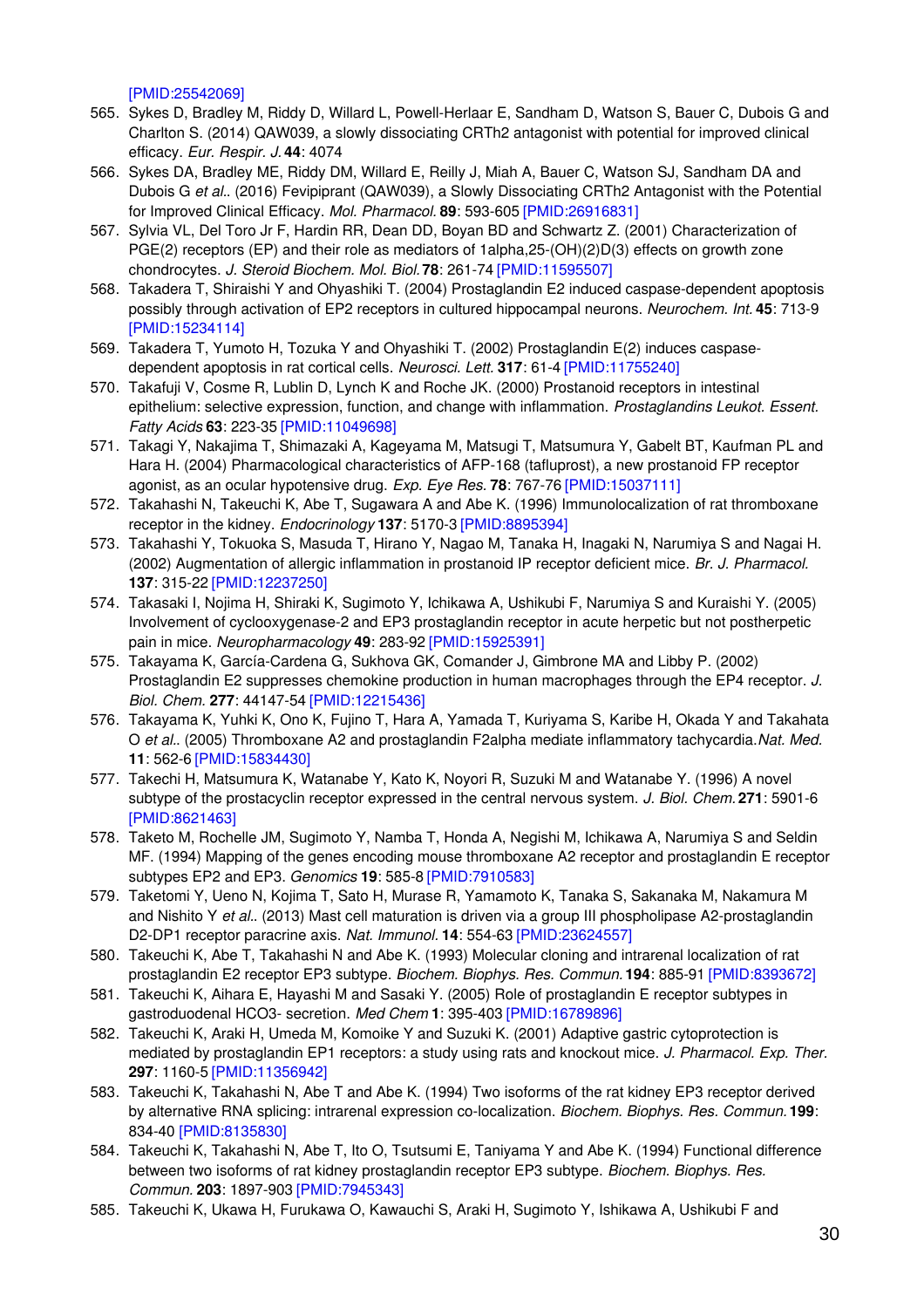Narumiya S. (1999) Prostaglandin E receptor subtypes involved in stimulation of gastroduodenal bicarbonate secretion in rats and mice. *J. Physiol. Pharmacol.* **50**: 155-67 [\[PMID:10424714\]](http://www.ncbi.nlm.nih.gov/pubmed/10424714?dopt=AbstractPlus)

- 586. Takeuchi K, Ukawa H, Kato S, Furukawa O, Araki H, Sugimoto Y, Ichikawa A, Ushikubi F and Narumiya S. (1999) Impaired duodenal bicarbonate secretion and mucosal integrity in mice lacking prostaglandin Ereceptor subtype EP(3). *Gastroenterology* **117**: 1128-35 [\[PMID:10535876\]](http://www.ncbi.nlm.nih.gov/pubmed/10535876?dopt=AbstractPlus)
- 587. Takeuchi K, Yagi K, Kato S and Ukawa H. (1997) Roles of prostaglandin E-receptor subtypes in gastric and duodenal bicarbonate secretion in rats. *Gastroenterology* **113**: 1553-9 [\[PMID:9352857\]](http://www.ncbi.nlm.nih.gov/pubmed/9352857?dopt=AbstractPlus)
- 588. Tanaka A, Hattori K, Taniguchi K, Okitsu O, Tabuchi S, Nishio M, Nagakura Y, Maeda N, Murai H and Seki J. (2006) Replacing the cyclohexene-linker of FR181157 leading to novel IP receptor agonists: orally active prostacyclin mimetics. Part 6. *Bioorg. Med. Chem. Lett.* **16**: 4861-4 [\[PMID:16837197\]](http://www.ncbi.nlm.nih.gov/pubmed/16837197?dopt=AbstractPlus)
- 589. Tanaka K, Furuyashiki T, Kitaoka S, Senzai Y, Imoto Y, Segi-Nishida E, Deguchi Y, Breyer RM, Breyer MD and Narumiya S. (2012) Prostaglandin E2-mediated attenuation of mesocortical dopaminergic pathway is critical for susceptibility to repeated social defeat stress in mice. *J. Neurosci.* **32**: 4319-29 [\[PMID:22442093\]](http://www.ncbi.nlm.nih.gov/pubmed/22442093?dopt=AbstractPlus)
- 590. Tanaka K, Shibuya I, Kabashima N, Ueta Y and Yamashita H. (1998) Inhibition of voltage-dependent calcium channels by prostaglandin E2 in rat melanotrophs. *Endocrinology* **139**: 4801-10 [\[PMID:9832416\]](http://www.ncbi.nlm.nih.gov/pubmed/9832416?dopt=AbstractPlus)
- 591. Tanaka Y, Furuyashiki T, Momiyama T, Namba H, Mizoguchi A, Mitsumori T, Kayahara T, Shichi H, Kimura K and Matsuoka T *et al.*. (2009) Prostaglandin E receptor EP1 enhances GABA-mediated inhibition of dopaminergic neurons in the substantia nigra pars compacta and regulates dopamine level in the dorsal striatum. *Eur. J. Neurosci.* **30**: 2338-46 [\[PMID:20092576\]](http://www.ncbi.nlm.nih.gov/pubmed/20092576?dopt=AbstractPlus)
- 592. Tang EH, Libby P, Vanhoutte PM and Xu A. (2012) Anti-inflammation therapy by activation of prostaglandin EP4 receptor in cardiovascular and other inflammatory diseases. *J. Cardiovasc. Pharmacol.* **59**: 116-23 [\[PMID:21697732\]](http://www.ncbi.nlm.nih.gov/pubmed/21697732?dopt=AbstractPlus)
- 593. Tang EH, Shimizu K, Christen T, Rocha VZ, Shvartz E, Tesmenitsky Y, Sukhova G, Shi GP and Libby P. (2011) Lack of EP4 receptors on bone marrow-derived cells enhances inflammation in atherosclerotic lesions. *Cardiovasc. Res.* **89**: 234-43 [\[PMID:20736236\]](http://www.ncbi.nlm.nih.gov/pubmed/20736236?dopt=AbstractPlus)
- 594. Tang EH, Shvartz E, Shimizu K, Rocha VZ, Zheng C, Fukuda D, Shi GP, Sukhova G and Libby P. (2011) Deletion of EP4 on bone marrow-derived cells enhances inflammation and angiotensin II-induced abdominal aortic aneurysm formation. *Arterioscler. Thromb. Vasc. Biol.* **31**: 261-9 [\[PMID:21088251\]](http://www.ncbi.nlm.nih.gov/pubmed/21088251?dopt=AbstractPlus)
- 595. Theiler A, Konya V, Pasterk L, Maric J, Bärnthaler T, Lanz I, Platzer W, Schuligoi R and Heinemann A. (2016) The EP1/EP3 receptor agonist 17-pt-PGE<sub>2</sub> acts as an EP4 receptor agonist on endothelial barrier function and in a model of LPS-induced pulmonary inflammation. *Vascul. Pharmacol.* **87**: 180-189 [\[PMID:27664754\]](http://www.ncbi.nlm.nih.gov/pubmed/27664754?dopt=AbstractPlus)
- 596. Theis JG, Dellweg H, Perzborn E and Gross R. (1992) Binding characteristics of the new thromboxane A2/prostaglandin H2 receptor antagonist [3H]BAY U 3405 to washed human platelets and platelet membranes. *Biochem. Pharmacol.* **44**: 495-503 [\[PMID:1387312\]](http://www.ncbi.nlm.nih.gov/pubmed/1387312?dopt=AbstractPlus)
- 597. Thomas DW, Mannon RB, Mannon PJ, Latour A, Oliver JA, Hoffman M, Smithies O, Koller BH and Coffman TM. (1998) Coagulation defects and altered hemodynamic responses in mice lacking receptors for thromboxane A2. *J. Clin. Invest.* **102**: 1994-2001 [\[PMID:9835625\]](http://www.ncbi.nlm.nih.gov/pubmed/9835625?dopt=AbstractPlus)
- 598. Thomas DW, Rocha PN, Nataraj C, Robinson LA, Spurney RF, Koller BH and Coffman TM. (2003) Proinflammatory actions of thromboxane receptors to enhance cellular immune responses. *J. Immunol.* **171**: 6389-95 [\[PMID:14662837\]](http://www.ncbi.nlm.nih.gov/pubmed/14662837?dopt=AbstractPlus)
- 599. Tilley SL, Audoly LP, Hicks EH, Kim HS, Flannery PJ, Coffman TM and Koller BH. (1999) Reproductive failure and reduced blood pressure in mice lacking the EP2 prostaglandin E2 receptor. *J. Clin. Invest.* **103**: 1539-45 [\[PMID:10359563\]](http://www.ncbi.nlm.nih.gov/pubmed/10359563?dopt=AbstractPlus)
- 600. Tilley SL, Hartney JM, Erikson CJ, Jania C, Nguyen M, Stock J, McNeisch J, Valancius C, Panettieri Jr RA and Penn RB *et al.*. (2003) Receptors and pathways mediating the effects of prostaglandin E2 on airway tone. *Am. J. Physiol. Lung Cell Mol. Physiol.***284**: L599-606 [\[PMID:12618422\]](http://www.ncbi.nlm.nih.gov/pubmed/12618422?dopt=AbstractPlus)
- 601. Tippin BL, Kwong AM, Inadomi MJ, Lee OJ, Park JM, Materi AM, Buslon VS, Lin AM, Kudo LC and Karsten SL *et al.*. (2014) Intestinal tumor suppression in ApcMin/+ mice by prostaglandin D2 receptor PTGDR. *Cancer Med* **3**: 1041-51 [\[PMID:24729479\]](http://www.ncbi.nlm.nih.gov/pubmed/24729479?dopt=AbstractPlus)
- 602. Torisu K, Kobayashi K, Iwahashi M, Nakai Y, Onoda T, Nagase T, Sugimoto I, Okada Y, Matsumoto R and Nanbu F *et al.*. (2004) Discovery of a new class of potent, selective, and orally active prostaglandin D2 receptor antagonists. *Bioorg. Med. Chem.* **12**: 5361-78 [\[PMID:15388164\]](http://www.ncbi.nlm.nih.gov/pubmed/15388164?dopt=AbstractPlus)
- 603. Torres D, Paget C, Fontaine J, Mallevaey T, Matsuoka T, Maruyama T, Narumiya S, Capron M, Gosset P and Faveeuw C *et al.*. (2008) Prostaglandin D2 inhibits the production of IFN-gamma by invariant NK T cells: consequences in the control of B16 melanoma. *J. Immunol.* **180**: 783-92 [\[PMID:18178816\]](http://www.ncbi.nlm.nih.gov/pubmed/18178816?dopt=AbstractPlus)
- 604. Town MH, Dournaud P, Gu Y-Z, Schonbrunn A, Mazella J, Tannenbaum GS, Casals-Stenzel J and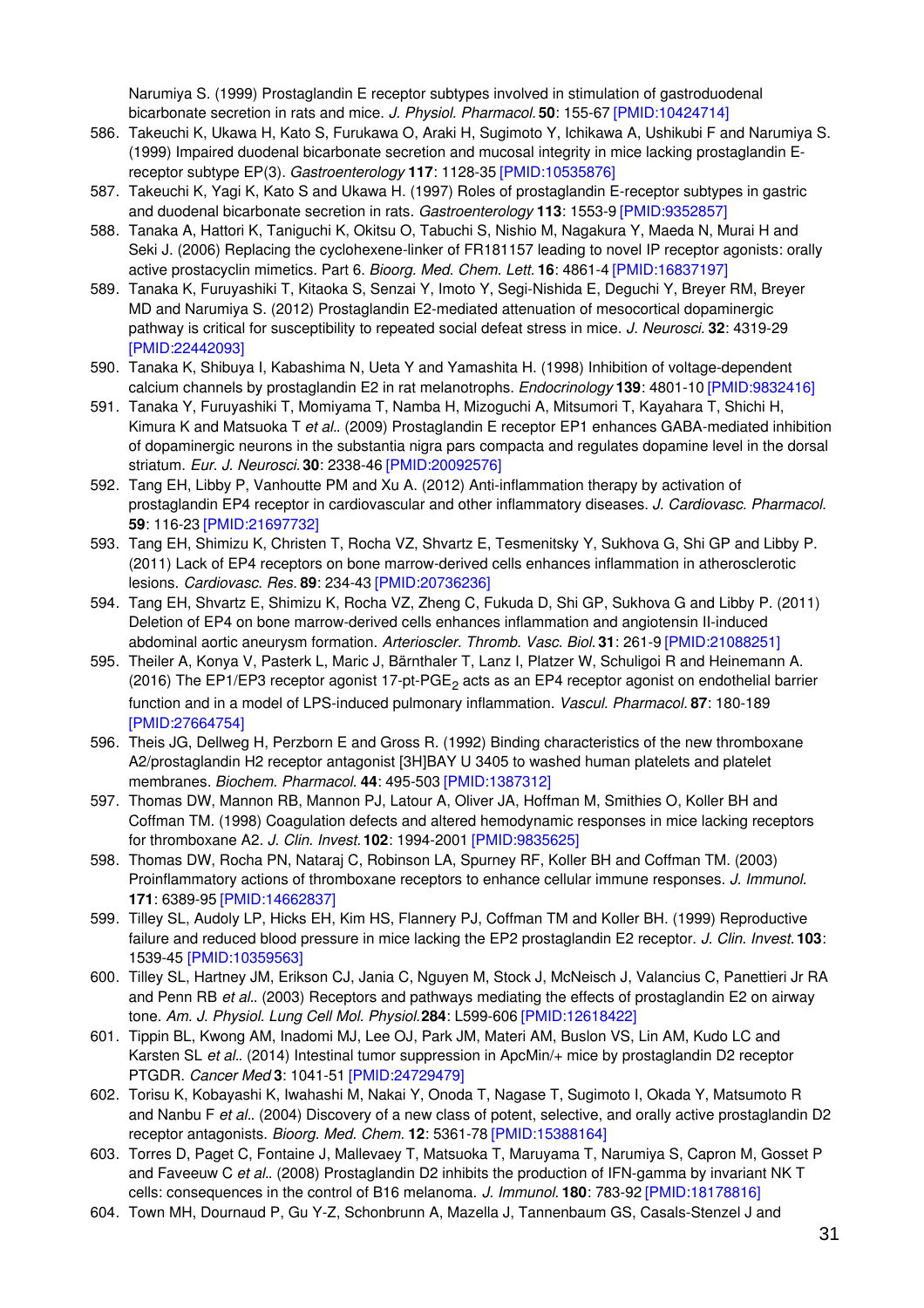Schillinger E. (1983) Pharmacological and cardiovascular properties of a hydantoin derivative, BW245C, with high affinity and selectivity for PGD<sub>2</sub> receptors. *Prostaglandins* 25: 13-28 [\[PMID:6302737\]](http://www.ncbi.nlm.nih.gov/pubmed/6302737?dopt=AbstractPlus)

- 605. Trist DG, Collins BA, Wood J, Kelly MG and Robertson AD. (1989) The antagonism by BW A868C of PGD2 and BW245C activation of human platelet adenylate cyclase. *Br. J. Pharmacol.* **96**: 301-6 [\[PMID:2466517\]](http://www.ncbi.nlm.nih.gov/pubmed/2466517?dopt=AbstractPlus)
- 606. Tsai BS, Keith RH, Perkins WE, Walsh RE, Anglin CP, Collins PW, Gasiecki AW, Bauer RF, Jones PH and Gaginella TS. (1995) Preferential binding of the novel prostaglandin SC-46275 to canine gastric versus intestinal receptors. *J. Pharmacol. Exp. Ther.***275**: 368-73 [\[PMID:7562572\]](http://www.ncbi.nlm.nih.gov/pubmed/7562572?dopt=AbstractPlus)
- 607. Tsuboi K, Iwane A, Nakazawa S, Sugimoto Y and Ichikawa A. (2003) Role of prostaglandin H2 synthase 2 in murine parturition: study on ovariectomy-induced parturition in prostaglandin F receptor-deficient mice. *Biol. Reprod.* **69**: 195-201 [\[PMID:12620936\]](http://www.ncbi.nlm.nih.gov/pubmed/12620936?dopt=AbstractPlus)
- 608. Tsuboi K, Sugimoto Y, Iwane A, Yamamoto K, Yamamoto S and Ichikawa A. (2000) Uterine expression of prostaglandin H2 synthase in late pregnancy and during parturition in prostaglandin F receptor-deficient mice. *Endocrinology* **141**: 315-24 [\[PMID:10614653\]](http://www.ncbi.nlm.nih.gov/pubmed/10614653?dopt=AbstractPlus)
- 609. Tsuchiya Y, Minami I, Kadotani H and Nishida E. (2005) Resetting of peripheral circadian clock by prostaglandin E2. *EMBO Rep.* **6**: 256-61 [\[PMID:15723041\]](http://www.ncbi.nlm.nih.gov/pubmed/15723041?dopt=AbstractPlus)
- 610. Tunaru S, Althoff TF, Nüsing RM, Diener M and Offermanns S. (2012) Castor oil induces laxation and uterus contraction via ricinoleic acid activating prostaglandin EP3 receptors. *Proc. Natl. Acad. Sci. U.S.A.* **109**: 9179-84 [\[PMID:22615395\]](http://www.ncbi.nlm.nih.gov/pubmed/22615395?dopt=AbstractPlus)
- 611. Tymkewycz PM, Jones RL, Wilson NH and Marr CG. (1991) Heterogeneity of thromboxane A2 (TP-) receptors: evidence from antagonist but not agonist potency measurements. *Br. J. Pharmacol.* **102**: 607-14 [\[PMID:1364826\]](http://www.ncbi.nlm.nih.gov/pubmed/1364826?dopt=AbstractPlus)
- 612. Ueno A, Matsumoto H, Naraba H, Ikeda Y, Ushikubi F, Matsuoka T, Narumiya S, Sugimoto Y, Ichikawa A and Oh-ishi S. (2001) Major roles of prostanoid receptors IP and EP(3) in endotoxin-induced enhancement of pain perception. *Biochem. Pharmacol.* **62**: 157-60 [\[PMID:11389873\]](http://www.ncbi.nlm.nih.gov/pubmed/11389873?dopt=AbstractPlus)
- 613. Ueta M, Tamiya G, Tokunaga K, Sotozono C, Ueki M, Sawai H, Inatomi T, Matsuoka T, Akira S and Narumiya S *et al.*. (2012) Epistatic interaction between Toll-like receptor 3 (TLR3) and prostaglandin E receptor 3 (PTGER3) genes. *J. Allergy Clin. Immunol.* **129**: 1413-1416.e11 [\[PMID:22421267\]](http://www.ncbi.nlm.nih.gov/pubmed/22421267?dopt=AbstractPlus)
- 614. Ulven T and Kostenis E. (2005) Minor structural modifications convert the dual TP/CRTH2 antagonist ramatroban into a highly selective and potent CRTH2 antagonist. *J. Med. Chem.* **48**: 897-900 [\[PMID:15715457\]](http://www.ncbi.nlm.nih.gov/pubmed/15715457?dopt=AbstractPlus)
- 615. Ulven T and Kostenis E. (2010) Novel CRTH2 antagonists: a review of patents from 2006 to 2009.*Expert Opin Ther Pat* **20**: 1505-30 [\[PMID:20946089\]](http://www.ncbi.nlm.nih.gov/pubmed/20946089?dopt=AbstractPlus)
- 616. Ungrin MD, Carrière MC, Denis D, Lamontagne S, Sawyer N, Stocco R, Tremblay N, Metters KM and Abramovitz M. (2001) Key structural features of prostaglandin E(2) and prostanoid analogs involved in binding and activation of the human EP(1) prostanoid receptor. *Mol. Pharmacol.* **59**: 1446-56 [\[PMID:11353805\]](http://www.ncbi.nlm.nih.gov/pubmed/11353805?dopt=AbstractPlus)
- 617. Unlugedik E, Alfaidy N, Holloway A, Lye S, Bocking A, Challis J and Gibb W. (2010) Expression and regulation of prostaglandin receptors in the human placenta and fetal membranes at term and preterm. *Reprod. Fertil. Dev.* **22**: 796-807 [\[PMID:20450832\]](http://www.ncbi.nlm.nih.gov/pubmed/20450832?dopt=AbstractPlus)
- 618. Urade Y and Hayaishi O. (2011) Prostaglandin D2 and sleep/wake regulation.*Sleep Med Rev* **15**: 411-8 [\[PMID:22024172\]](http://www.ncbi.nlm.nih.gov/pubmed/22024172?dopt=AbstractPlus)
- 619. Ushikubi F, Aiba Y, Nakamura K, Namba T, Hirata M, Mazda O, Katsura Y and Narumiya S. (1993) Thromboxane A2 receptor is highly expressed in mouse immature thymocytes and mediates DNA fragmentation and apoptosis. *J. Exp. Med.* **178**: 1825-30 [\[PMID:8228829\]](http://www.ncbi.nlm.nih.gov/pubmed/8228829?dopt=AbstractPlus)
- 620. Ushikubi F, Hirata M and Narumiya S. (1995) Molecular biology of prostanoid receptors; an overview.*J Lipid Mediat Cell Signal* **12**: 343-59 [\[PMID:8777578\]](http://www.ncbi.nlm.nih.gov/pubmed/8777578?dopt=AbstractPlus)
- 621. Ushikubi F, Segi E, Sugimoto Y, Murata T, Matsuoka T, Kobayashi T, Hizaki H, Tuboi K, Katsuyama M and Ichikawa A *et al.*. (1998) Impaired febrile response in mice lacking the prostaglandin E receptor subtype EP3. *Nature* **395**: 281-4 [\[PMID:9751056\]](http://www.ncbi.nlm.nih.gov/pubmed/9751056?dopt=AbstractPlus)
- 622. Valentin JP, Bessac AM, Maffre M and John GW. (1996) Nitric oxide regulation of TP receptor-mediated pulmonary vasoconstriction in the anesthetized, open-chest rat. *Eur J Pharmacol* **317**: 335-342 [\[PMID:8997619\]](http://www.ncbi.nlm.nih.gov/pubmed/8997619?dopt=AbstractPlus)
- 623. van den Brule S, Huaux F, Uwambayinema F, Ibouraadaten S, Yakoub Y, Palmai-Pallag M, Trottein F, Renauld JC and Lison D. (2014) Lung inflammation and thymic atrophy after bleomycin are controlled by the prostaglandin D2 receptor DP1. *Am. J. Respir. Cell Mol. Biol.***50**: 212-22 [\[PMID:24003988\]](http://www.ncbi.nlm.nih.gov/pubmed/24003988?dopt=AbstractPlus)
- 624. Vasilache AM, Andersson J and Nilsberth C. (2007) Expression of PGE2 EP3 receptor subtypes in the mouse preoptic region. *Neurosci. Lett.* **423**: 179-83 [\[PMID:17706357\]](http://www.ncbi.nlm.nih.gov/pubmed/17706357?dopt=AbstractPlus)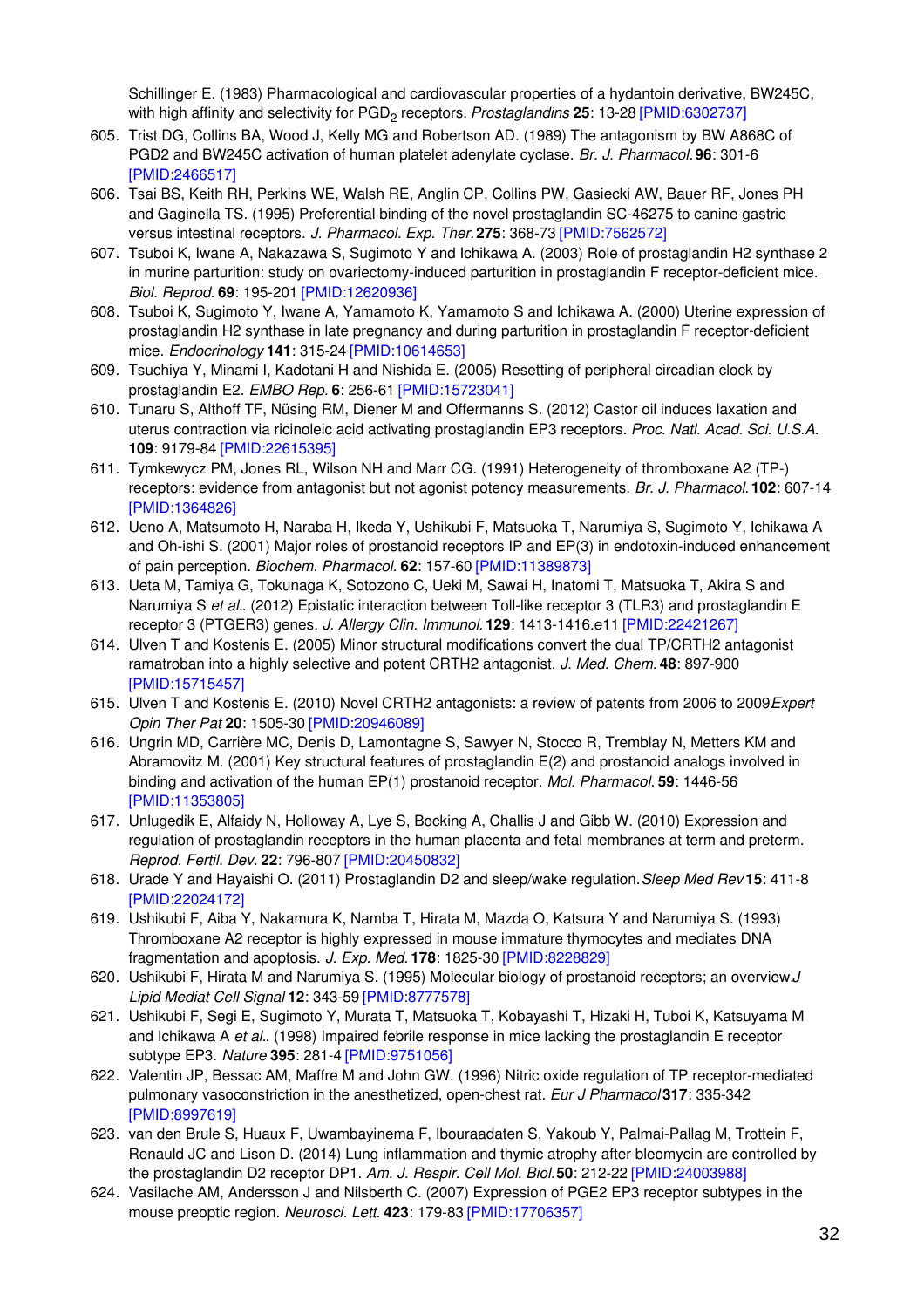- 625. Vermylen J and Deckmyn H. (1992) Thromboxane synthase inhibitors and receptor antagonists. *Cardiovasc Drugs Ther* **6**: 29-33 [\[PMID:1533533\]](http://www.ncbi.nlm.nih.gov/pubmed/1533533?dopt=AbstractPlus)
- 626. Vielhauer GA, Fujino H and Regan JW. (2004) Cloning and localization of hFP(S): a six-transmembrane mRNA splice variant of the human FP prostanoid receptor. *Arch. Biochem. Biophys.* **421**: 175-85 [\[PMID:14984197\]](http://www.ncbi.nlm.nih.gov/pubmed/14984197?dopt=AbstractPlus)
- 627. Virgolini I, Li S, Sillaber C, Majdic O, Sinzinger H, Lechner K, Bettelheim P and Valent P. (1992) Characterization of prostaglandin (PG)-binding sites expressed on human basophils. Evidence for a prostaglandin E1, I2, and a D2 receptor. *J. Biol. Chem.* **267**: 12700-8 [\[PMID:1377673\]](http://www.ncbi.nlm.nih.gov/pubmed/1377673?dopt=AbstractPlus)
- 628. Wacker MJ, Tyburski JB, Ammar CP, Adams MC and Orr JA. (2005) Detection of thromboxane A(2) receptor mRNA in rabbit nodose ganglion neurons. *Neurosci. Lett.* **386**: 121-6 [\[PMID:15992996\]](http://www.ncbi.nlm.nih.gov/pubmed/15992996?dopt=AbstractPlus)
- 629. Walch L, de Montpreville V, Brink C and Norel X. (2001) Prostanoid EP(1)- and TP-receptors involved in the contraction of human pulmonary veins. *Br. J. Pharmacol.* **134**: 1671-8 [\[PMID:11739243\]](http://www.ncbi.nlm.nih.gov/pubmed/11739243?dopt=AbstractPlus)
- 630. Walch L, Labat C, Gascard JP, de Montpreville V, Brink C and Norel X. (1999) Prostanoid receptors involved in the relaxation of human pulmonary vessels. *Br. J. Pharmacol.* **126**: 859-66 [\[PMID:10193765\]](http://www.ncbi.nlm.nih.gov/pubmed/10193765?dopt=AbstractPlus)
- 631. Walsh MT and Kinsella BT. (2000) Regulation of the human prostanoid TPalpha and TPbeta receptor isoforms mediated through activation of the EP(1) and IP receptors. *Br. J. Pharmacol.* **131**: 601-9 [\[PMID:11015313\]](http://www.ncbi.nlm.nih.gov/pubmed/11015313?dopt=AbstractPlus)
- 632. Wang JW, Vu C and Poloso NJ. (2017) A Prostacyclin Analog, Cicaprost, Exhibits Potent Anti-Inflammatory Activity in Human Primary Immune Cells and a Uveitis Model. *J Ocul Pharmacol Ther* **33**: 186-192 [\[PMID:28072560\]](http://www.ncbi.nlm.nih.gov/pubmed/28072560?dopt=AbstractPlus)
- 633. Wang L, Yao D, Deepak RNVK, Liu H, Xiao Q, Fan H, Gong W, Wei Z and Zhang C. (2018) Structures of the Human PGD<sup>2</sup> Receptor CRTH2 Reveal Novel Mechanisms for Ligand Recognition.*Mol. Cell* **72**: 48- 59.e4 [\[PMID:30220562\]](http://www.ncbi.nlm.nih.gov/pubmed/30220562?dopt=AbstractPlus)
- 634. Wang W, Andersson M, Lönnroth C, Svanberg E and Lundholm K. (2005) Anorexia and cachexia in prostaglandin EP1 and EP3 subtype receptor knockout mice bearing a tumor with high intrinsic PGE2 production and prostaglandin related cachexia. *J. Exp. Clin. Cancer Res.* **24**: 99-107 [\[PMID:15943039\]](http://www.ncbi.nlm.nih.gov/pubmed/15943039?dopt=AbstractPlus)
- 635. Wang X, Momota Y, Yanase H, Narumiya S, Maruyama T and Kawatani M. (2008) Urothelium EP1 receptor facilitates the micturition reflex in mice. *Biomed. Res.* **29**: 105-11 [\[PMID:18480552\]](http://www.ncbi.nlm.nih.gov/pubmed/18480552?dopt=AbstractPlus)
- 636. Wang Y, Wos JA, Dirr MJ, Soper DL, deLong MA, Mieling GE, De B, Amburgey JS, Suchanek EG and Taylor CJ. (2000) Design and synthesis of 13,14-dihydro prostaglandin F(1alpha) analogues as potent and selective ligands for the human FP receptor. *J. Med. Chem.* **43**: 945-52 [\[PMID:10715159\]](http://www.ncbi.nlm.nih.gov/pubmed/10715159?dopt=AbstractPlus)
- 637. Ward CL, Jamieson V, Nabata T, Sharpe J, Dozono K, Suto F, Hashimoto Y and Gussak I. (2016) First Clinical Experience with ONO-4232: A Randomized, Double-blind, Placebo-controlled Healthy Volunteer Study of a Novel Lusitropic Agent for Acutely Decompensated Heart Failure. *Clin Ther* **38**: 1109-21 [\[PMID:27001444\]](http://www.ncbi.nlm.nih.gov/pubmed/27001444?dopt=AbstractPlus)
- 638. Watabe A, Sugimoto Y, Honda A, Irie A, Namba T, Negishi M, Ito S, Narumiya S and Ichikawa A. (1993) Cloning and expression of cDNA for a mouse EP1 subtype of prostaglandin E receptor. *J. Biol. Chem.* **268**: 20175-8 [\[PMID:7690750\]](http://www.ncbi.nlm.nih.gov/pubmed/7690750?dopt=AbstractPlus)
- 639. Watanabe K, Kawamori T, Nakatsugi S, Ohta T, Ohuchida S, Yamamoto H, Maruyama T, Kondo K, Narumiya S and Sugimura T *et al.*. (2000) Inhibitory effect of a prostaglandin E receptor subtype EP(1) selective antagonist, ONO-8713, on development of azoxymethane-induced aberrant crypt foci in mice. *Cancer Lett.* **156**: 57-61 [\[PMID:10840160\]](http://www.ncbi.nlm.nih.gov/pubmed/10840160?dopt=AbstractPlus)
- 640. Watanabe K, Kawamori T, Nakatsugi S, Ohta T, Ohuchida S, Yamamoto H, Maruyama T, Kondo K, Ushikubi F and Narumiya S *et al.*. (1999) Role of the prostaglandin E receptor subtype EP1 in colon carcinogenesis. *Cancer Res.* **59**: 5093-6 [\[PMID:10537280\]](http://www.ncbi.nlm.nih.gov/pubmed/10537280?dopt=AbstractPlus)
- 641. Watanabe Y, Matsumura K, Takechi H, Kato K, Morii H, Björkman M, Långström B, Noyori R, Suzuki M and Watanabe Y. (1999) A novel subtype of prostacyclin receptor in the central nervous system. *J. Neurochem.* **72**: 2583-92 [\[PMID:10349870\]](http://www.ncbi.nlm.nih.gov/pubmed/10349870?dopt=AbstractPlus)
- 642. Wei G, Kibler KK, Koehler RC, Maruyama T, Narumiya S and Doré S. (2008) Prostacyclin receptor deletion aggravates hippocampal neuronal loss after bilateral common carotid artery occlusion in mouse. *Neuroscience* **156**: 1111-7 [\[PMID:18790018\]](http://www.ncbi.nlm.nih.gov/pubmed/18790018?dopt=AbstractPlus)
- 643. West JD, Voss BM, Pavliv L, de Caestecker M, Hemnes AR and Carrier EJ. (2016) Antagonism of the thromboxane-prostanoid receptor is cardioprotective against right ventricular pressure overload. *Pulm Circ* **6**: 211-23 [\[PMID:27252848\]](http://www.ncbi.nlm.nih.gov/pubmed/27252848?dopt=AbstractPlus)
- 644. Wheeldon A and Vardey CJ. (1993) Characterization of the inhibitory prostanoid receptors on human neutrophils. *Br J Pharmacol* **108**: 1051-1054 [\[PMID:8387383\]](http://www.ncbi.nlm.nih.gov/pubmed/8387383?dopt=AbstractPlus)
- 645. Whittle BJ, Moncada S, Mullane K and Vane JR. (1983) Platelet and cardiovascular activity of the hydantoin BW245C, a potent prostaglandin analogue. *Prostaglandins* **25**: 205-23 [\[PMID:6344147\]](http://www.ncbi.nlm.nih.gov/pubmed/6344147?dopt=AbstractPlus)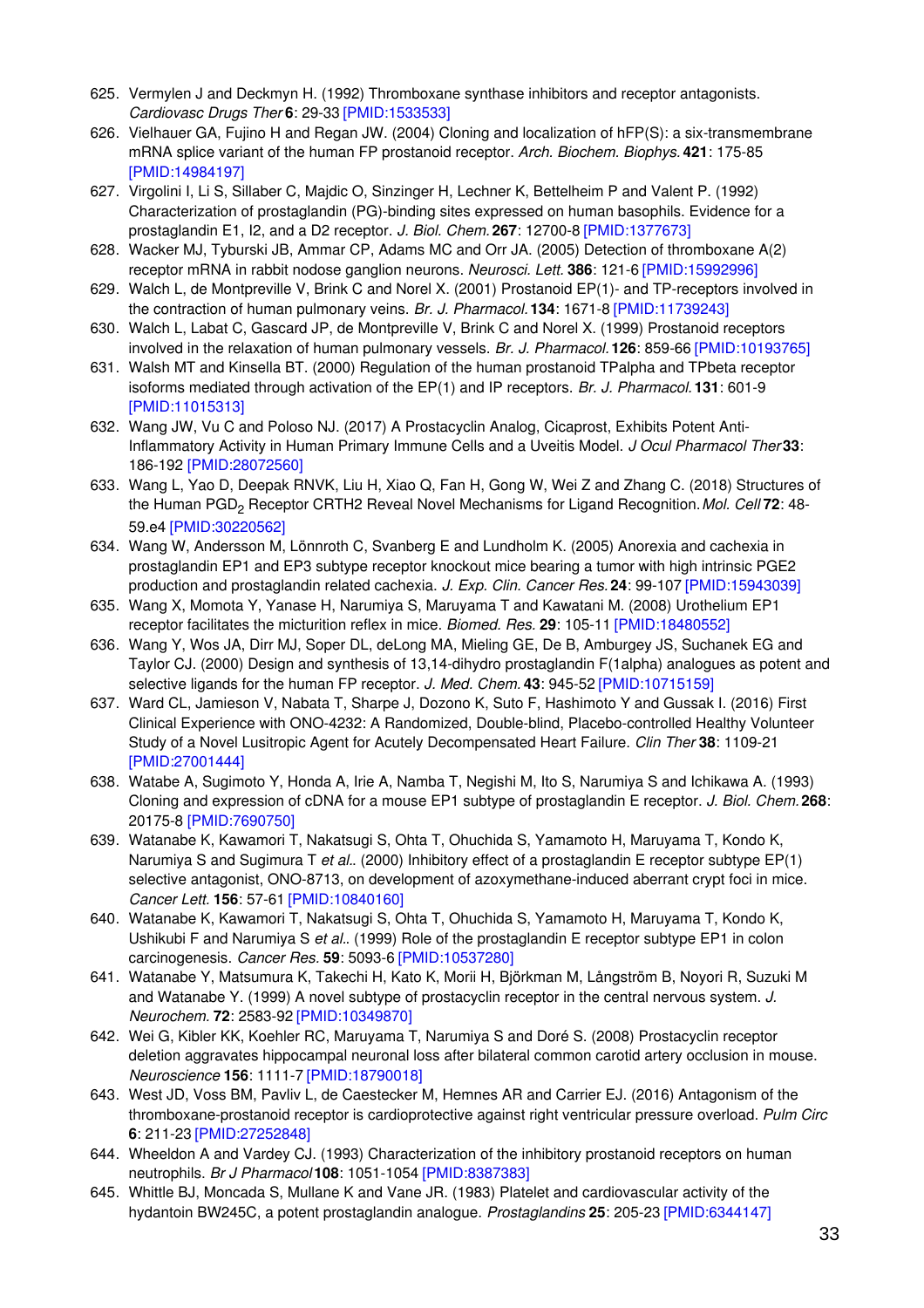- 646. Whittle BJ, Silverstein AM, Mottola DM and Clapp LH. (2012) Binding and activity of the prostacyclin receptor (IP) agonists, treprostinil and iloprost, at human prostanoid receptors: treprostinil is a potent DP1 and EP2 agonist. *Biochem. Pharmacol.* **84**: 68-75 [\[PMID:22480736\]](http://www.ncbi.nlm.nih.gov/pubmed/22480736?dopt=AbstractPlus)
- 647. Wilson RJ, Giblin GM, Roomans S, Rhodes SA, Cartwright KA, Shield VJ, Brown J, Wise A, Chowdhury J and Pritchard S *et al.*. (2006) GW627368X ((N-{2-[4-(4,9-diethoxy-1-oxo-1,3-dihydro-2H-benzo[f]isoindol-2 yl)phenyl]acetyl} benzene sulphonamide): a novel, potent and selective prostanoid EP4 receptor antagonist. *Br. J. Pharmacol.* **148**: 326-39 [\[PMID:16604093\]](http://www.ncbi.nlm.nih.gov/pubmed/16604093?dopt=AbstractPlus)
- 648. Wilson RJ and Giles H. (2005) Piglet saphenous vein contains multiple relaxatory prostanoid receptors: evidence for EP4, EP2, DP and IP receptor subtypes. *Br. J. Pharmacol.* **144**: 405-15 [\[PMID:15655509\]](http://www.ncbi.nlm.nih.gov/pubmed/15655509?dopt=AbstractPlus)
- 649. Wilson RJ, Rhodes SA, Wood RL, Shield VJ, Noel LS, Gray DW and Giles H. (2004) Functional pharmacology of human prostanoid EP2 and EP4 receptors. *Eur. J. Pharmacol.* **501**: 49-58 [\[PMID:15464062\]](http://www.ncbi.nlm.nih.gov/pubmed/15464062?dopt=AbstractPlus)
- 650. Wilson SJ, McGinley K, Huang AJ and Smyth EM. (2007) Heterodimerization of the alpha and beta isoforms of the human thromboxane receptor enhances isoprostane signaling. *Biochem. Biophys. Res. Commun.* **352**: 397-403 [\[PMID:17134677\]](http://www.ncbi.nlm.nih.gov/pubmed/17134677?dopt=AbstractPlus)
- 651. Wilson SM, Sheddan NA, Newton R and Giembycz MA. (2011) Evidence for a second receptor for prostacyclin on human airway epithelial cells that mediates inhibition of CXCL9 and CXCL10 release. *Mol. Pharmacol.* **79**: 586-95 [\[PMID:21173040\]](http://www.ncbi.nlm.nih.gov/pubmed/21173040?dopt=AbstractPlus)
- 652. Wilson SM, Shen P, Rider CF, Traves SL, Proud D, Newton R and Giembycz MA. (2009) Selective prostacyclin receptor agonism augments glucocorticoid-induced gene expression in human bronchial epithelial cells. *J. Immunol.* **183**: 6788-99 [\[PMID:19880449\]](http://www.ncbi.nlm.nih.gov/pubmed/19880449?dopt=AbstractPlus)
- 653. Wilson TW and Quest DW. (2000) Ridogrel: an antiplatelet agent with antihypertensive properties. *Cardiovasc Drug Rev* **18**: 222-231
- 654. Wise H. (1998) Activation of the prostaglandin EP4-receptor subtype is highly coupled to inhibition of Nformyl-methionyl-leucyl-phenylalanine-stimulated rat neutrophil aggregation. *Prostaglandins Leukot. Essent. Fatty Acids* **58**: 77-84 [\[PMID:9482170\]](http://www.ncbi.nlm.nih.gov/pubmed/9482170?dopt=AbstractPlus)
- 655. Wolkowicz PE, Ku DD, Grenett HE and Urthaler F. (2002) Occupation of the prostaglandin E2-type 1 receptor increases rat atrial contractility via a Y-27632-sensitive pathway. *Prostaglandins Other Lipid Mediat.* **70**: 91-105 [\[PMID:12428681\]](http://www.ncbi.nlm.nih.gov/pubmed/12428681?dopt=AbstractPlus)
- 656. Woodward DF, Carling RW, Cornell CL, Fliri HG, Martos JL, Pettit SN, Liang Y and Wang JW. (2008) The pharmacology and therapeutic relevance of endocannabinoid derived cyclo-oxygenase (COX)-2 products. *Pharmacol. Ther.* **120**: 71-80 [\[PMID:18700152\]](http://www.ncbi.nlm.nih.gov/pubmed/18700152?dopt=AbstractPlus)
- 657. Woodward DF, Fairbairn CE, Goodrum DD, Krauss AH, Ralston TL and Williams LS. (1991) Ca2+ transients evoked by prostanoids in Swiss 3T3 cells suggest an FP-receptor mediated response. *Adv. Prostaglandin Thromboxane Leukot. Res.* **21A**: 367-70 [\[PMID:1825572\]](http://www.ncbi.nlm.nih.gov/pubmed/1825572?dopt=AbstractPlus)
- 658. Woodward DF, Fairbairn CE, Krauss AH, Lawrence RA and Protzman CE. (1995) Radioligand binding analysis of receptor subtypes in two FP receptor preparations that exhibit different functional rank orders of potency in response to prostaglandins. *J. Pharmacol. Exp. Ther.***273**: 285-7 [\[PMID:7714778\]](http://www.ncbi.nlm.nih.gov/pubmed/7714778?dopt=AbstractPlus)
- 659. Woodward DF, Jones RL and Narumiya S. (2011) International union of basic and clinical pharmacology. LXXXIII: classification of prostanoid receptors, updating 15 years of progress. *Pharmacol. Rev.* **63**: 471- 538 [\[PMID:21752876\]](http://www.ncbi.nlm.nih.gov/pubmed/21752876?dopt=AbstractPlus)
- 660. Woodward DF, Krauss AH, Chen J, Gil DW, Kedzie KM, Protzman CE, Shi L, Chen R, Krauss HA and Bogardus A *et al.*. (2000) Replacement of the carboxylic acid group of prostaglandin f(2alpha) with a hydroxyl or methoxy substituent provides biologically unique compounds. *Br. J. Pharmacol.* **130**: 1933-43 [\[PMID:10952685\]](http://www.ncbi.nlm.nih.gov/pubmed/10952685?dopt=AbstractPlus)
- 661. Woodward DF, Krauss AH, Chen J, Liang Y, Li C, Protzman CE, Bogardus A, Chen R, Kedzie KM and Krauss HA *et al.*. (2003) Pharmacological characterization of a novel antiglaucoma agent, Bimatoprost (AGN 192024). *J. Pharmacol. Exp. Ther.***305**: 772-85 [\[PMID:12606640\]](http://www.ncbi.nlm.nih.gov/pubmed/12606640?dopt=AbstractPlus)
- 662. Woodward DF and Lawrence RA. (1994) Identification of a single (FP) receptor associated with prostanoid-induced Ca2+ signals in Swiss 3T3 cells. *Biochem. Pharmacol.* **47**: 1567-74 [\[PMID:8185669\]](http://www.ncbi.nlm.nih.gov/pubmed/8185669?dopt=AbstractPlus)
- 663. Woodward DF, Lawrence RA, Fairbairn CE, Shan T and Williams LS. (1993) Intraocular pressure effects of selective prostanoid receptor agonists involve different receptor subtypes according to radioligand binding studies. *J Lipid Mediat* **6**: 545-53 [\[PMID:8358015\]](http://www.ncbi.nlm.nih.gov/pubmed/8358015?dopt=AbstractPlus)
- 664. Woodward DF, Liang Y and Krauss AH. (2008) Prostamides (prostaglandin-ethanolamides) and their pharmacology. *Br. J. Pharmacol.* **153**: 410-9 [\[PMID:17721551\]](http://www.ncbi.nlm.nih.gov/pubmed/17721551?dopt=AbstractPlus)
- 665. Wright DH, Ford-Hutchinson AW, Chadee K and Metters KM. (2000) The human prostanoid DP receptor stimulates mucin secretion in LS174T cells. *Br. J. Pharmacol.* **131**: 1537-45 [\[PMID:11139429\]](http://www.ncbi.nlm.nih.gov/pubmed/11139429?dopt=AbstractPlus)
- 666. Wright DH, Metters KM, Abramovitz M and Ford-Hutchinson AW. (1998) Characterization of the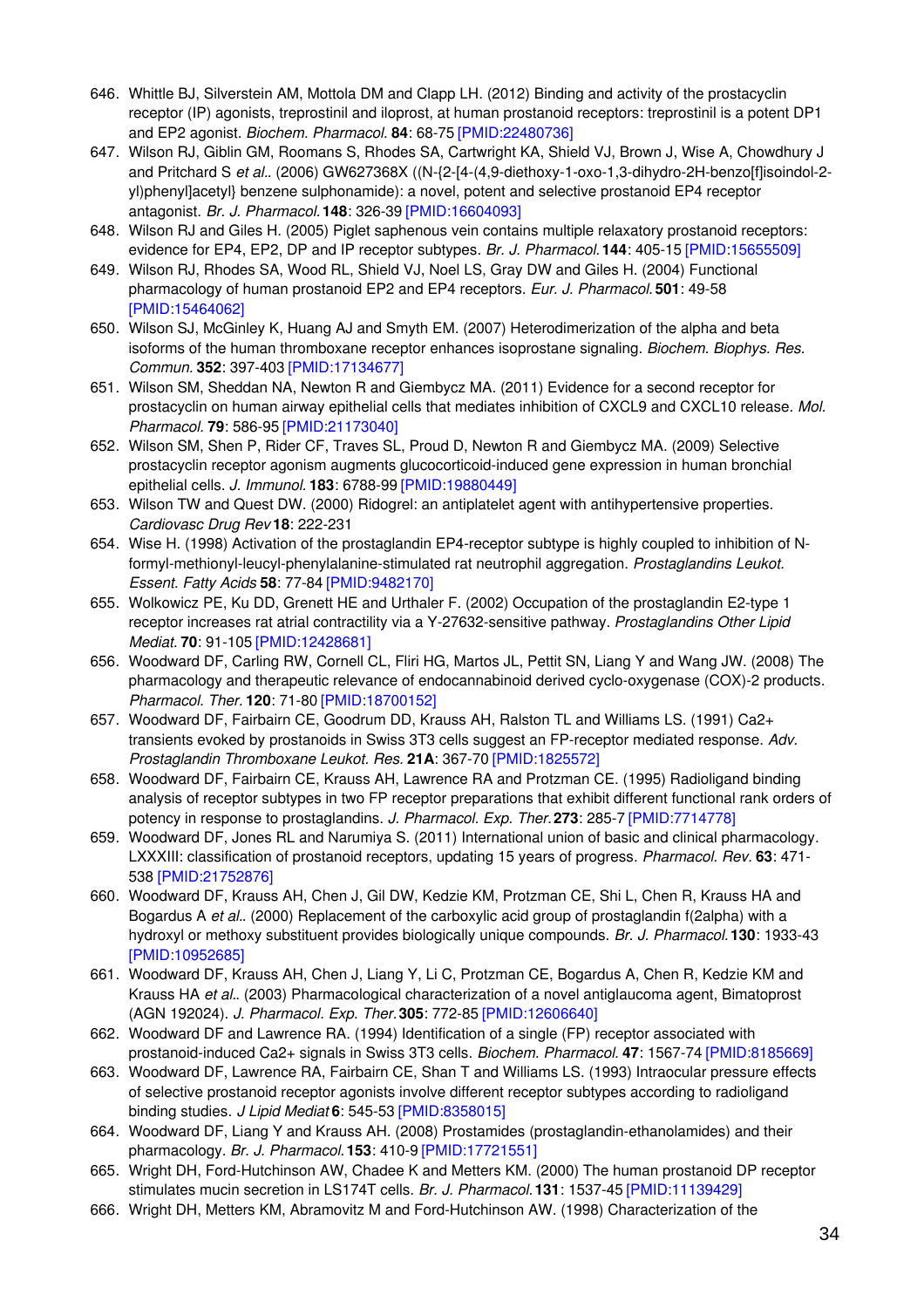recombinant human prostanoid DP receptor and identification of L-644,698, a novel selective DP agonist. *Br. J. Pharmacol.* **123**: 1317-24 [\[PMID:9579725\]](http://www.ncbi.nlm.nih.gov/pubmed/9579725?dopt=AbstractPlus)

- 667. Wright DH, Nantel F, Metters KM and Ford-Hutchinson AW. (1999) A novel biological role for prostaglandin D2 is suggested by distribution studies of the rat DP prostanoid receptor. *Eur. J. Pharmacol.* **377**: 101-15 [\[PMID:10448933\]](http://www.ncbi.nlm.nih.gov/pubmed/10448933?dopt=AbstractPlus)
- 668. Xiao CY, Hara A, Yuhki K, Fujino T, Ma H, Okada Y, Takahata O, Yamada T, Murata T and Narumiya S*et al.*. (2001) Roles of prostaglandin I(2) and thromboxane A(2) in cardiac ischemia-reperfusion injury: a study using mice lacking their respective receptors. *Circulation* **104**: 2210-5 [\[PMID:11684633\]](http://www.ncbi.nlm.nih.gov/pubmed/11684633?dopt=AbstractPlus)
- 669. Xu HM, Wei W, Jia XY, Chang Y and Zhang L. (2007) Effects and mechanisms of total glucosides of paeony on adjuvant arthritis in rats. *J Ethnopharmacol* **109**: 442-8 [\[PMID:17000070\]](http://www.ncbi.nlm.nih.gov/pubmed/17000070?dopt=AbstractPlus)
- 670. Xue L, Gyles SL, Wettey FR, Gazi L, Townsend E, Hunter MG and Pettipher R. (2005) Prostaglandin D2 causes preferential induction of proinflammatory Th2 cytokine production through an action on chemoattractant receptor-like molecule expressed on Th2 cells. *J. Immunol.* **175**: 6531-6 [\[PMID:16272307\]](http://www.ncbi.nlm.nih.gov/pubmed/16272307?dopt=AbstractPlus)
- 671. Yamane H, Sugimoto Y, Tanaka S and Ichikawa A. (2000) Prostaglandin E(2) receptors, EP2 and EP4, differentially modulate TNF-alpha and IL-6 production induced by lipopolysaccharide in mouse peritoneal neutrophils. *Biochem. Biophys. Res. Commun.* **278**: 224-8 [\[PMID:11071876\]](http://www.ncbi.nlm.nih.gov/pubmed/11071876?dopt=AbstractPlus)
- 672. Yamane S, Karakawa T, Nakayama S, Nagai K, Moriyuki K, Neki S, Suto F, Kambe T, Hirota Y and Kawabata K. (2015) IOP-Lowering Effect of ONO-9054, A Novel Dual Agonist of Prostanoid EP3 and FP Receptors, in Monkeys. *Invest. Ophthalmol. Vis. Sci.* **56**: 2547-52 [\[PMID:25788650\]](http://www.ncbi.nlm.nih.gov/pubmed/25788650?dopt=AbstractPlus)
- 673. Yamaoka K, Yano A, Kuroiwa K, Morimoto K, Inazumi T, Hatae N, Tabata H, Segi-Nishida E, Tanaka S and Ichikawa A *et al.*. (2009) Prostaglandin EP3 receptor superactivates adenylyl cyclase via the Gq/PLC/Ca2+ pathway in a lipid raft-dependent manner. *Biochem. Biophys. Res. Commun.* **389**: 678-82 [\[PMID:19769944\]](http://www.ncbi.nlm.nih.gov/pubmed/19769944?dopt=AbstractPlus)
- 674. Yang H, Zhang J, Breyer RM and Chen C. (2009) Altered hippocampal long-term synaptic plasticity in mice deficient in the PGE2 EP2 receptor. *J. Neurochem.* **108**: 295-304 [\[PMID:19012750\]](http://www.ncbi.nlm.nih.gov/pubmed/19012750?dopt=AbstractPlus)
- 675. Yang J, Xia M, Goetzl EJ and An S. (1994) Cloning and expression of the EP3-subtype of human receptors for prostaglandin E2. *Biochem Biophys Res Commun* **198**: 999-1006 [\[PMID:8117308\]](http://www.ncbi.nlm.nih.gov/pubmed/8117308?dopt=AbstractPlus)
- 676. Yang L, Yamagata N, Yadav R, Brandon S, Courtney RL, Morrow JD, Shyr Y, Boothby M, Joyce S and Carbone DP *et al.*. (2003) Cancer-associated immunodeficiency and dendritic cell abnormalities mediated by the prostaglandin EP2 receptor. *J. Clin. Invest.* **111**: 727-35 [\[PMID:12618527\]](http://www.ncbi.nlm.nih.gov/pubmed/12618527?dopt=AbstractPlus)
- 677. Yao C, Sakata D, Esaki Y, Li Y, Matsuoka T, Kuroiwa K, Sugimoto Y and Narumiya S. (2009) Prostaglandin E2-EP4 signaling promotes immune inflammation through Th1 cell differentiation and Th17 cell expansion. *Nat. Med.* **15**: 633-40 [\[PMID:19465928\]](http://www.ncbi.nlm.nih.gov/pubmed/19465928?dopt=AbstractPlus)
- 678. Yokotani K, Nakamura K and Okada S. (2003) Prostanoid EP3 and TP receptors-mediated inhibition of noradrenaline release from the isolated rat stomach. *Eur. J. Pharmacol.* **459**: 187-93 [\[PMID:12524145\]](http://www.ncbi.nlm.nih.gov/pubmed/12524145?dopt=AbstractPlus)
- 679. Yokotani K, Nishihara M, Murakami Y, Hasegawa T, Okuma Y and Osumi Y. (1995) Elevation of plasma noradrenaline levels in urethane-anaesthetized rats by activation of central prostanoid EP3 receptors. *Br J Pharmacol* **115**: 672-676 [\[PMID:7582489\]](http://www.ncbi.nlm.nih.gov/pubmed/7582489?dopt=AbstractPlus)
- 680. Yokotani K, Okada S, Nakamura K, Yamaguchi-Shima N, Shimizu T, Arai J, Wakiguchi H and Yokotani K. (2005) Brain prostanoid TP receptor-mediated adrenal noradrenaline secretion and EP3 receptor-mediated sympathetic noradrenaline release in rats. *Eur. J. Pharmacol.* **512**: 29-35 [\[PMID:15814087\]](http://www.ncbi.nlm.nih.gov/pubmed/15814087?dopt=AbstractPlus)
- 681. Yokotani K, Okuma Y and Osumi Y. (1996) Inhibition of vagally mediated gastric acid secretion by activation of central prostanoid EP3 receptors in urethane-anaesthetized rats. *Br. J. Pharmacol.* **117**: 653-6 [\[PMID:8646410\]](http://www.ncbi.nlm.nih.gov/pubmed/8646410?dopt=AbstractPlus)
- 682. Yokoyama U, Ishiwata R, Jin MH, Kato Y, Suzuki O, Jin H, Ichikawa Y, Kumagaya S, Katayama Y and Fujita T *et al.*. (2012) Inhibition of EP4 signaling attenuates aortic aneurysm formation.*PLoS ONE* **7**: e36724 [\[PMID:22570740\]](http://www.ncbi.nlm.nih.gov/pubmed/22570740?dopt=AbstractPlus)
- 683. Yokoyama U, Iwatsubo K, Umemura M, Fujita T and Ishikawa Y. (2013) The prostanoid EP4 receptor and its signaling pathway. *Pharmacol. Rev.* **65**: 1010-52 [\[PMID:23776144\]](http://www.ncbi.nlm.nih.gov/pubmed/23776144?dopt=AbstractPlus)
- 684. Yokoyama U, Minamisawa S, Quan H, Ghatak S, Akaike T, Segi-Nishida E, Iwasaki S, Iwamoto M, Misra S and Tamura K *et al.*. (2006) Chronic activation of the prostaglandin receptor EP4 promotes hyaluronanmediated neointimal formation in the ductus arteriosus. *J. Clin. Invest.* **116**: 3026-34 [\[PMID:17080198\]](http://www.ncbi.nlm.nih.gov/pubmed/17080198?dopt=AbstractPlus)
- 685. Yoshida K, Oida H, Kobayashi T, Maruyama T, Tanaka M, Katayama T, Yamaguchi K, Segi E, Tsuboyama T and Matsushita M *et al.*. (2002) Stimulation of bone formation and prevention of bone loss by prostaglandin E EP4 receptor activation. *Proc. Natl. Acad. Sci. U.S.A.* **99**: 4580-5 [\[PMID:11917107\]](http://www.ncbi.nlm.nih.gov/pubmed/11917107?dopt=AbstractPlus)
- 686. Yoshida Y, Matsumura H, Nakajima T, Mandai M, Urakami T, Kuroda K and Yoneda H. (2000) Prostaglandin E (EP) receptor subtypes and sleep: promotion by EP4 and inhibition by EP1/EP2. *Neuroreport* **11**: 2127-31 [\[PMID:10923657\]](http://www.ncbi.nlm.nih.gov/pubmed/10923657?dopt=AbstractPlus)